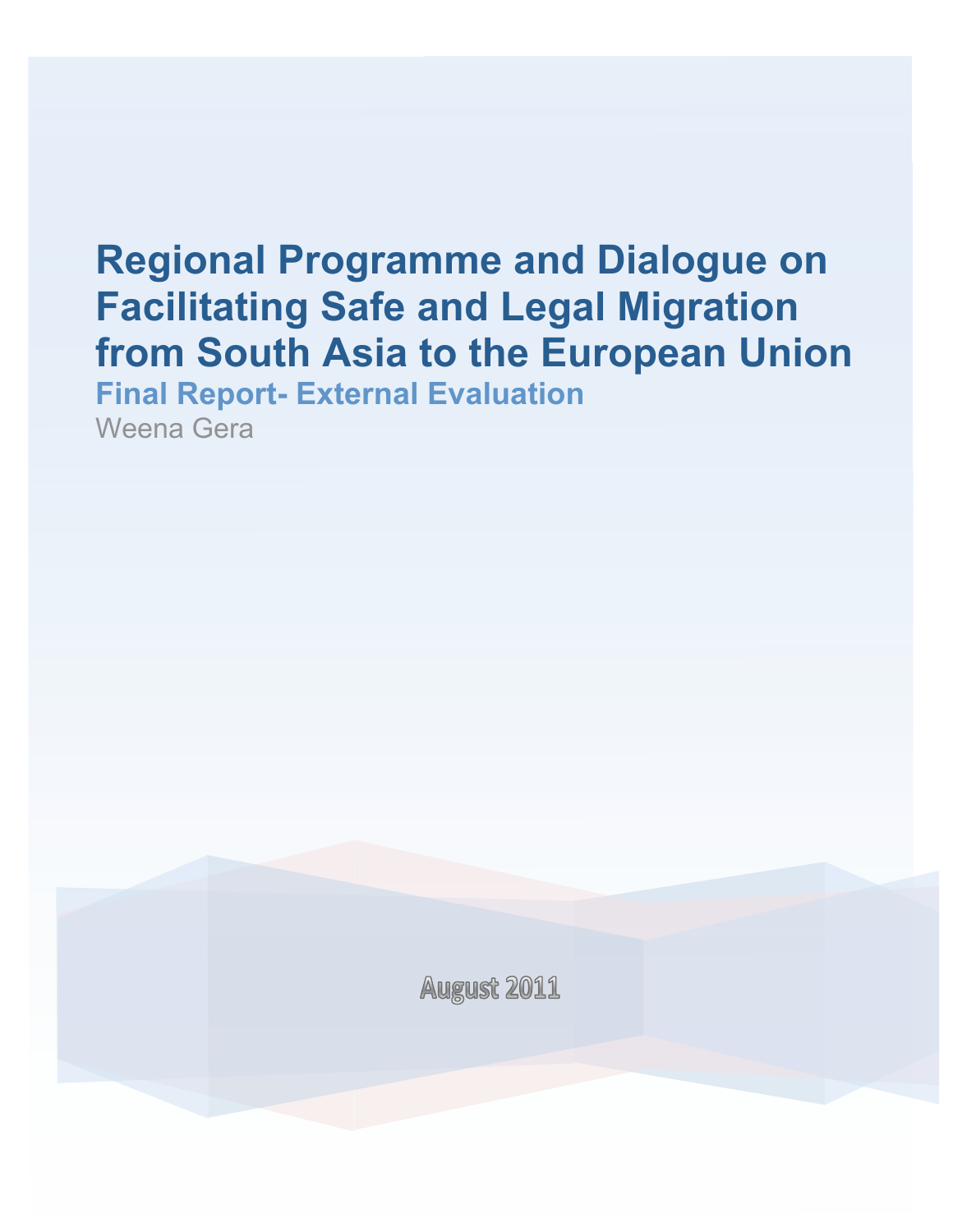*The opinions expressed are those of the consultant and do not necessarily reflect the views of the International Organization for Migration.*

Consultant: Weena Gera, PhD Political Science Programme University of the Philippines, Cebu Gorordo Ave., Lahug, Cebu City 6000 PHILIPPINES Ofc: (+63-32) 233 4708; Mob: (+63-927) 360 7615 Email: weena.gera@yahoo.com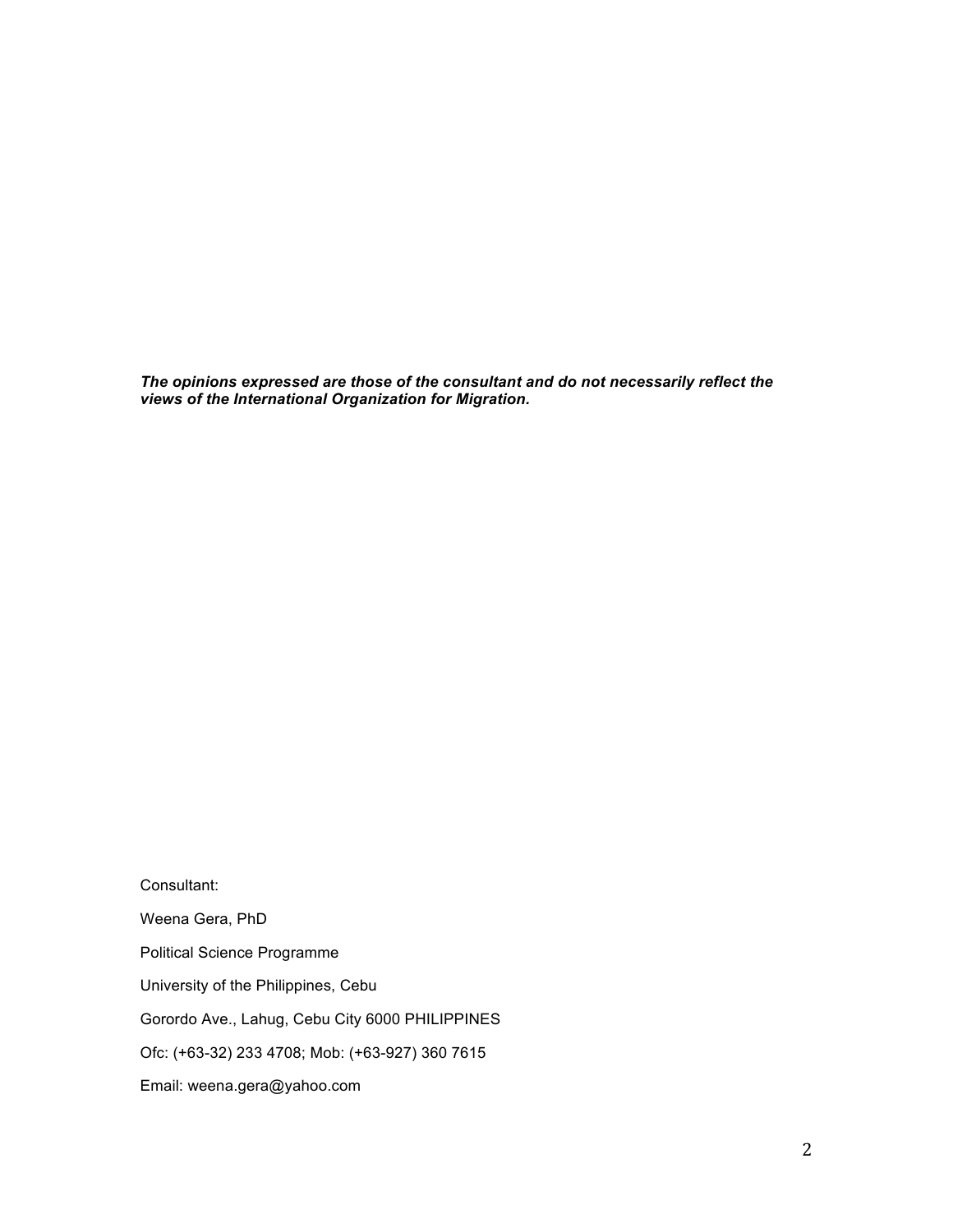# **Table of Contents**

|                | <b>Executive Summary</b>                         |       |                                               | 4  |  |
|----------------|--------------------------------------------------|-------|-----------------------------------------------|----|--|
| $\mathbf 1$    | <b>Evaluation Framework</b>                      | 8     |                                               |    |  |
| $\overline{2}$ | Methodology                                      |       |                                               |    |  |
| 3              | Programme Context and Overview                   | 10    |                                               |    |  |
| 4              | Findings                                         |       |                                               | 11 |  |
|                | 4.1 Relevance of the Programme                   |       |                                               |    |  |
|                | 4.2 Overall Programme Management and Performance | 13    |                                               |    |  |
|                |                                                  | 4.2.1 | Effectiveness of Programme Implementation     | 14 |  |
|                |                                                  | 4.2.2 | Efficiency and Cost-Effectiveness of Projects | 25 |  |
|                | 4.3 Impact and Sustainability                    |       |                                               |    |  |
|                |                                                  | 4.3.1 | Impact                                        | 29 |  |
|                |                                                  | 4.3.2 | Sustainability                                | 31 |  |
| 5              | <b>Conclusion and Recommendations</b>            | 32    |                                               |    |  |
|                |                                                  |       |                                               |    |  |
| References     |                                                  |       |                                               |    |  |
| Annexes        |                                                  |       |                                               |    |  |
|                | Annex 1                                          |       | <b>Evaluation Framework and Questions</b>     | 36 |  |
|                | Annex 2                                          |       | List of Respondents and Field Visits          | 43 |  |
|                | Annex 3                                          |       | <b>Evaluation Terms of Reference</b>          | 45 |  |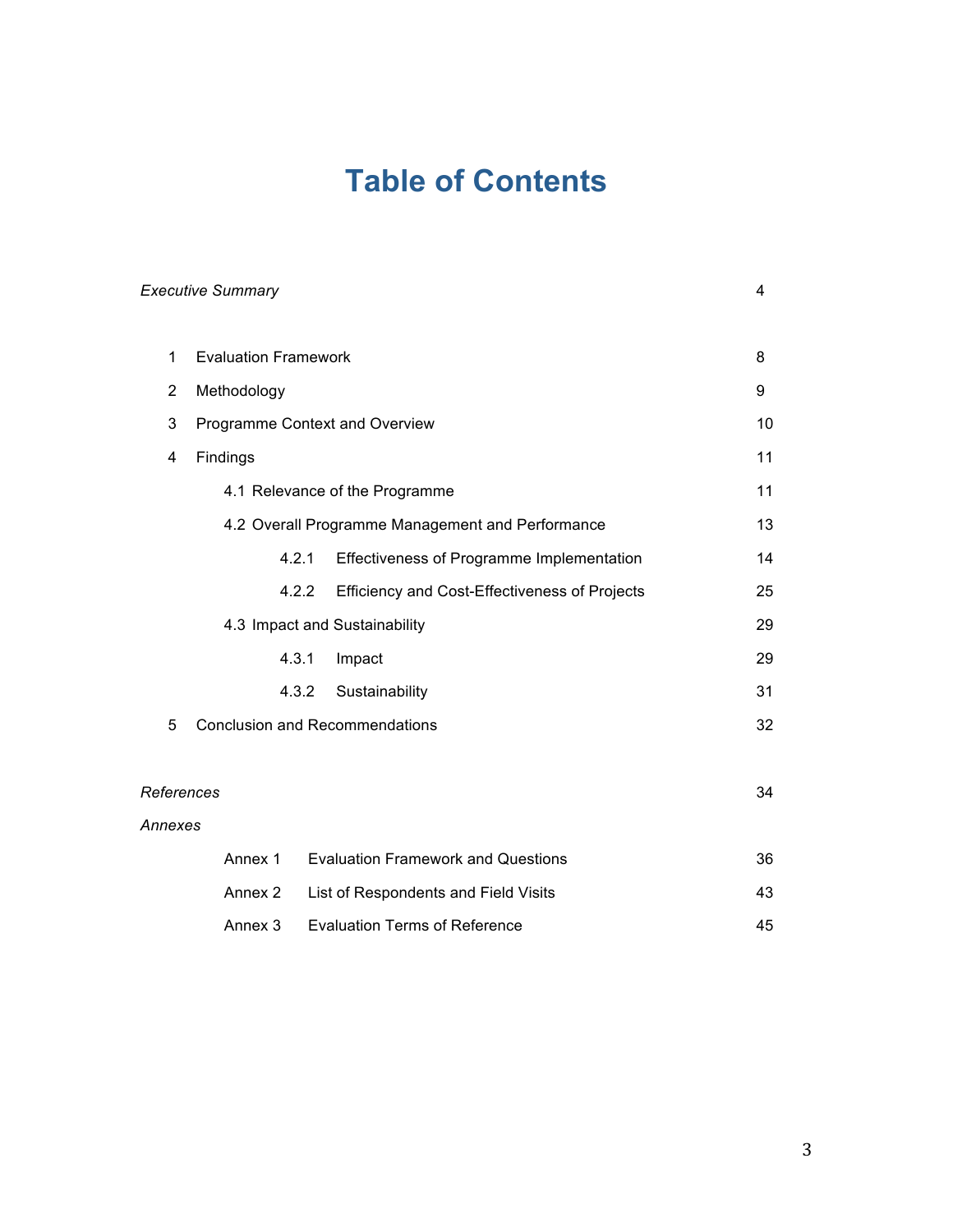# **Executive Summary**

## **Overview of the Programme**

In light of the prevailing reality of irregular migration from South Asia to the European Union, as well as EU's policy observations identifying immigration as one of the potential means to meet its changing labour market needs, the Regional Programme and Dialogue on Facilitating Safe and Legal Migration from South Asia to the EU was developed. Following the successful implementation of the AENEAS funded Regional Dialogue and Programme on Facilitating Managed and Legal Migration Between Asia and the European Union (EU) that took place from 2006 to 2008, this initiative aimed to strengthen national and inter-regional efforts to reduce irregular migration and facilitate legal migration from South Asia to the destination countries of Europe. Participating countries included Bangladesh, India, Sri Lanka, Italy, Denmark, Romania and Czech Republic. Key strategies included capacity enhancement of origin states, implementation of information campaign, and building and sharing of knowledge through interregional dialogue on the theme of labour migration and its development impact.

## **Objectives of the Evaluation**

The external evaluation aims to assess the relevance, overall performance, achievement, impact and sustainability of the programme, in line with its objectives and expected results vis-à-vis the economic and political contexts. The findings are meant to provide the European Commission and the International Organization for Migration with insights that can support operational recommendations, identify strategic directions and more concretely prepare for future projects in the realm of promoting safe and legal migration as well as dialogue between South Asia and the EU, and other relevant destination countries. The further aim of this evaluation is that the results and recommendations would also be taken up with the partner Governments for independent follow up, and in the context of new projects.

# **Methodology and Evaluation Framework**

Along the framework outlined in the Terms of Reference, the evaluation consists of an extensive review of project related documents and statistical data as well as a series of interviews, consultations and local level meetings with the various partners and key stakeholders related to the projects in three core project site countries: Bangladesh, India and Sri Lanka. Phone interviews, email exchanges, and online conferences with government, collaborating agencies and IOM Europe counterparts were also conducted. Moreover, field travel and site visits to the institutional structures set up such as the Migrant Resource Centres (MRCs) and the Market Research Unit (MRU) in Bangladesh were undertaken. Visits were also made to Comilla District Employment and Manpower Office (DEMO) and Technical Training Center (TTC) in Bangladesh and to the Overseas Workers Resource Center (OWRC) in India.

A comprehensive qualitative analysis/assessment of the various project components was conducted using the project logical framework as the basis for evaluation. Discussion was structured along the following framework for analysis:

- a. Relevance of the initiative with respect to targeted Governments' cooperation objectives, policy priorities and development needs
- b. Overall programme management and performance toward reaching the objectives, project purposes and expected results
	- Effectiveness in project implementation
	- Efficiency and cost-effectiveness of the project delivery
- c. Impact and sustainability of the project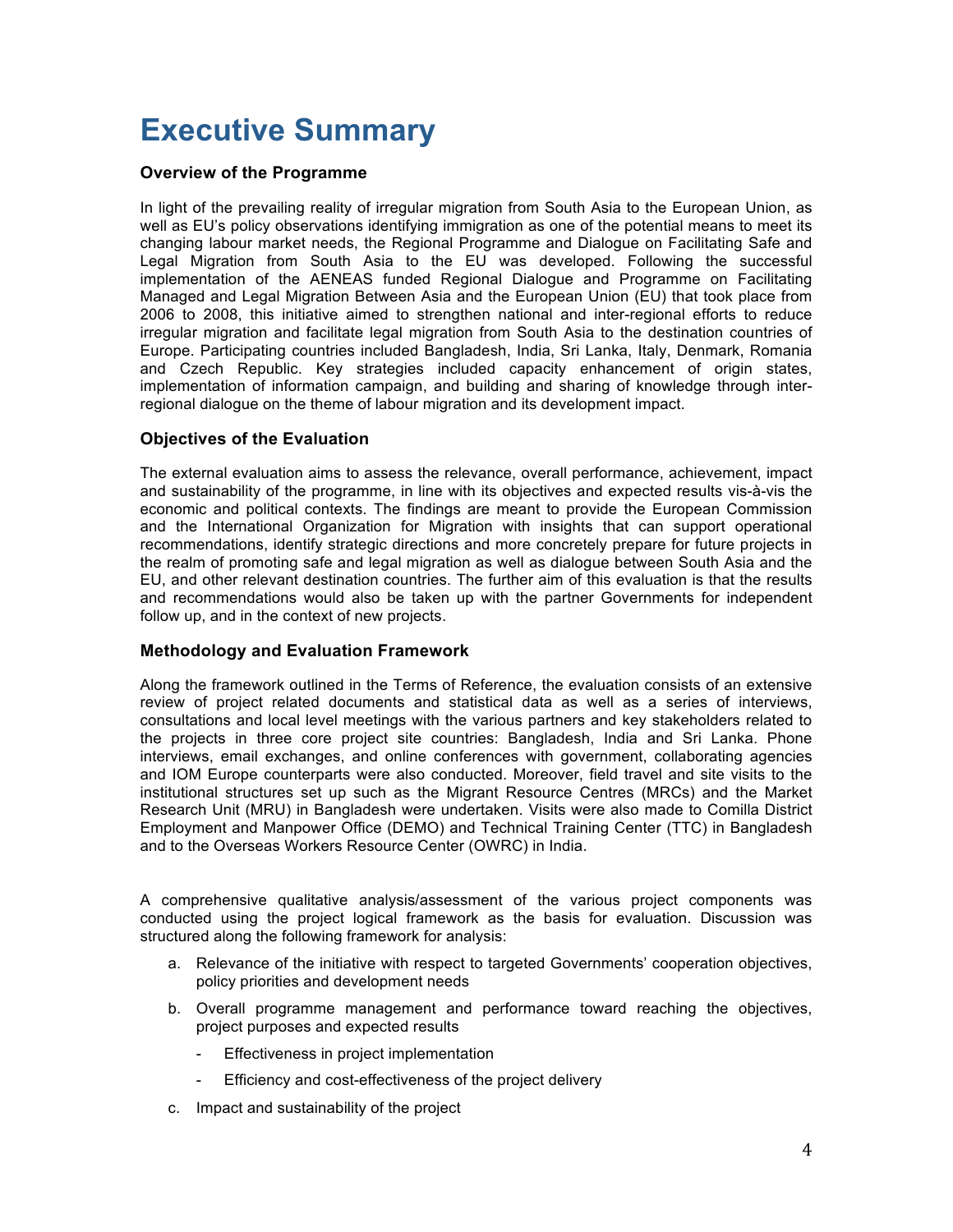## **Findings and Overall Evaluations**

#### **Key Achievements**

Given the unstable global economic context and varying national political landscapes upon which the programme was operated, it achieved significant milestones in meeting its objective of strengthening national and inter-regional efforts to address irregular migration from South Asia to the EU. Key achievements include the following:

- Enhancing the capacity of partner government institutions in migration management, particularly in South Asia;
- Establishing a paradigm of collaboration, partnership and coordination in migration governance; and
- Creating opportunities for dialogue, network-building, inter-regional cooperation and bilateral agreements among target countries.

The programme has made considerable investments in institutional capacity building and in setting up enduring structures and mechanisms, notably the MRCs, research and data base, toward a viable framework for regulation and overall management of migration process. Key stakeholders have been strategically trained and involved in programme implementation as well as sensitized to the multi-dimensional issue of migration. This has resulted in a shift in attitudes among officials from denial towards a broad acknowledgement and a sense of urgency to act on the critical problem of irregular migration and its impact on development. Government leaders display appreciation and fully acknowledge the programme's contributions to strengthening their institutional capacity and express willingness to cooperate and engage in further collaboration. The political will and commitment of officials are manifested in their policy mandates to replicate and institutionalize the project initiatives so these are mainstreamed and embedded in government programmes and budget.

Another key strength of the programme is in establishing a framework for collaboration, partnership and coordination in migration governance. Inter-ministerial coordination, which is a significant weakness, particularly in Bangladesh, has been duly strengthened through the programme. Informed and inspired by the programme initiatives, the Ministry of Expatriates' Welfare and Overseas Employment (MoEWOE) formed in 2010 the country's Vigilance Task Force (VTF) – composed of all relevant agencies tasked to monitor recruitment of labour migrants. The training by IOM provided through the programme was instrumental in setting up the mechanisms for coordination, in framing the task force's scope of work, and in developing action plans for the short, medium and long term. While members were equipped with relevant skills and techniques to effectively carry out the tasks, the training also facilitated exchange of ideas and an increased recognition among officials of the need for systematic coordination of responsibilities and jurisdictions. A vertical coordination within relevant ministries was also facilitated. Through the various capacity building and outreach initiatives undertaken at lower levels of governance (i.e. district), local concerns were communicated to inform national level policy decisions. Plans for systematic decentralization and coordination of programmes down to the grassroots now constitute a priority agenda in the three target countries of South Asia. Moreover, the programme has strengthened multi-sectoral cooperation wherein government agencies fully engage in partnership with the private sector, non-government organizations, the academe and the media in various projects and initiatives to promote safe and legal migration.

Notably, the programme made strides in elevating inter-regional dialogue between Asia and Europe to new levels of collaboration. The second Asia-EU dialogue on Labour Migration held in February 2011 proved a huge step forward toward promoting a concrete inter-regional migration policy framework for cooperation. This is evident with the drafting of the Joint Recommendations that outlined mutual agreements and policy steps for sustained partnership between the two regions in improving migration management. This document also contributed to the discussions in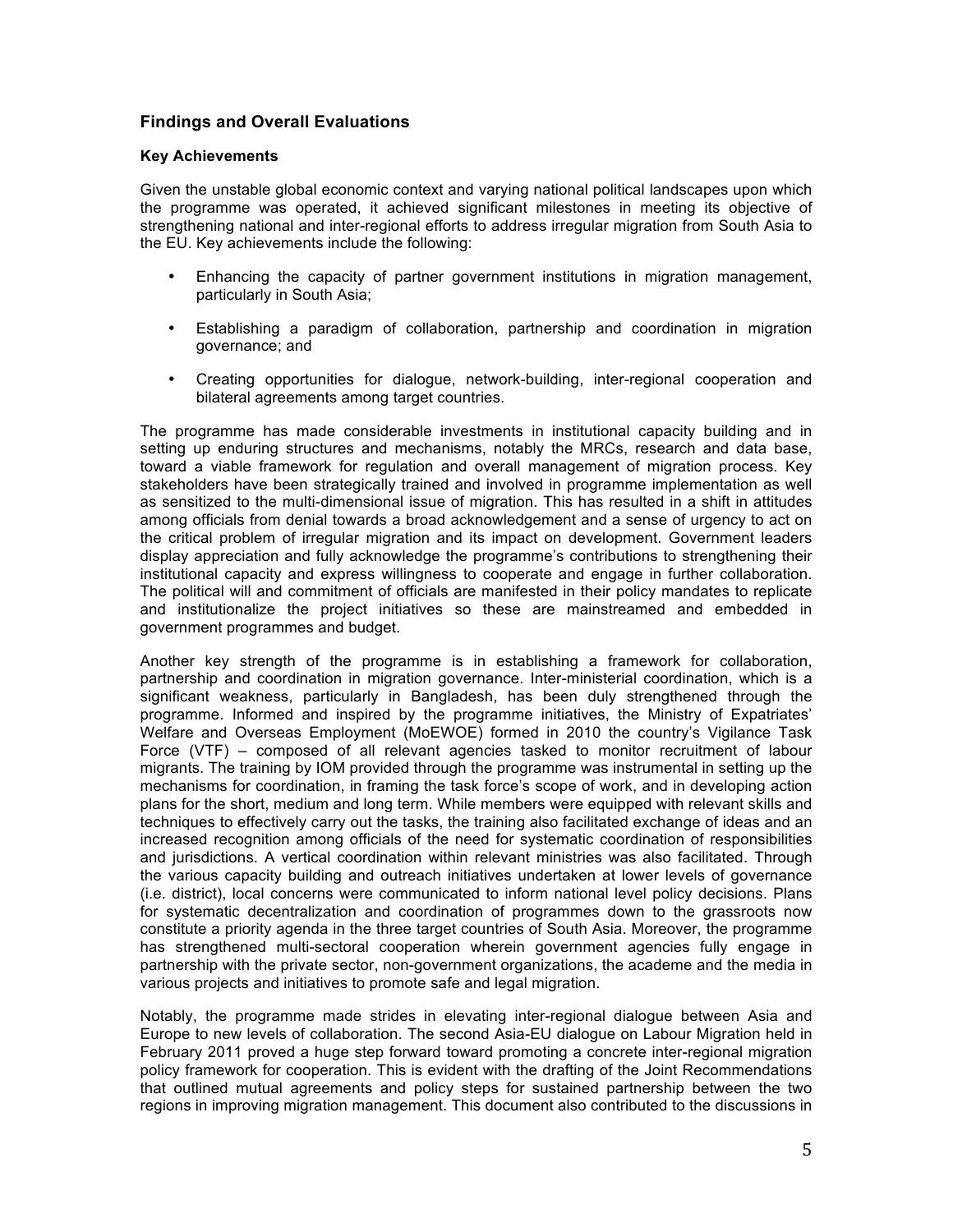the  $4<sup>th</sup>$  Colombo Process Ministerial Consultations held in April 2011, including linkages to global initiatives such as the Global Forum on Migration and Development (GFMD). Amid constraints, the Jaipur marketplace/job fair was effectively transformed into a regional conference on "Labour Migration for South Asia towards Europe" held in March 2011. It facilitated a unique dialogue that involved private and public recruitment agencies in South Asia interacting with government stakeholders of participating origin and destination countries. These events facilitated information sharing, network and relationship building and discussions toward more viable bilateral cooperation among Asian and EU states amid a recuperating global economy.

These are all strategic advances to building the foundations of the long-term struggle toward reducing, if not eradicating irregular migration and institutionalizing the mechanisms and structures of migration management toward safe and legal movements of migrants across national borders. Strengthening migration governance is a stronghold of IOM initiatives, which defines its very relevance in global efforts to achieving development. Recognizing that governance is critical to development and that a change in governance relies decisively on empowering the state and its bureaucratic institutions is a key imperative that constitutes the core and the biggest strength of the programme.

## **Key Challenges**

The real challenge to the programme is that regional objectives do not always reflect national migration priorities. True for both South Asian countries and EU member states, there are no safe assumptions on the uniformity of development aspirations and strategies among target countries. Defined by their varying levels of governance capacity, economic performance, national development agenda and political dynamics, target South Asian countries and EU member states have different levels of expectations and interests in engaging with the programme. While the programme addressed the core problem of irregular migration prevalent among South Asian countries, the biggest challenge was on concretely outlining the incentives for cooperation among EU countries amid the global economic downturn. It then becomes a two-pronged challenge: on one hand is the need to level off expectations between South Asia and the EU, and on the other is the required strategy for policy harmonization among EU member states towards a comprehensive regional immigration policy and coherent standards of engagement.

On the part of South Asian countries are realities of changing political landscapes and limitations in governance capacity. Institutional mechanisms remain vulnerable to political dynamics (i.e. collusion, co-optation and corruption) and private sector influence, and thus the effectiveness of programme outcomes remains subject to policy continuity and the government's political will and levels of accountability.

## **Conclusion and Key Recommendations**

The biggest constraints are structural and require a long process of policy deliberation on the part of the EU member states and of transformative leadership and systems restructuring on the part of South Asian countries. Such constraints notwithstanding, the capacity enhancement, institutional strengthening, network building, partnerships and the wealth of research and information gained from the programme constitute imperative interventions that have enduring impact on South Asia's migration governance. Reflecting on the potential of the projects in saving thousands of lives at risk, as well as the potential contributions the huge labour surplus from Asia, if appropriately up-skilled and facilitated, can bring in to both Asia's and the EU's economy, the urgency to invest in migration management programmes cannot be overemphasized.

Moreover, in light of the programme results, it is evident that the extent of participation and inputs of the EU counterparts are critical in achieving the objective to facilitate safe and legal migration. In the context of the growing global interdependence among labour markets, the phenomenon of transnationalism and changing patterns of mobility, as well as the changing labour market profile of the EU and the growing competition for skilled labour, the EU member states are increasingly faced with the imperative to reassess their framework for cooperation in migration management.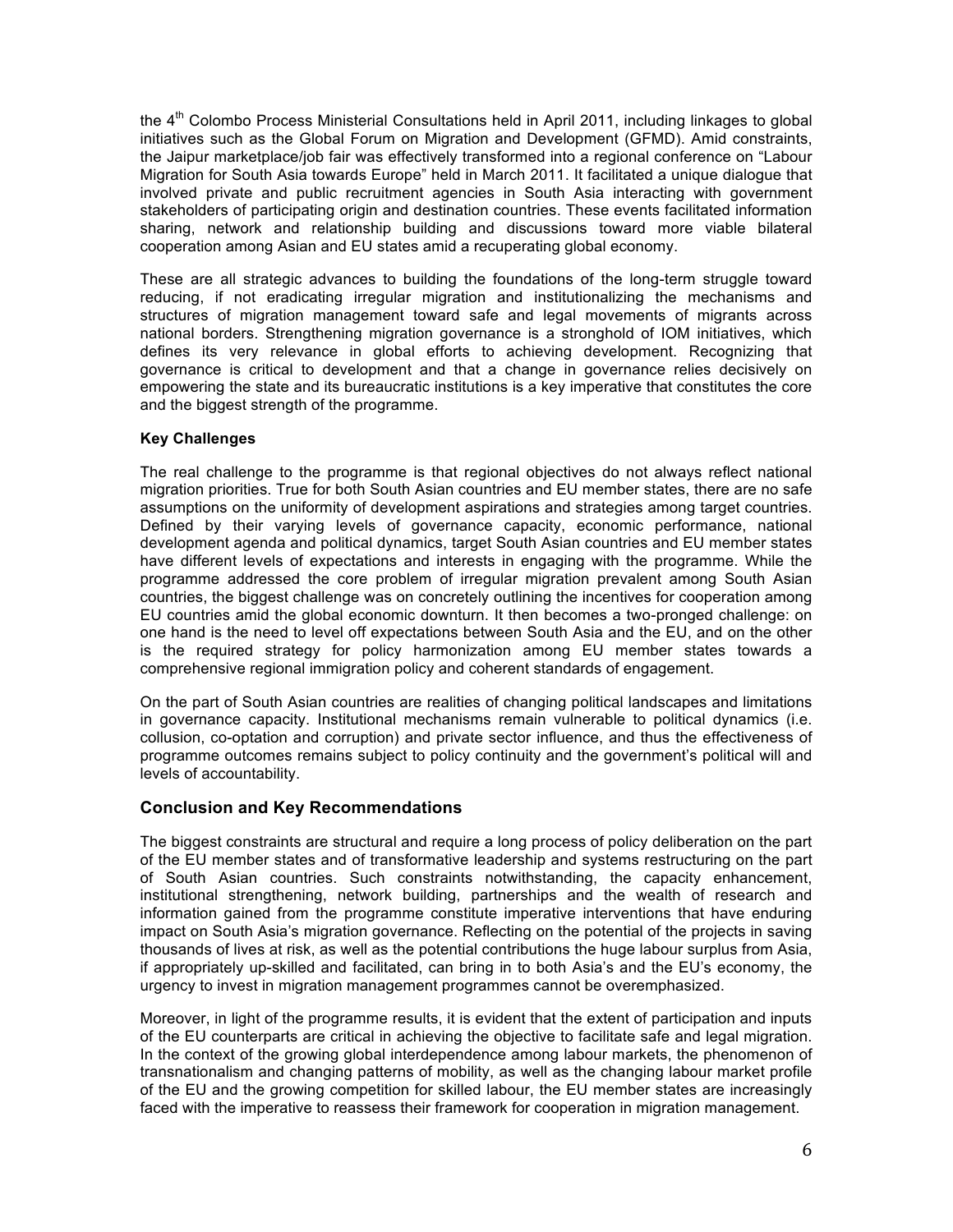It then becomes crucial for the EC to build on what it has already invested in this programme and expand such initiatives carried through a longer-term programme that allows a reasonable period for substantial changes to manifest. It can build on the key strengths, structures and relationships built by IOM with key stakeholders in migration management. Taking off from the groundwork set up by the programme, there is high viability for reaping far more significant returns.

- A key direction to enhancing migration management and discouraging irregular migration, is strengthening the framework for facilitated labour migration towards a systematic integration of labour migrants in destination countries. If the EU is to reap maximum gains from the inevitability of labour migration, it has to invest in the potential of increased productivity, social revitalization and economic competitiveness through social cohesion and integration programmes that support an expanded base of workforce, skills, talents, taxpayers, consumers and entrepreneurs in society. This programme would require a close collaboration between South Asia and other relevant source countries and the EU, potentially taking off with relevant education and skills training in source countries.
- Investing in substantive country-specific and regional labour market assessment/analyses in both Asia and the EU, as well as comprehensive cost-benefit analyses of labour migration and migrant integration, can allow source and destination countries to make informed decisions and calibrate appropriate strategies (e.g. relevant skills training; labour matching/facilitation) to best maximize the potentials of skilled migrant labour force. Such analyses can facilitate clarity of incentives, cooperation and policy harmonization within the EU. Ultimately, it promotes genuine partnerships with the third countries amid a broad acceptance of the growing need for diversification of labour markets to support the national, regional and global economy.

#### For IOM:

- Emphasis can be made in providing avenues for consultation among stakeholders from both regions, bringing them together in designing the programme components. This can level off expectations and highlight mutual incentives to foster deeper ownership, accountability and commitment amid changing economic and political conditions.
- It is essential to mainstream and calibrate programme initiatives according to the target countries' national development strategies ensuring all project interventions to stay relevant for the longer term. Conducting a comprehensive analysis of national development strategies in close collaboration with stakeholders can serve as a strong basis for conceptualizing the programme initiatives and can also help identify the needs and specific service gaps, beyond using the outcomes of regional policy dialogues.
- National development policy and programmes can be strategically informed by a comprehensive migration research, including an analysis of the target country's existing migration policies. It is imperative to invest significantly in this area. The various research outputs produced through the programme can be integrated towards a comprehensive migration-related data and analysis. For one, country-specific migration profiles that include labour market assessments of the source country's labour supply should be analyzed alongside labour market assessments of target destination countries, and not treated separately. These data would then have to be officially acknowledged by the government toward institutionalizing a migration research centre/databank accredited if not managed by governments and experts in the field.
- With the evident popularity of bilateral arrangements between South Asian countries and EU member states in managing labour migration, intra-regional forums, particularly among South Asian countries, would have to be strengthened within the framework of the Colombo Process to facilitate sharing of strategies that can leverage the bargaining power of labour-sending countries from Asia with their EU counterparts.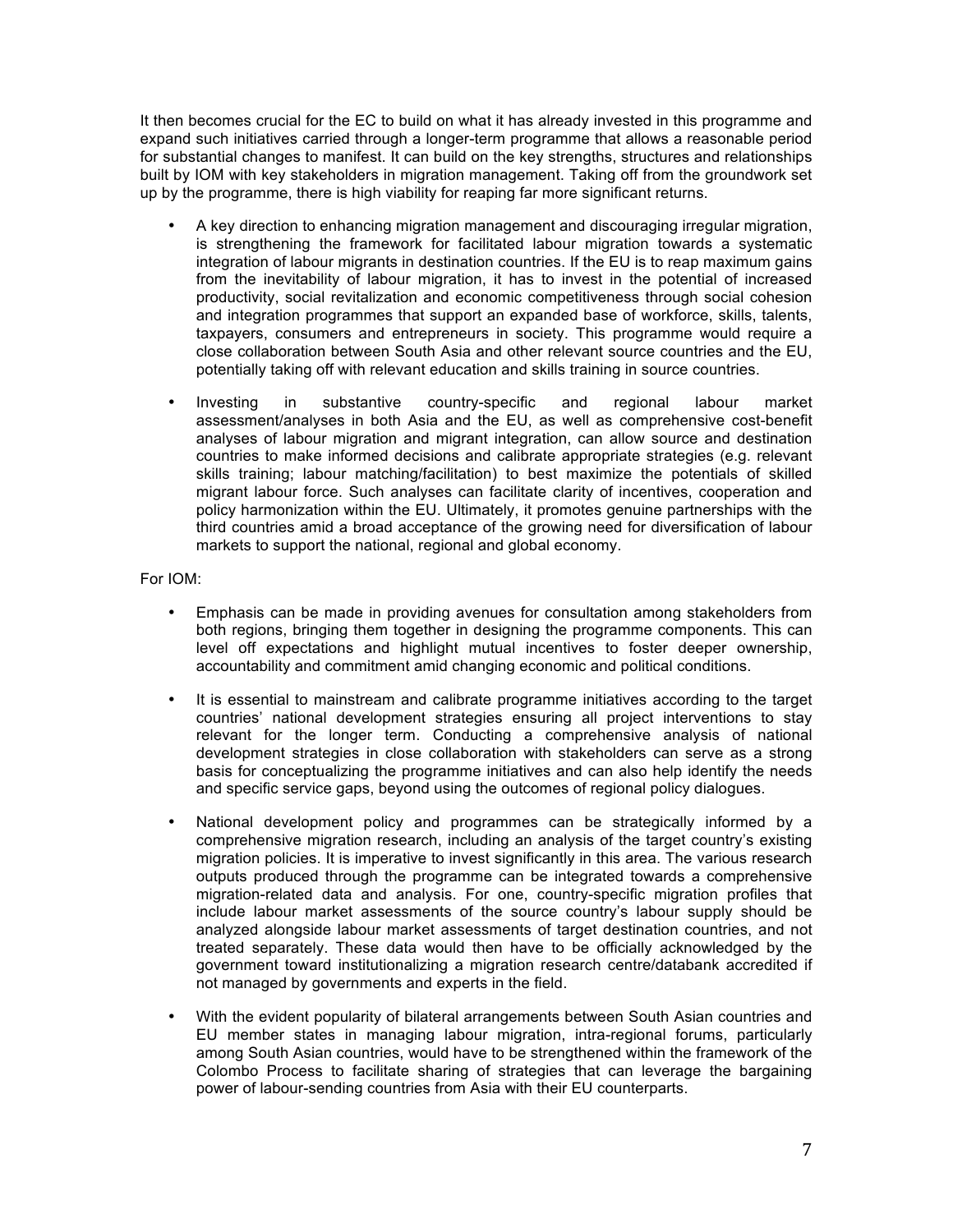# **1 Evaluation Framework**

This external evaluation assesses the relevance, overall performance, achievement, impact and sustainability of the Regional Programme and Dialogue on Facilitating Safe and Legal Migration from South Asia to the European Union (EU), in line with its objectives and expected results taking into account the economic and political contexts. It evaluates the relevance of the project to the needs and priorities of the Governments part of the Colombo Process as well as EU member states. The evaluation examines IOM's implementation strategy as well as its overall performance in fulfilling the outputs and outcomes described in the project documents. It explores the work carried out in and amongst changing demands of the European market towards a higher skilled market vis-à-vis the more traditional low skilled outbound labour migrants from South Asia. The evaluation also provides information on capacity enhancement and outreach programme in promoting safe migration and insight on further continuation of such activities. As outlined in the Terms of Reference, the evaluation specifically:

- Evaluates the relevance of the strategy with respect to IOM approach, the targeted Governments' co-operation objectives, the needs and development of the selected countries;
- Evaluates the effectiveness in reaching the objective, project purposes and expected outcomes of the project as defined in the project document;
- Analyses the effectiveness in implementing the various components of the projects and of the mechanisms put in place;
- Evaluates the direct involvement of the EU States of destination, to include the concrete measures/follow up that the receiving countries have in place or should have for further integration of migrants;
- Analyses the efficiency and cost-effectiveness of the project;
- Assesses the impact and sustainability of the project;
- Evaluates IOM overall management of the project;
- Proposes any recommendations deemed necessary for increasing the performance and impact of the Thematic initiative.

A comprehensive qualitative analysis/assessment of the various project components was conducted using the project logical framework as the basis for evaluation. Discussion was structured along the framework for analysis below, identifying key achievements, challenges and recommendations for every category of analysis:

- a. Relevance of the initiative with respect to targeted Governments' cooperation objectives, policy priorities and development needs
- b. Overall programme management and performance toward reaching the objectives, project purposes and expected results
- Effectiveness in project implementation
- Efficiency and cost-effectiveness of the project delivery
- c. Impact and sustainability of the project

The findings are meant to provide the European Commission and the International Organization for Migration with insights that can support operational recommendations, identify strategic directions and more concretely prepare for future projects in the realm of promoting safe and legal migration as well as dialogue between South Asia and the EU and other relevant destination countries. The evaluation results and recommendations would also be taken up with the partner Governments for independent follow up, and in the context of new projects.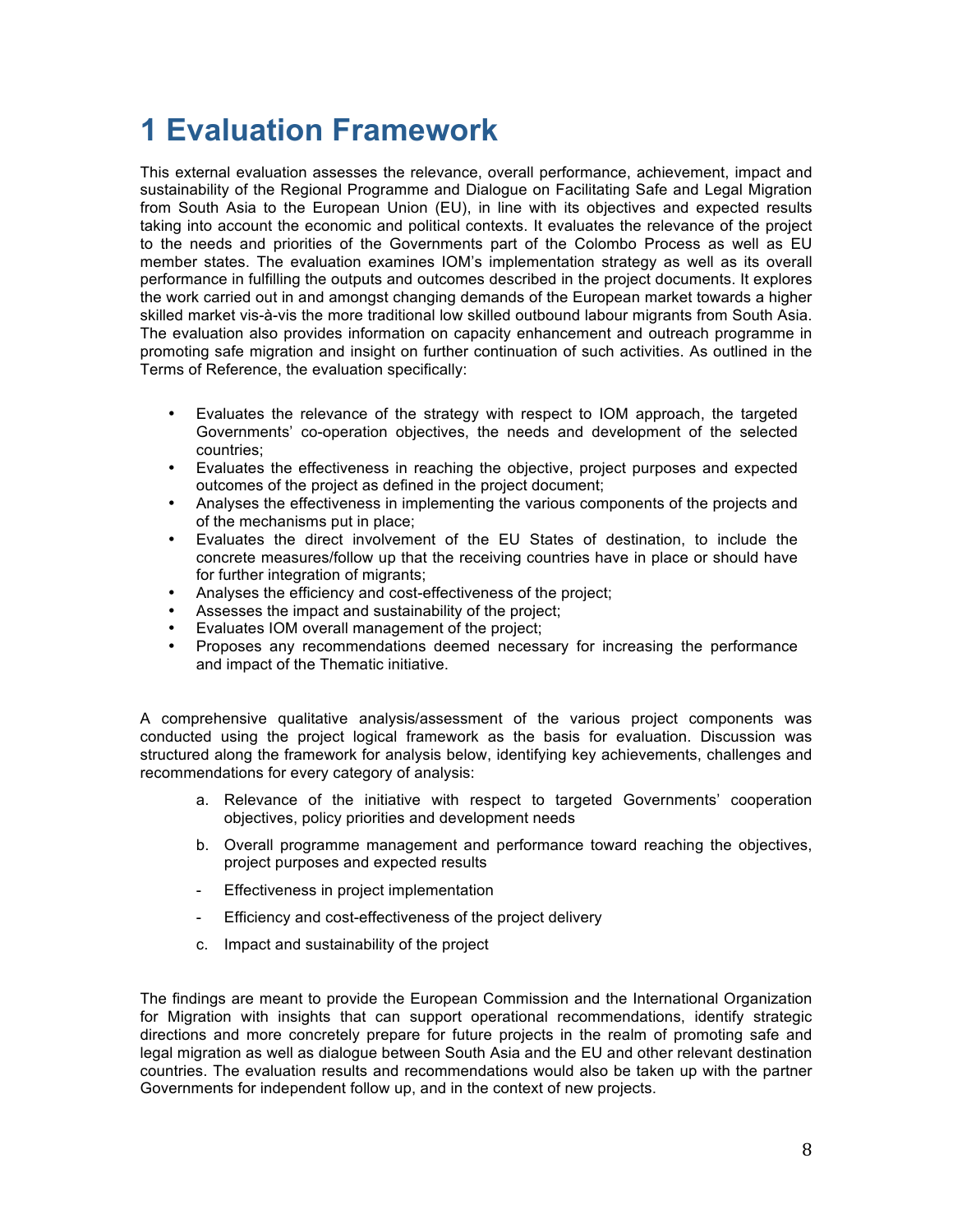# **2 Methodology**

The evaluation consisted of an extensive review of project related documents and statistical data as well as a series of interview, consultations and local level meetings with the various partners, project collaborators and key stakeholders related to projects in three core project site countries: Bangladesh, India and Sri Lanka. Phone interviews, email exchanges, and online conferences with government agencies, IOM staff and private sector stakeholders were also conducted. Moreover, field travel and site visits to the institutional structures set up by the programme, along with other government structures were undertaken to facilitate direct observation (See Annex 2 for a full list of respondents and field visits).

Sources of information include:

- IOM project documents, interim, progress and final narrative reports; government reports and statistics; information materials and research outputs; conference, workshop and policy dialogue proceedings
- Interviews with government stakeholders, collaborating agencies, private sector stakeholders and (potential) migrants in South Asia
- Interviews with involved IOM staff in all of the three target South Asian countries, as well as in Italy, Denmark and the Liaison office in Brussels
- Site visits to MRCs and MRU in Bangladesh
- Site visits to Comilla District Employment and Manpower Office (DEMO) and Technical Training Center in Bangladesh
- Site visit to the Overseas Workers Resource Center (OWRC) in India
- Colombo Process website

# **2.1 Limitations**

It is important to underscore the limitations in the conduct of the evaluation. Foremost is the paucity of time. In consideration of the expanse of the programme scope and project components, there is limited time for documentation review and site visits. This caused limitations in closely evaluating the quality of some project outputs, including the research materials produced. There is also a particular difficulty in measuring certain elements to analyze the impact of the programme. Interviews were heavy on the implementers' and government stakeholders' side with only sporadic interactions with potential migrants and other stakeholders. It then becomes difficult to capture behavioral changes and acquired knowledge as a result of the structures established and information materials distributed. The lack of monitoring reports (i.e. in certain MRCs) of the actual number of visits, inquiries and complaints as well as the nonavailability of complete data on the actual consumption/reach of information materials (still being compiled) also limit the analysis of the programme impact. Evaluation is also focused on South Asia with minimal information from the EU counterparts.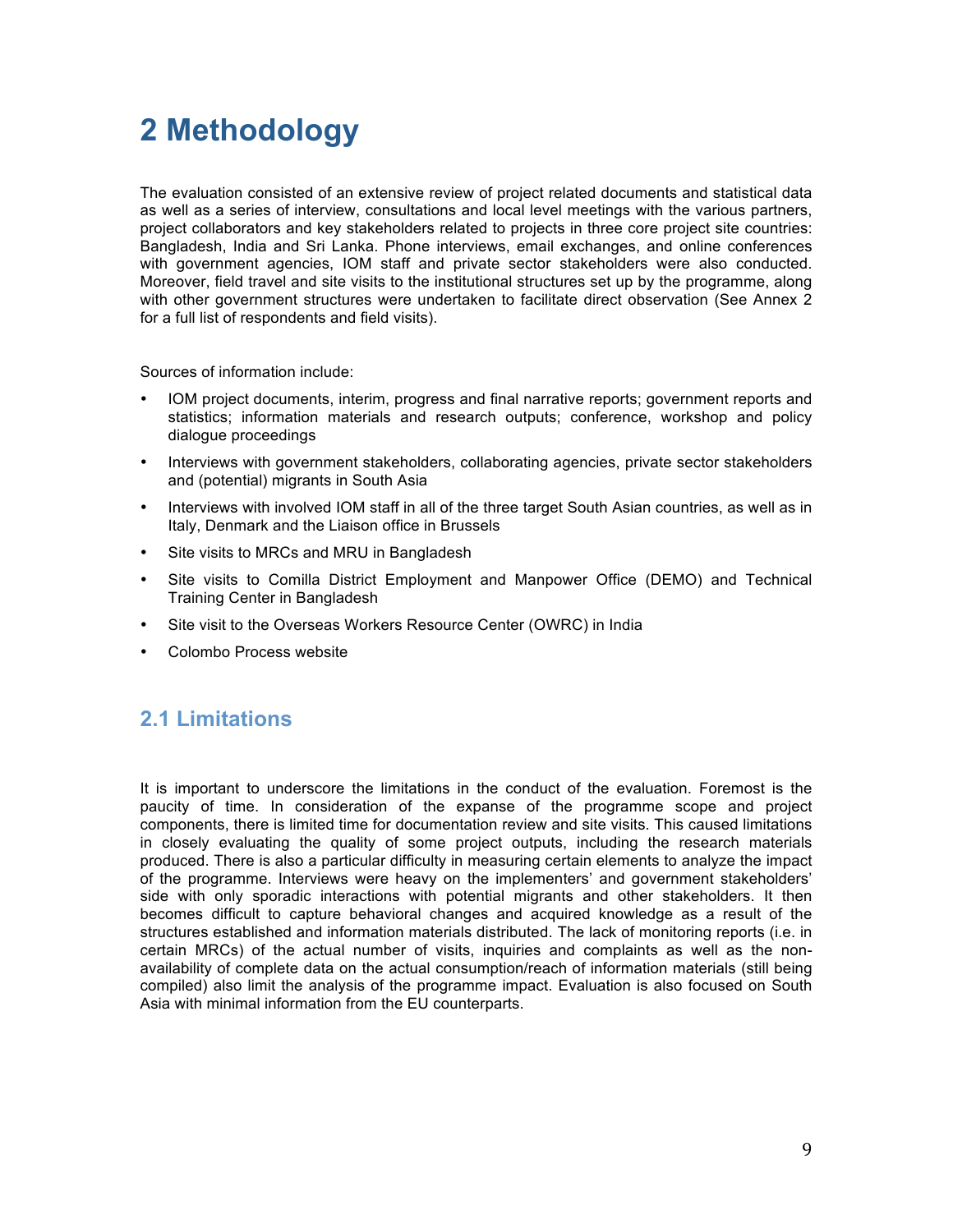# **3 Programme Context and Overview**

As realities of migration and its impact on development become increasingly acknowledged across the globe, countries of origin and destination have made series of efforts to facilitate migration in an orderly, safe and legal manner. Irregular migration and exploitative practices, however, remain pervasive often victimizing lowly skilled and poorly educated migrant workers. Unscrupulous recruitment practices from both labour-sending and labour-receiving countries remain rampant and potential migrants continue to use, often by lack of guidance, informal channels and networks that either cost them their living or put their lives at risk. South Asia, with its young reserve of skilled and lowly skilled labour in search of employment opportunities continues to be a critical source of migrants, including irregular migrants who increasingly require protection and legal support.

In light of the prevailing reality of irregular migration<sup>1</sup> from South Asia to the EU<sup>2</sup>, as well as EU's policy observations identifying immigration as one of the potential means to meet EU's changing market labour needs<sup>3</sup>, the two regions become vital partners in promoting safe and legal migration. The EU, with its declining and ageing population has been rethinking its strategies to boost the competitiveness of its enterprises and its potential overall economic growth. Due to labour shortage, a number of EU member states have already approached some of the South Asian countries for potential collaboration in the field of labour migration. Denmark, recognizing its acute labour shortage, is committed to promote itself as a country of labour migration and is thus contemplating the possibilities to tap into a reserve of skilled workers from the South Asia region. Italy meanwhile continues to rely heavily on workers from South Asia in the agriculture and hospitality sectors. Thus, following the successful implementation of the AENEAS funded Regional Dialogue and Programme on Facilitating Managed and Legal Migration Between Asia and the European Union (EU) that took place from 2006 to 2008, this programme focusing on South Asia was developed.

 $3$  Focus Migration (2008: 4) available at http://focusmigration.hwwi.de/typo3\_upload/groups/3/focus\_Migration\_Publikationen/Kurzdossiers/PB09-Irregular-Migration.pdf

<sup>1</sup> International Council on Human Rights Policy (2010: 17,18) noted that, "In practice, the term 'irregular migrant' covers a broad range of situations. A person may be in an irregular situation because he or she has overstayed a visa or residence permit, or because an employer has withdrawn arbitrarily an authorization to work that is tied to immigration status. Some will have been deceived by recruiting agents, smugglers or traffickers into believing that they were entering or working in a regular manner. The term may cover asylum seekers who have been denied refugee status and continue to stay in a country irregularly. It is applied to those who entered clandestinely in the first place, including people who have been smuggled or trafficked across the border, and people who have by themselves entered illegally or in an irregular manner without the use of third parties. It is important to remember that many, if not most, irregular migrants will not have entered their country of destination clandestinely, and that the status of many migrants will become irregular because of an arbitrary or unlawful act by a state or non-state actor. Many migrants will fall in and out of an irregular status throughout the life cycle of their migration; at times this will occur by choice, at others because of confusing and opaque visa regimes." available at http://www.ichrp.org/files/reports/56/122\_report\_en.pdf

 $2$  The United Nations has estimated that globally there are approximately 30 to 40 million irregular or undocumented migrants, a number that amounts to between 15 and 20 percent of all (214) international migrants (www.un.org/esa/population/publications/migstock/2003TrendsMigstock.pdf). About 1.9–3.8 million are estimated to be in the European Union (Clandestino at http://irregular-migration.hwwi.net). Around 30-40 percent of all migration flows in Asia are estimated to take place through irregular channels (www.iom-seasia.org). It is, however, important to underscore the fact that it is extremely difficult to assess accurately the precise scale of irregular migration on a national, regional or international level. Migrants are themselves reluctant to present themselves to the authorities in many countries for fear of deportation or reprisals by their smugglers or traffickers. The 2009 Human Development report also noted that "there are good reasons to suspect that censuses significantly undercount irregular migrants, who may avoid census interviewers for fear that they will share information with other government authorities" (UNDP 2009: 23), Main source: ibid, p.13, 18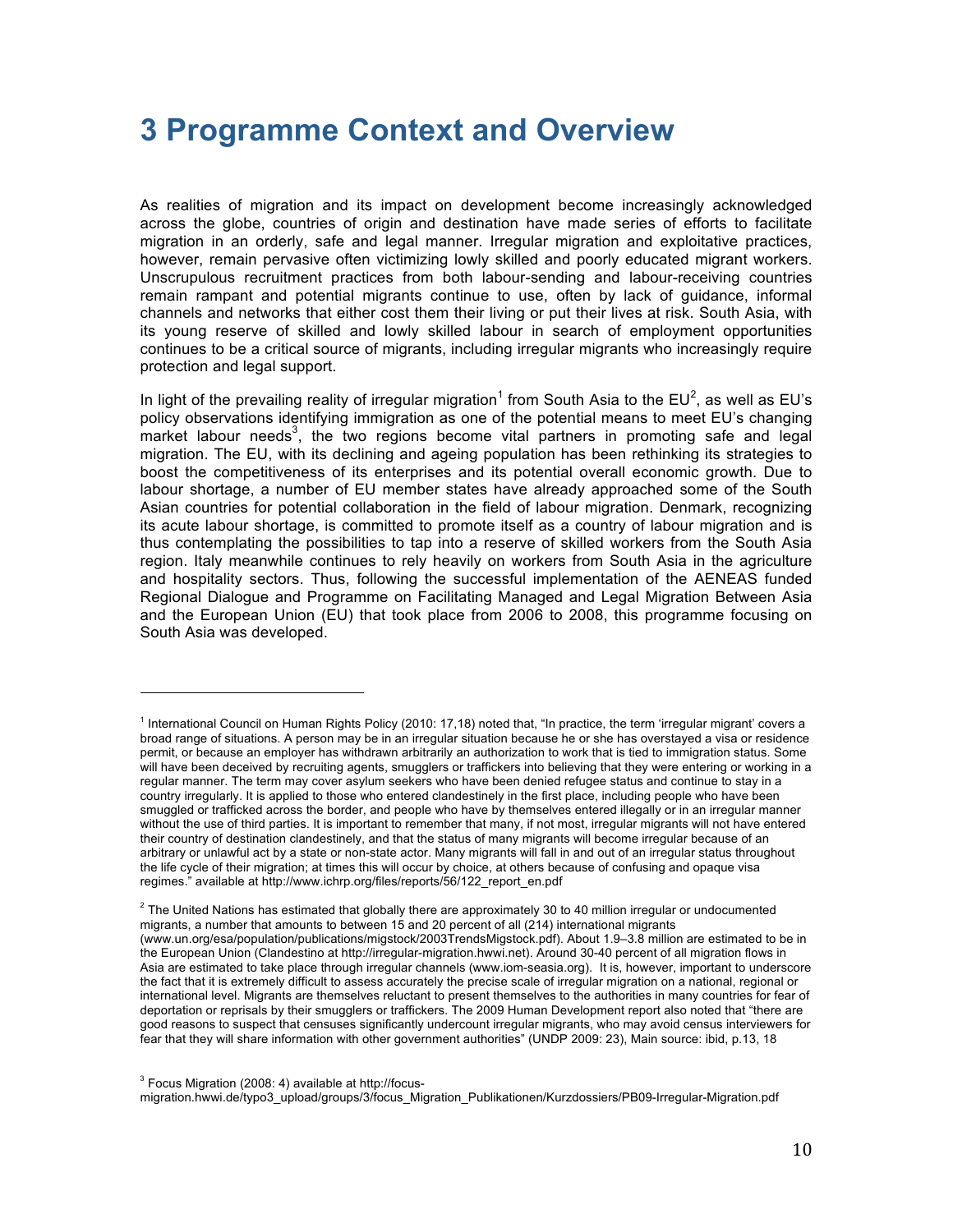The specific objective of this IOM initiative is to strengthen national and inter-regional effort to reduce irregular migration and facilitate legal migration from South Asia to destination countries including Europe. Overall objectives are set as follows:

- 1) To reduce irregular migration from South Asia to destination countries including EU member states
- 2) To facilitate safe and legal migration from South Asia to destination countries including EU member states
- 3) To foster regional dialogue and cooperation among South Asia and European governments on the management of labour migration and its development impact

Key strategies include capacity enhancement of origin states, implementation of information campaign, and building and sharing of knowledge through inter-regional dialogue on the theme of labour migration and its development impact. It has to be noted that the programme took off in the midst of the global financial crisis, which significantly influenced the policy directions particularly among European nations.<sup>4</sup> It was also carried out in and amongst the changing demands of the European market towards a higher skilled market vis-à-vis the more traditional low skilled outbound labour migrants from South Asia. Moreover, the changing political climate in South Asia, particularly in Sri Lanka and its series of bureaucratic restructuring is a strong factor to the project outcomes.

# **4 Findings**

# **4.1 Relevance of the Programme**

Key Strengths

- The programme is highly relevant in its focus on the fundamental global concern of irregular migration. The programme concept is reflective of IOM's insight and leadership in taking initiatives toward responding to the most pressing demands among vulnerable migrants. It is responsive to urgent concerns against unscrupulous recruitment practices as raised in the IOM supported Colombo Process Ministerial Consultations in 2003, 2004 and 2005.
- Framing a model of collaboration among stakeholders, particularly the involvement of destination countries to facilitate safe and legal migration, constitute a key strength of the programme concept. This proved consistent with existing bilateral and regional dialogue between both regions to collaborate on the issue of labour migration as integral part of trade and partnership building process. It is also responsive to the Abu Dhabi dialogue, which called for the strengthening of partnerships in preventing illegal recruitment practices and preventing exploitation of contractual workers at origin and destination.
- It is designed to be responsive to the mutual acknowledgment by both target origin and destination countries that safe and legal migration is imperative to achieving development

<sup>4</sup> IOM mission in Denmark would note that the timing of implementation of the Regional Programme in Denmark was shown not to be optimal for ensuring a great interest among the relevant stakeholders. With elections and the recovery phase from the recession, foreign recruitment has not been the highest priority in the country. Moreover, the prevailing debate on having more stringent immigration policies that seek to limit entry of non-Western immigrants has also made it problematic when implementing the project activities.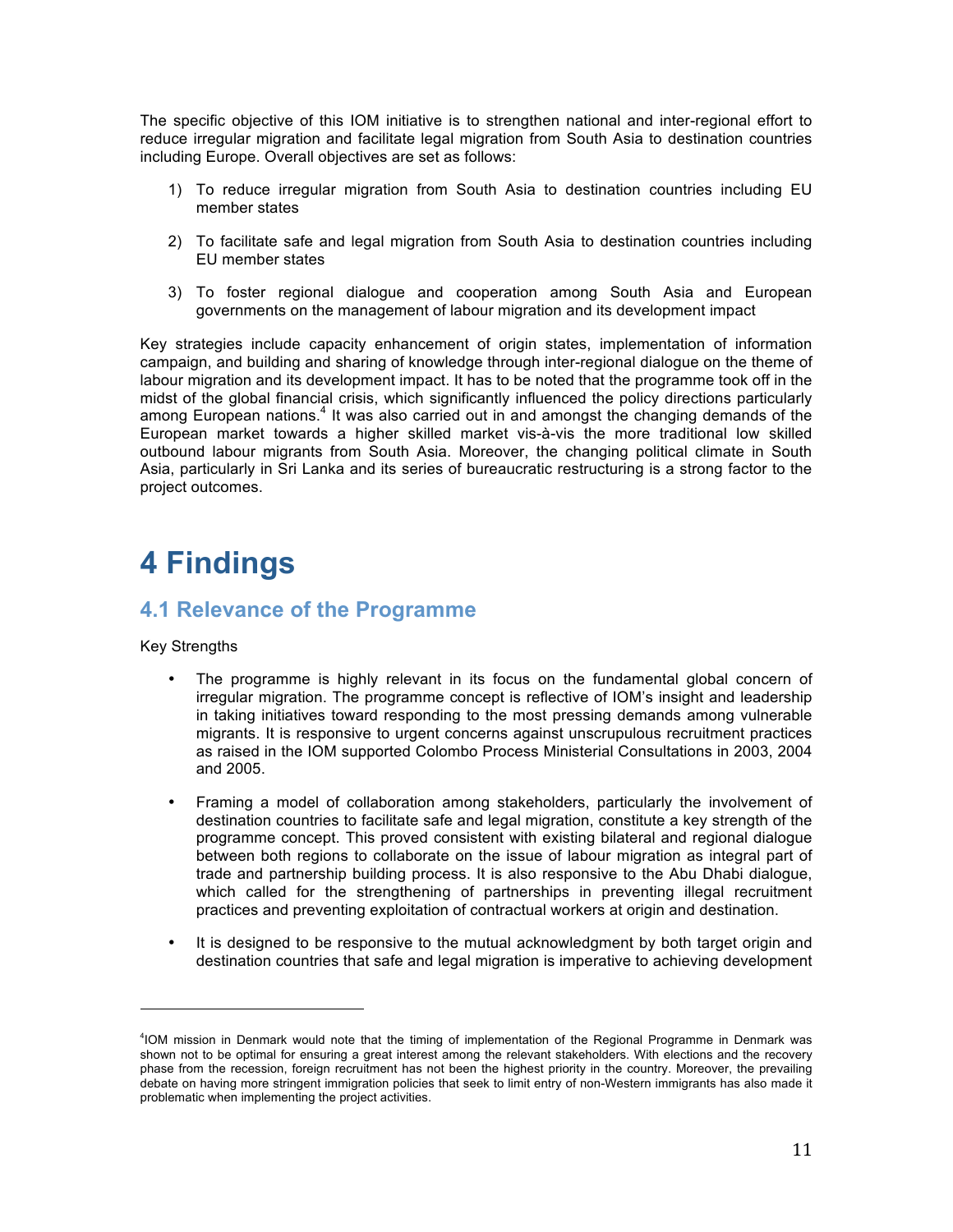objectives. It responds to the realities of prevailing poverty<sup>5</sup> and economic insecurity among South Asian countries, which create a constant push for labour migration and opportunities for illegal recruitment. It is also informed by analysis of labour shortage in EU countries which facilitate a growing interest among target EU member states (Denmark, Italy, Czech Republic and Romania) toward greater labour cooperation with South Asian countries.

- Selection of target countries was also made on the basis of specific requests made by Governments of key participating countries of the project.
- The institutional capacity building component of the programme proved highly relevant to the key problems of weak monitoring systems and regulatory frameworks $^6$  in target South Asian countries.<sup>7</sup> Strengthening migration governance is a stronghold of IOM initiatives, which defines its very relevance in global efforts to achieving development. Recognizing that governance is critical to development and that a change in governance relies decisively on empowering the state and its bureaucratic institutions is a key imperative that constitutes the core and the biggest strength of the programme.

#### Key Challenges

- Regional objectives do not always reflect national migration priorities. True for both South Asian countries and EU member states, there are no safe assumptions on the uniformity of development aspirations and strategies among target countries. Defined by their varying levels of governance capacity, economic performance, national development agenda and political dynamics, target South Asian countries and EU member states have different levels of expectations in engaging with the programme. While the programme addressed the core problem of irregular migration prevalent among South Asian countries, the real challenge was on concretely outlining the incentives for cooperation among EU countries amid the global economic downturn.
- While carried out in accordance with the national stakeholders' general demands made during the policy dialogues, the programme components were not necessarily informed from prior consultation with target stakeholders to suit the specific projects according to their service gaps, national migration priorities and overall national development strategies.
- The programme was conceptualized before the onslaught of the global financial crisis in late 2008. Thus, while the analysis of risks on the political climate of target South Asian countries was strong, the assumptions on the continued commitment of partner countries and continued growth of the economy in destination countries could not be accurately anticipated.

 $^5$  Poverty incidence in Bangladesh is as high as 40% (2010); 25% in India (2007) and 23% in Sri Lanka (2008), CIA World Fact Book (2011) available at: https://www.cia.gov/library/publications/the-world-factbook/index.html

<sup>&</sup>lt;sup>6</sup> A World Bank funded Worldwide Governance Indicators by Kaufmann, Kraay and Mastruzzi (2010) noted the very low regulatory quality of Bangladesh in 2004 and 2009 with 10<sup>th</sup>-25<sup>th</sup> percentile (90<sup>th</sup>-100<sup>th</sup> as high performance); India has relatively better with 50<sup>th</sup>-70<sup>th</sup> percentile in the same period; and Sri Lanka down to 25<sup>th</sup>-50<sup>th</sup> percentile as of 2009 from 50<sup>th</sup>-70<sup>th</sup> percentile in 2004, available at: http://info.worldbank.org/governance/wgi/sc\_country.asp

<sup>&</sup>lt;sup>7</sup> Based on Transparency International's 2010 Corruption Perceptions Index, all the three target countries in South Asia scored below 5 (with 10 as highly clean) indicating serious corruption problem. Bangladesh ranked 134<sup>th</sup> out of 178 countries with a low score of 2.4; Sri Lanka ranked 91<sup>st</sup> with 3.2 and India ranked 87<sup>th</sup> with 3.3, available at: http://www.transparency.org/policy\_research/surveys\_indices/cpi/2010/results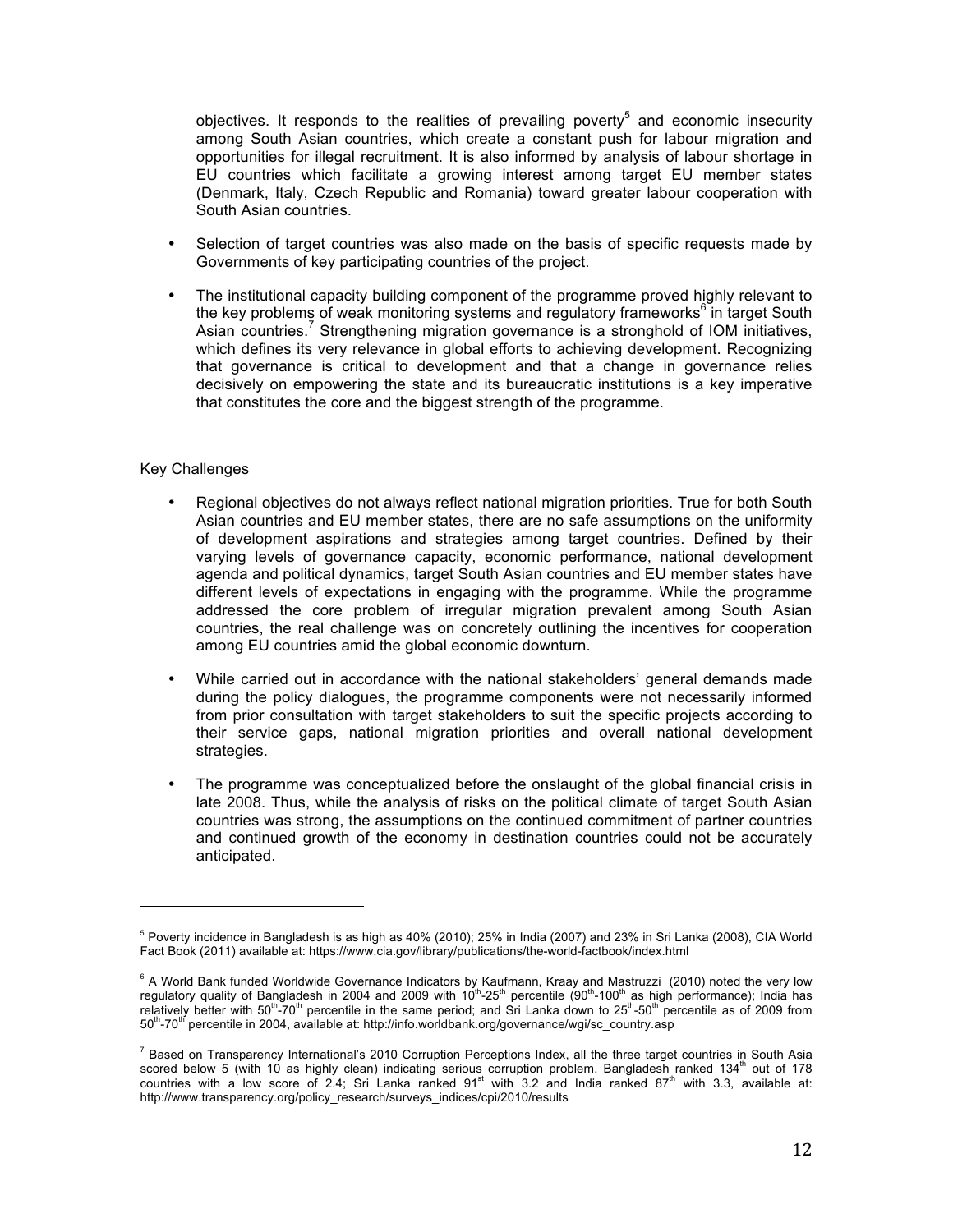#### Key Recommendations

- Avenues for consultation among stakeholders from both regions, bringing them together in designing the programme components, can foster deeper ownership and accountability and commitment.
- A greater degree of flexibility in modifying and updating programme objectives and project components at the outset of implementation is essential amid foreseen changes in economic and political contexts due to the economic downturn.
- It is essential to mainstream and calibrate migration initiatives according to the country's national development strategies/goals ensuring all project interventions to stay relevant for the longer term. Conducting a comprehensive national development analysis in close collaboration with target stakeholders can serve as a strong basis for conceptualizing the programme initiatives and can also help identify the needs and specific gaps in existing service delivery, beyond using the outcomes of regional policy dialogues.

# **4.2 Overall Programme Management and Performance**

Bearing in mind the economic and political constraints upon which the programme was operated, the overall management, coordination and implementation of the various project components prove highly effective. The volume of the outputs produced has been significant, substantially meeting key targets. Structures established as well materials developed prove enduring and are being used as models for replication. There is a pro-active involvement and collaboration among key stakeholders in project implementation and service delivery that enhanced capacity for migration governance. Coordination and liaison work on the policy dialogues also proved highly efficient with the remarkable success of the Asia-EU Dialogue and the  $4<sup>th</sup>$  Colombo Process Ministerial. Evidently, the work accomplished has been extensive and produced concrete results.

There are, however, some limitations in achieving the component on facilitating legal migration from South Asia to the EU, particularly in securing job openings and inviting EU employers and recruiters to the regional marketplace/job fair and in facilitating pilot placements. Clearly, the implications of the global financial crisis significantly influenced the policy directions particularly among target European nations. It was also affected by the changing demands of the European market towards a higher skilled market vis-à-vis the more traditional low skilled outbound labour migrants from South Asia. It can be said that the initial assumptions made could not anticipate the onslaught of the crisis and project components could not be promptly updated at the outset amid foreseen changes in economic conditions. Nonetheless, the programme management and implementation team manifested flexibility in reinforcing other key programme components, particularly the information dissemination campaigns and capacity enhancement. These include bolstering the distribution of information materials on available skills in South Asia among employers and recruiters in EU participating countries. Project amendments were also made to establish more MRCs, particularly in Bangladesh.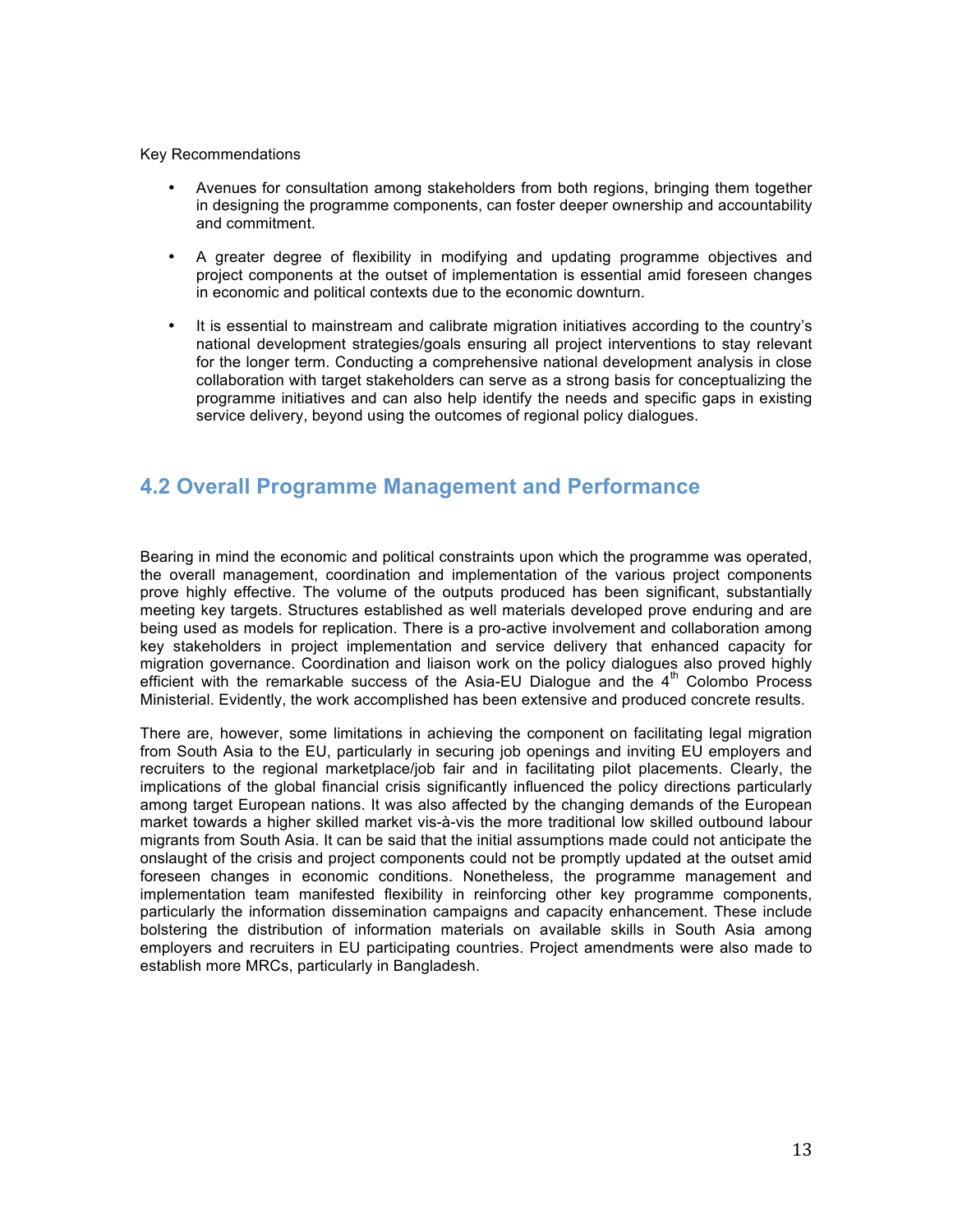# **4.2.1 Effectiveness of Programme Implementation**

*Objective 1. To reduce irregular migration from South Asia to destination countries including EU Member States*

#### **Component 1: Monitoring mechanism on employment/recruitment service strengthened and enhanced in the South Asian migrant origin countries**

Key Achievements

- 1) National assessment reports on existing monitoring mechanisms of recruitment practices were conducted for Bangladesh and Sri Lanka, while a gap analysis on Grievance Redressal System was produced for India.
	- India is notably the most advanced and pro-active among the three South Asian countries in setting up a modernized recruitment monitoring system. In line with the government's thrust toward e-governance, the programme has provided assistance in upgrading its Grievance Redressal and Complaint Management system through: 1) A national consultative workshop was organized to identify gaps and recommendations to modernize and further upgrade the country's complaint monitoring and grievance redressal mechanism; 2) This was followed through by the Grievance redressal gap analysis/study, which produced a draft action plan based on the Customer Relation Manager (CRM) software. Adopting the study's recommendations, IOM contracted out the IT-based systems implementation to the same professional service provider who conducted the study, carried out in the Overseas Workers Resource Center (OWRC). The full use of a web-based CRM infrastructure as supported by the programme, facilitates systematic, timely and transparent response and action from the government. The 24-hour call centre integral to the system (operated by 10 staff working in shifts and speaking eight different languages) also allows for a close monitoring of inquiries and complaints. Based on the CRM structure, all stakeholders are linked up with the centralized database at the OWRC, including MRC Hyderabad with its fully functional CRM.
	- The national assessment for Bangladesh provided a substantial analysis of the government's existing regulatory framework governing overseas employment, identifying gaps and concrete proposals for improving the system, including further research for ensuring accountability of recruitment agencies. A technical consultation was held during the assessment, followed by a National Workshop to share the draft and gather inputs from government and NGO stakeholders. After the feedback was incorporated into the assessment, a roadmap was also developed. The final assessment has been reviewed and approved by the government and has been distributed to key stakeholders in the country.
	- In Sri Lanka, the national assessment was discussed at two national consultative workshops and high-level meetings with government stakeholders and key officials. A set of recommendations and a plan of action were outlined and endorsed by the Ministry of Foreign Employment Promotion and Welfare (MFEPW) and the Sri Lanka Bureau of Foreign Employment (SLBFE) for implementation.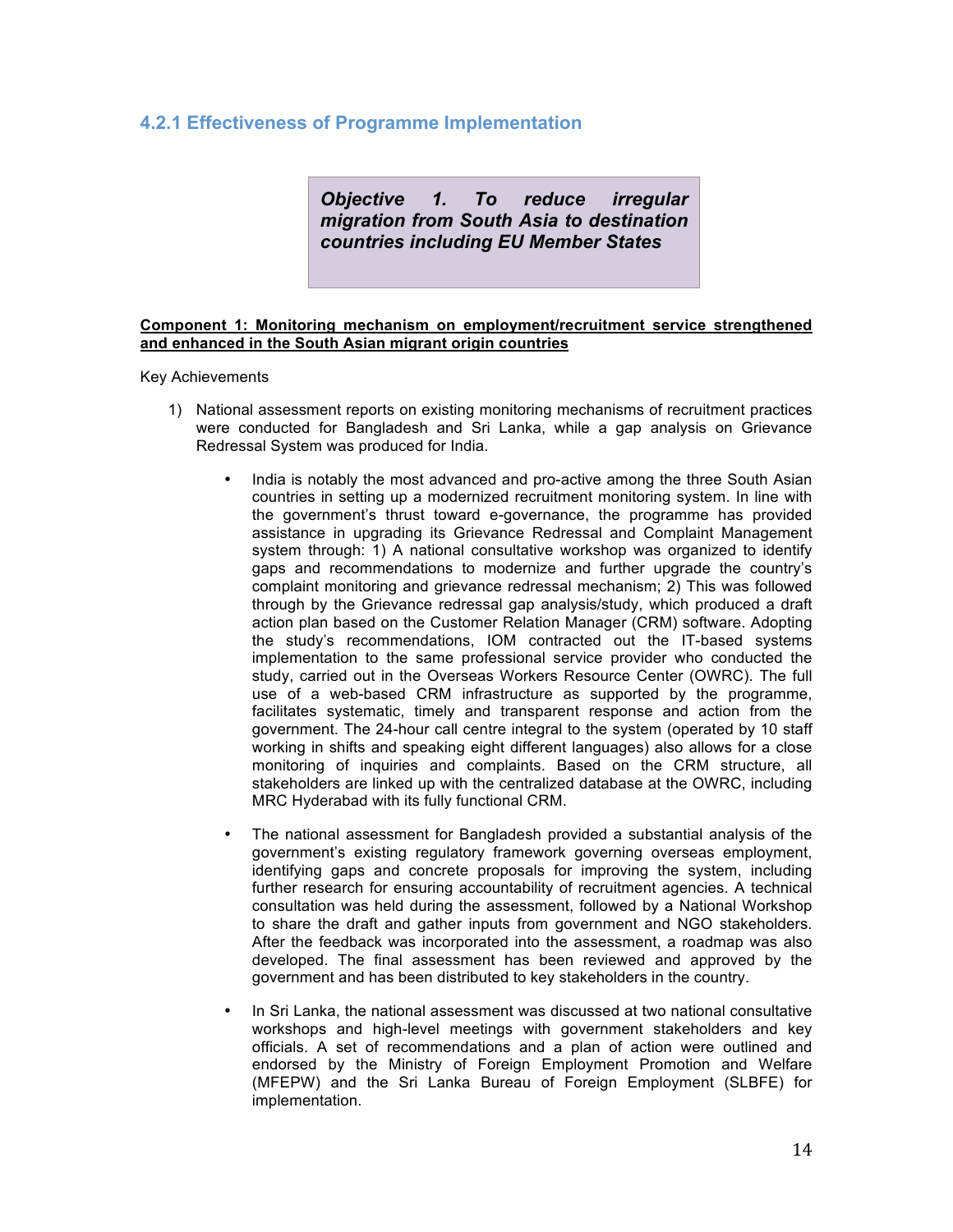- 2) Institutional strengthening, capacity building and coordination support for the Vigilance Task Force (VTF) in Bangladesh.
	- Through IOM's training support, the country's Vigilance Task Force composed of all relevant agencies tasked to monitor the migration process and movement of labour migrants - could strengthen its institutional capacity and coordination. The first training assisted the task force in framing its scope of work, setting up mechanisms for coordination and developing action plans for the short, medium and long term. Such training support facilitated exchange, sharing of ideas and an increased recognition among officials of the need for systematic coordination of responsibilities and jurisdictions. Members were also equipped with relevant skills and techniques. A second training on interrogation and investigation techniques was also conducted based on the specific request of the VTF.
	- The Ministry of Expatriates' Welfare and Overseas Employment (MoEWOE) is now taking the lead in transforming the Task Force into a more permanent institution whilst expressing its need for further technical assistance from IOM on this regard.
- 3) Private sector outreach activities were held in participating countries to enhance recruitment services and increase awareness on South Asian overseas employment process.
	- In Bangladesh, IOM provided technical assistance to the Bangladesh Association of International Recruiting Agencies (BAIRA) in drafting a Code of Conduct (CoC) on ethical recruitment practices in the country, including discussions on how it is disseminated, publicized and adopted by all of its 992 member agencies. The CoC has also been incorporated into the Constitution of BAIRA.
	- An informational DVD on Bangladesh' overseas employment process was produced (incorporating the information about the existence of the Code of Conduct) to increase awareness among migrants, recruitment agencies and potential employers, particularly in the EU. All 1,000 copies produced were distributed in all target countries, as well as in the Asia-EU Dialogue and in the 4<sup>th</sup> Ministerial Colombo Process.
	- In India, a workshop for recruitment agencies on the legal process of recruitment and the punitive measures against malpractice was organized. Thirty participants attended representing 18 public and private recruitment agencies.
- 4) A good practice study on regulating recruitment services has also been completed looking at the case of the Philippines aimed to inform the three target South Asian countries. A regional Experience Sharing was held in Dhaka for government officials from Bangladesh, India and Sri Lanka. The final report is being finalized integrating the feedback to be made available for the three South Asian countries.

## Key Challenges

1) There are noted constraints in implementing the modernization of recruitment monitoring cells in Bangladesh and Sri Lanka, such as the development of software database and associated trainings for staff members to record the recruitment activities and compile complaints. Without fully established mechanisms for recruitment monitoring in both countries, there are consequent difficulties in producing the quarterly recruitment service monitoring reports aimed by the programme.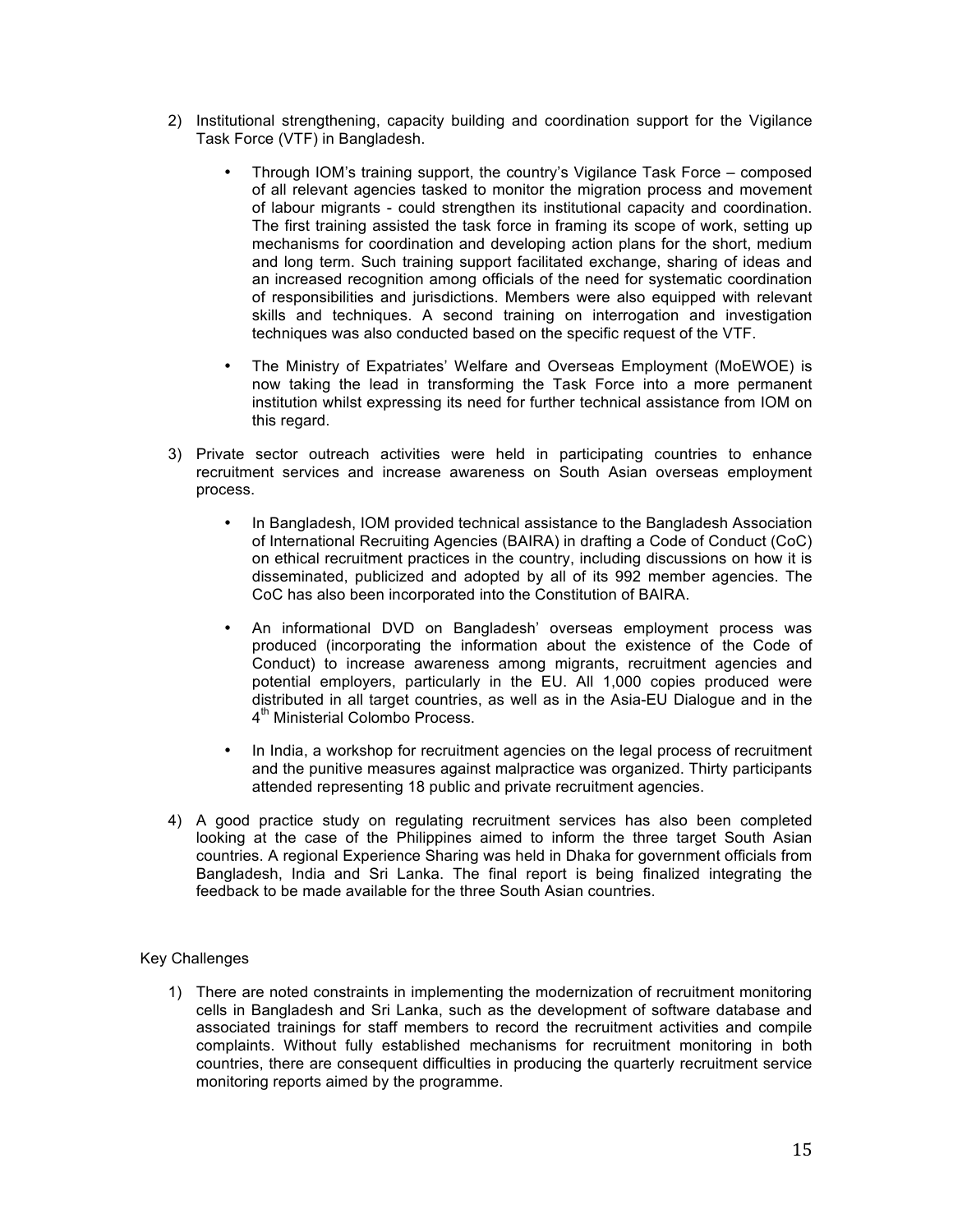- In Sri Lanka, SLBFE still uses a manual system of performance based ranking to monitor the recruitment agencies and sub agents. This is due to the bureaucratic restructuring that deferred government decisions on plans to modernize the system.
- The Vigilance Task Force in Bangladesh remains ad hoc in nature. While member institutions have been fixed, there are no regular designated staff, nor structures of accountability and mechanisms of reporting to institutionalize interministerial coordination and monitoring. At the request of the VTF, IOM is exploring co-funding for modernizing the recruitment monitoring of the government, prepare a Standard Operating Procedure and develop materials for information campaign on safe migration that the VTF members can use.

#### Key Recommendations

- 1) Key investments, attention and close follow-up are needed toward modernizing and upgrading the structures for recruitment service monitoring. Bangladesh and Sri Lanka can take reference from the Indian practice. With proper budget allocation, contracting out the system to a consultant service provider can ensure efficiency and independence.
	- There is a critical need to fully institutionalize the VTF as an oversight and policy structure for recruitment monitoring in Bangladesh. Noting that it is inter-ministerial in composition, the actual implementation of recruitment monitoring can be contracted out to the private sector using the CRM system, such as that of India. A stable secretariat with regular staff can then be designated for administrative support and coordination (i.e. at MoEWOE). Moreover, other non-government actors (e.g. airline/private sector stakeholders and other migration-focused NGOs) can be invited and provided seats in the executive board of the VTF apart from BAIRA.
- 2) It needs to be ensured that the good practice study, along with all other studies conducted, is used for in-country deliberation among key national stakeholders in South Asia on how good practices can be replicated. In the same way, the national assessment reports must be fully utilized to inform the process of modernizing the recruitment monitoring systems.

#### **Component 2: Structures and capacity established /strengthened to carry out information dissemination activities targeting potential migrants vulnerable to irregular migration**

#### Key Achievements

1) Through the programme's technical and operational support and material and equipment provision, Migrant Resource Centres (MRCs) were established and supported in the three South Asian countries, in close collaboration with implementing government agencies. In varying levels of capacity, the centres generally operate as one-stop shops which not only assist migrants and potential migrants with information and referrals (i.e. opportunities and procedures in working abroad), but also raise public awareness about problems associated with irregular migration and the risks of recruitment-related abuse, as well as receive and refer grievances (i.e. against brokers) to appropriate enforcement authorities. All MRCs are strategically established in existing government structures to ensure ownership and full integration to overall migration management mechanisms.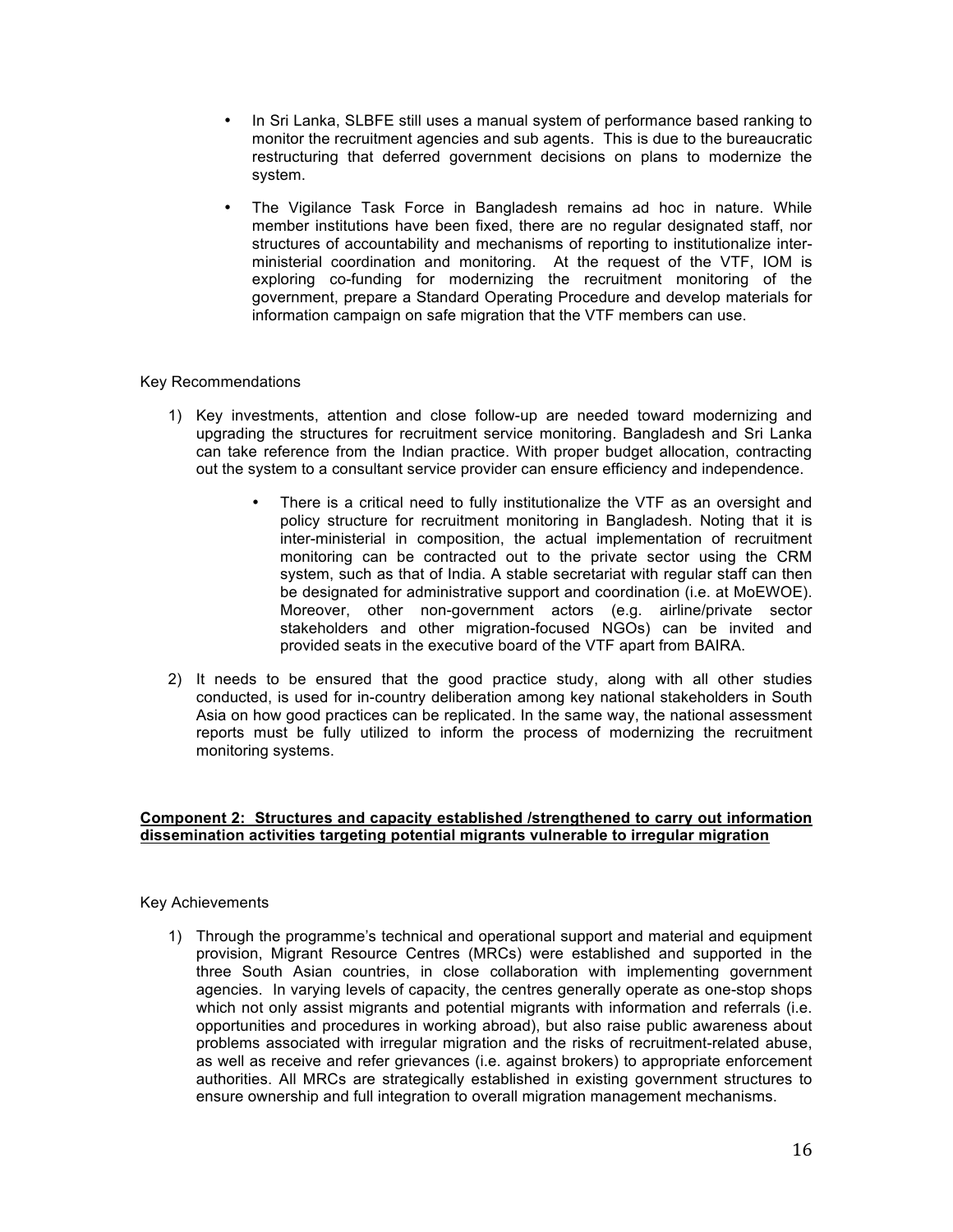- One MRC was established in India under the programme (Hyderabad). Remarkably, the national government has already made it a policy mandate for every State to set up MRCs based on the IOM model after the success case of AENEAS funded MRC in Cochin (Kochi, Kerala), India's first ever. The State Government in Panchkula Haryana is the first to set up its MRC along this policy mandate and has been provided with technical assistance from the programme. Currently, MRCs are developed as grievance redressal and information dissemination centres by setting up telephonic help-lines/ call centre and web based Customer Relations Manager (CRM) software and connecting them to the central OWRC. Walk-in counseling services and pre-departure orientation trainings are also available. MRC staff also closely collaborates with NGOs in information campaigns to reach out to the grassroots villages.
- Seven MRCs were established in Bangladesh under the programme (all at the district level in each of the seven divisions in the country). These add to the one set up at the national level at the Bangladesh Overseas Employment and Services, Ltd. (BOESL). While the original programme plan was to establish one MRC in every South Asian country, the setting up of seven more MRCs at the district level in Bangladesh was done to accommodate the government's request for the establishment of more MRCs at the grassroots. This has transformed and reactivated some District Employment and Manpower Offices (DEMOs), which were otherwise inactive and unfamiliar structures to potential migrants. Based on the recommendation of the national assessment report and the growing popularity of MRCs in Bangladesh, the BMET has expressed plans to transform all the other DEMOs and migrants' welfare desks across the country into MRCs based on the IOM model.
- Two MRCs were established in Sri Lanka. The first was set up in Gampaha district (regional) and a central MRC fully integrated in SLBFE. The information centre (call centre) is already integrated into the central MRC. SLBFE now plans to establish 10 regional MRCs across the country. IOM also developed a database/website along with a corporate profile, as well as an end user manual for the operation of the central MRC.
- Capacity building trainings were provided for MRC staff. In Sri Lanka, capacity building training was provided to 24 SLBFE officials on operations of MRC ICT platform and an end user training on MRC database and website management. In India, MRC staff and relevant State Government officials in Hyderabad and Panchkula Haryana were trained on CRM, MRC operations and pre-departure orientation training. IOM also conducted training for the district level employment officers in Andhra Pradesh on issues related to migration and also with a view to prepare them as information source to the job seekers who come to register with them. The training included ways for safe and legal migration, Government of India rules for recruitment agents, the different entry requirements of countries of destinations, visa system, among others. In Bangladesh, four different capacity building trainings were provided for around 70 MRC staff.
- Public awareness raising and media advertisements were conducted to publicize MRCs in the three countries as well as solicit proposals for improvement of operations and service delivery. In Sri Lanka, 10 seminars conducted in 10 selected high migrant prone districts reached out to 829 participants including prospective migrant workers, SLBFE trainees, young school leavers, university students, technical college students and family members of migrant workers. Report of the seminar was shared with SLBFE to execute similar initiatives in the future. In India, MRCs conducted camps at the Hyderabad airport to provide assistance to around 3000 Muscat Returnees and encouraged them to apply for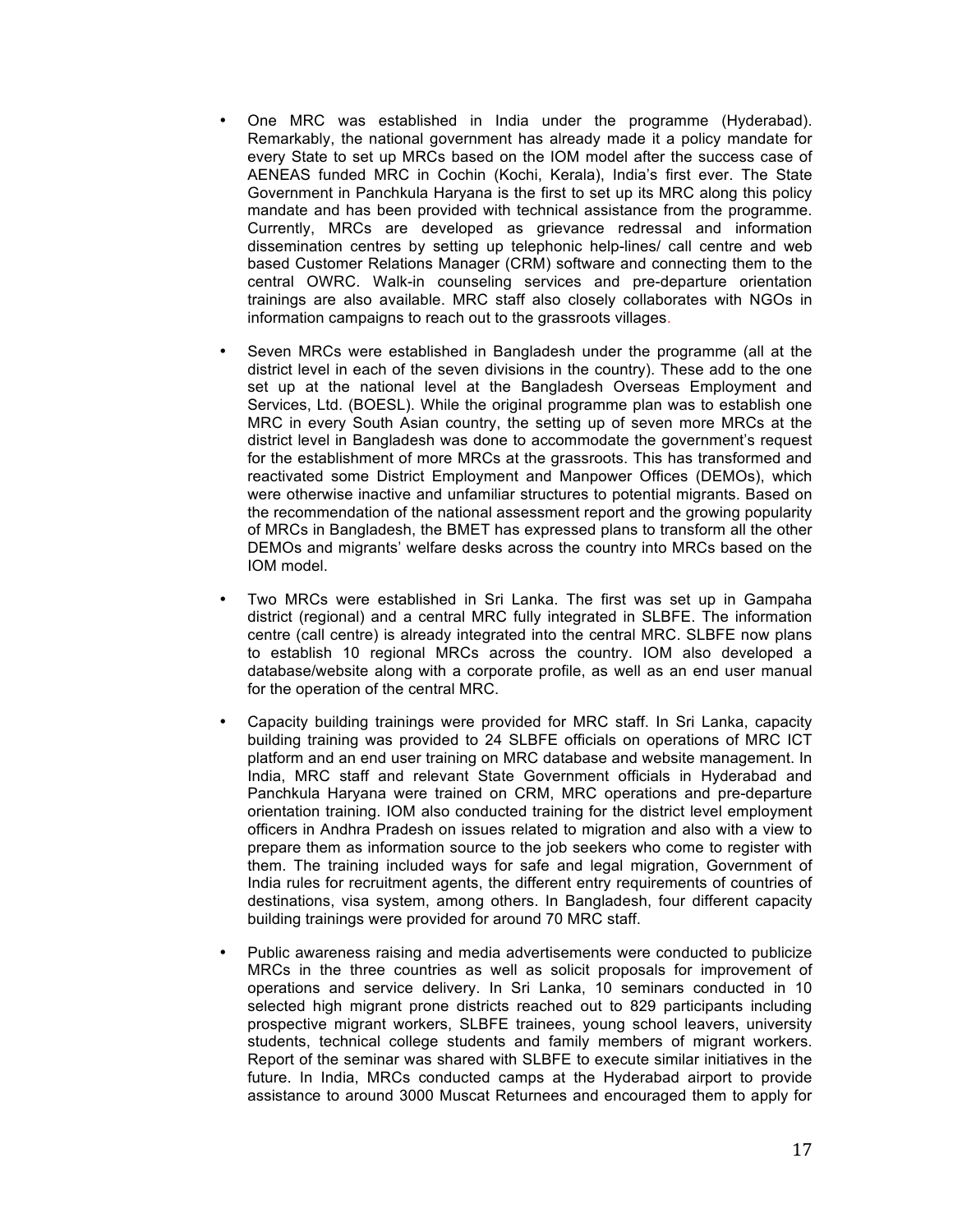the jobs that were organized by the local District Employment Offices as local Job fairs.

- This project component has also built synergies with other projects. The UN Women set up a Women Migrant Resource Center (WMRC) at the Bureau of Manpower, Employment and Training (BMET) in Bangladesh. UN Women has cofunded IOM's work on MRCs while IOM shared technical inputs in the production of women-focused booklets. Moreover, under a Swiss Development Cooperation (SDC)–funded project, the DEMOS were rebranded with IOM's goodwill ambassador, Momtaz Begum (a member of parliament and a well-known folk singer), which further increased the popularity of the MRCs in Bangladesh.
- 2) Information materials produced through the programme prove substantive. These are in the form of flyers, brochures as well as film production and video documentaries. Materials made available for South Asia aim to educate migrants about EU countryspecific migration procedures and requirements, basic rights, precautions on the dangers and risks of resorting to irregular migration, and overall guide and basic know-how on how to access legal channels for migration. Materials sent to the EU include information on available skills in South Asia to market them to EU employers and information on the overseas employment process in South Asia.
	- Information materials are made available at the various MRCs in the three countries. They are also distributed through a series of outreach campaigns and networking meetings in various localities. In Bangladesh, materials are also provided at the various Migrant Welfare Desks, including at the international airport as well as a video provided to Biman Bangladesh Airlines for in-flight showing.
	- Bangladesh has the most varied and substantive materials, made available in Bangla language and commissioned popular personalities and folk artists to attract attention. Some materials are made mandatory by BMET to be used by potential migrants during pre-departure orientation training/seminars.
	- A brochure on safe and legal migration was produced in Hindi for India with 5,000 copies distributed by the MRCs. The MRC pamphlets in Telugu are placed in the office of Protector of Emigrants in Hyderabad, Hyderabad International Airport and in all the District Employment offices in the state of Andhra Pradesh and circulated to potential emigrants. The brochure was also made available for electronic distribution.
	- In close collaboration with SLBFE officials in drafting the content, two brochures on safe and family friendly migration, as well as a DVD on safe migration available in English, Sinhala and Tamil languages were produced. A complete guidebook on safe migration, traveling abroad and information on key EU destination countries and their immigration procedure is to be released.
	- Information materials on available skills in South Asia are disseminated in target EU countries (30 copies in Italy and 150 in Denmark, 1,000 in Romania, and 5,000 in Czech Republic) and shared with stakeholders, private and public recruitment agencies, representatives of the private industry organizations/employers and officers of relevant ministries. The soft copies of the leaflets were also shared with the EU target missions for further dissemination.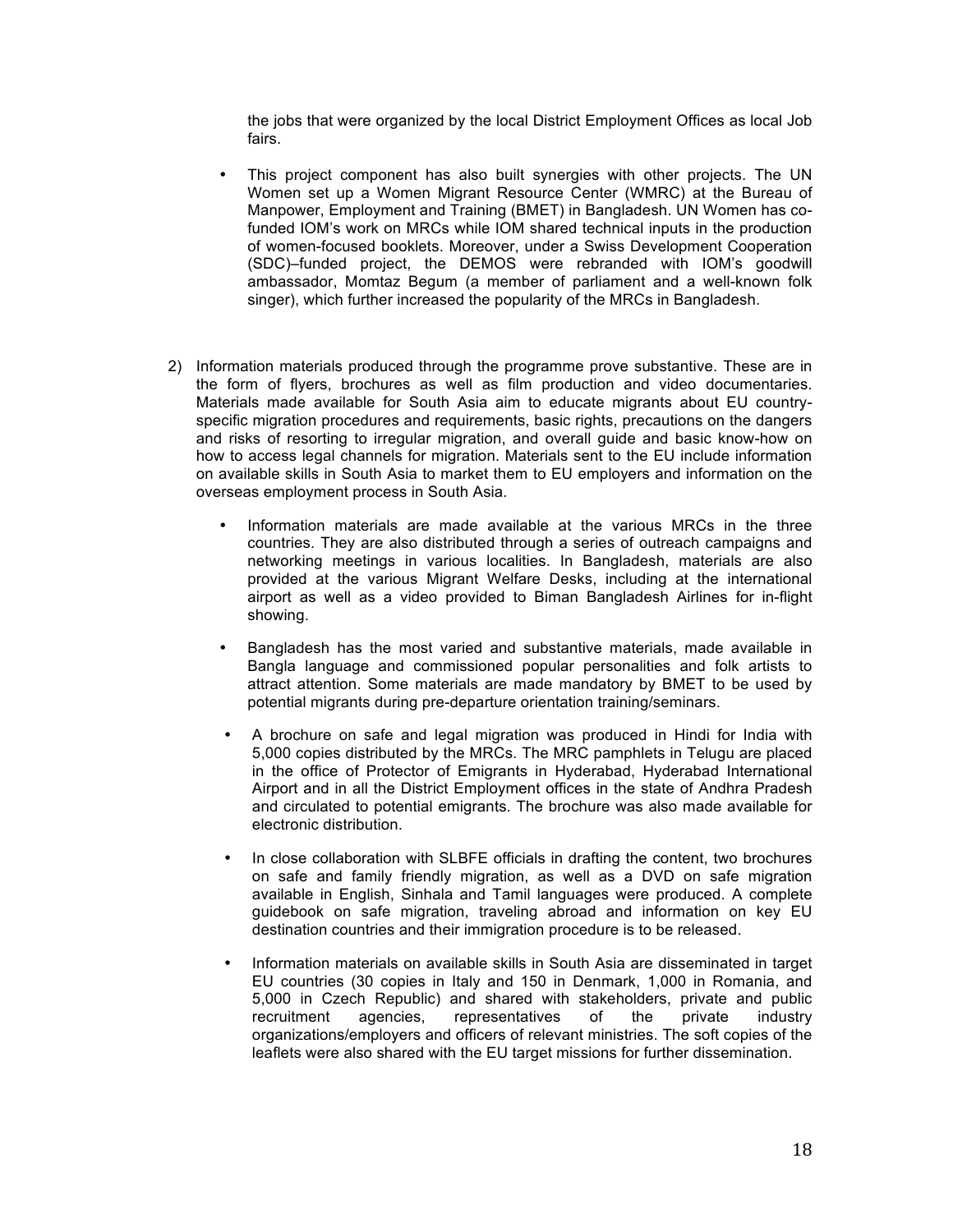- 3) Multi-sectoral training and capacity building workshops were organized toward inclusive migration governance.
	- In Bangladesh, an annual workshop for the media and NGOs was conducted reaching out to approximately 25 participants each year trained on techniques on how to carry out successful information campaign and sensitive reporting on issues relating to migration.
	- In Sri Lanka, five networking meetings and training workshop were conducted for government offices, NGOs, media representatives and private organizations to carry out safe migration information campaigns at source communities reaching out to 112 participants from five selected districts.
	- In India, a national stakeholders workshop on promotion of safe and legal migration was conducted for over 60 participants and another capacity building workshop for local NGOs and researchers in the field of migration was organized reaching out to around 35 participants.

## Key Challenges

- 1) The lack of regular and full-time staff to supervise MRCs constrains effectiveness in public service delivery.
	- In Bangladesh, there's a high turn-over of staff, with MRC personnel regularly posted to different offices and/or having other official tasks, thus support to the MRC becomes ad hoc. This limits the regularity and consistency of service delivery and constrains the monitoring/recording of services rendered and materials distributed.
- 2) Political constraints significantly delayed project implementation.
	- In Sri Lanka, project activities were significantly delayed due to political reasons that subsequently had direct impact on internal capacity to implement. As a result of administrative and political restructuring, MRC establishment and related activities required constant revisions and adjustments.
- 3) The lack of feedback and follow-up mechanisms limit avenues to fully assess the impact of information materials and MRC services in terms of behavior/perception change and knowledge acquired by target beneficiaries.

#### Key Recommendations

- 1) A critical step forward is for MRCs, along with outreach awareness activities and information campaigns, to be fully embedded in the budget structure of the government. Officials/ government stakeholders have to ensure the allocation/designation of full-time and regular MRC staff who can render full service to the centre and institutionalize the service programmes available.
- 2) There is a clear need to further decentralize the MRCs in order that they become more accessible to the people, especially from the far-flung villages. For Bangladesh, it is a key step for BMET to strategically transform and empower the DEMOs into fully-operational and well-equipped MRCs. It is also commendable that the governments of India and Sri Lanka plan to establish MRCs in all states and a number of districts, respectively.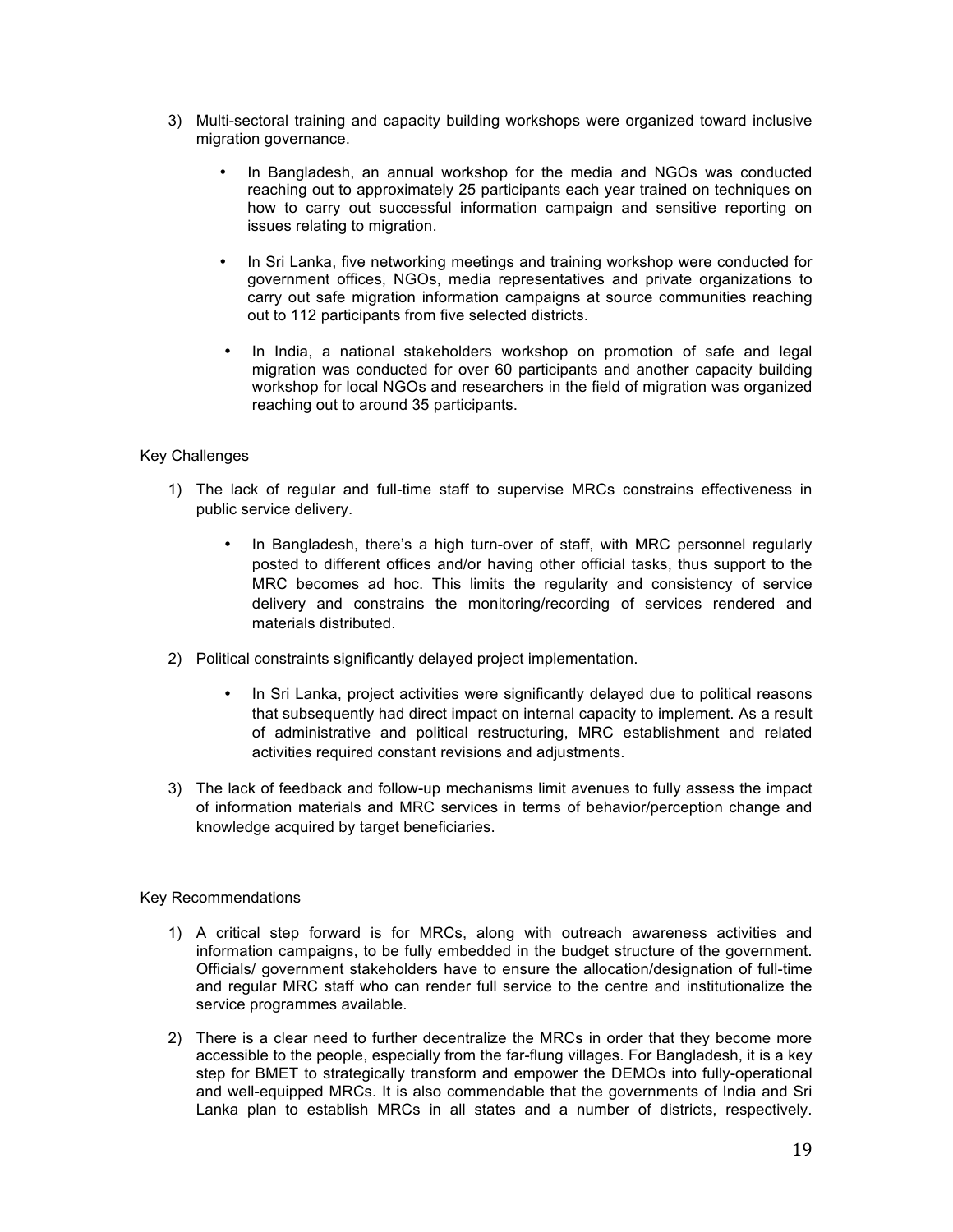However, taking into account their population profile, it is strategic for all the three countries to simultaneously establish peripheral-local based MRCs while they are aiming for state-based (India) and district-based (Bangladesh and Sri Lanka) structures. More realistically, with budget constraints, MRCs can be mainstreamed as MRC desks in village level offices. This way, proper education can be done among potential migrants before decisions to work abroad are made.

- 3) Other mechanisms for awareness raising can be maximized. Radio broadcasting seems to be more popular particularly among the folks from the rural villages. Pamphlets can only reach the literates, effectively marginalizing those who cannot read and are highly prone to deception of brokers. The TTCs are also strategic venues to conduct the information campaigns on migration processes and risks. Such discussions can be integrated in the learning process towards a more holistic skills training and education.
- 4) Eventually, it becomes vital for governments to source and allocate funds/invest in institutionalizing and modernizing a central monitoring system that link up the local-based MRCs. India provides a viable template that can be replicated by Bangladesh and Sri Lanka. Facilitating a reliable and transparent web-based mechanism to document, monitor and effectively respond to inquiries and grievances is a considerable step toward reducing irregularities in migration.
- 5) Institutionalize the mechanisms of partnerships and collaboration of government agencies with NGOs, the media, the academe, the private sector and the community members themselves in the outreach and campaign activities to foster ownership, deeper involvement and accountability to putting a stop to irregular and deceptive migration.
- 6) Establish reporting structures in MRCs to better capture the reach of beneficiaries served. This is already being done in India through its web-based CRM infrastructure. However, beyond outlining the quantity of target output, it also becomes essential to define the indicators for quality assessment. Setting up feedback mechanisms could capture the levels of knowledge acquired/ influence to perceptions/behavior. Feedback mechanisms such as FGDs conducted among target beneficiaries/ prospective migrants can also assist the evaluation in assessing the impact of the projects.

*Objective 2. To facilitate safe and legal migration from South Asia to destination countries including EU member states*

#### **Component 3: Legal labour migration of skilled workers from Asia to Europe facilitated where demands and supplies are identified and matched**

#### Key Achievements

1) Amid global economic constraints, the Jaipur marketplace/job fair was effectively transformed into a regional conference on "Labour migration for South Asia towards Europe" held in March 2011. It facilitated a unique dialogue that involved private sector service providers in South Asia interacting with government stakeholders of participating origin and destination countries. It has notably made gains in facilitating concrete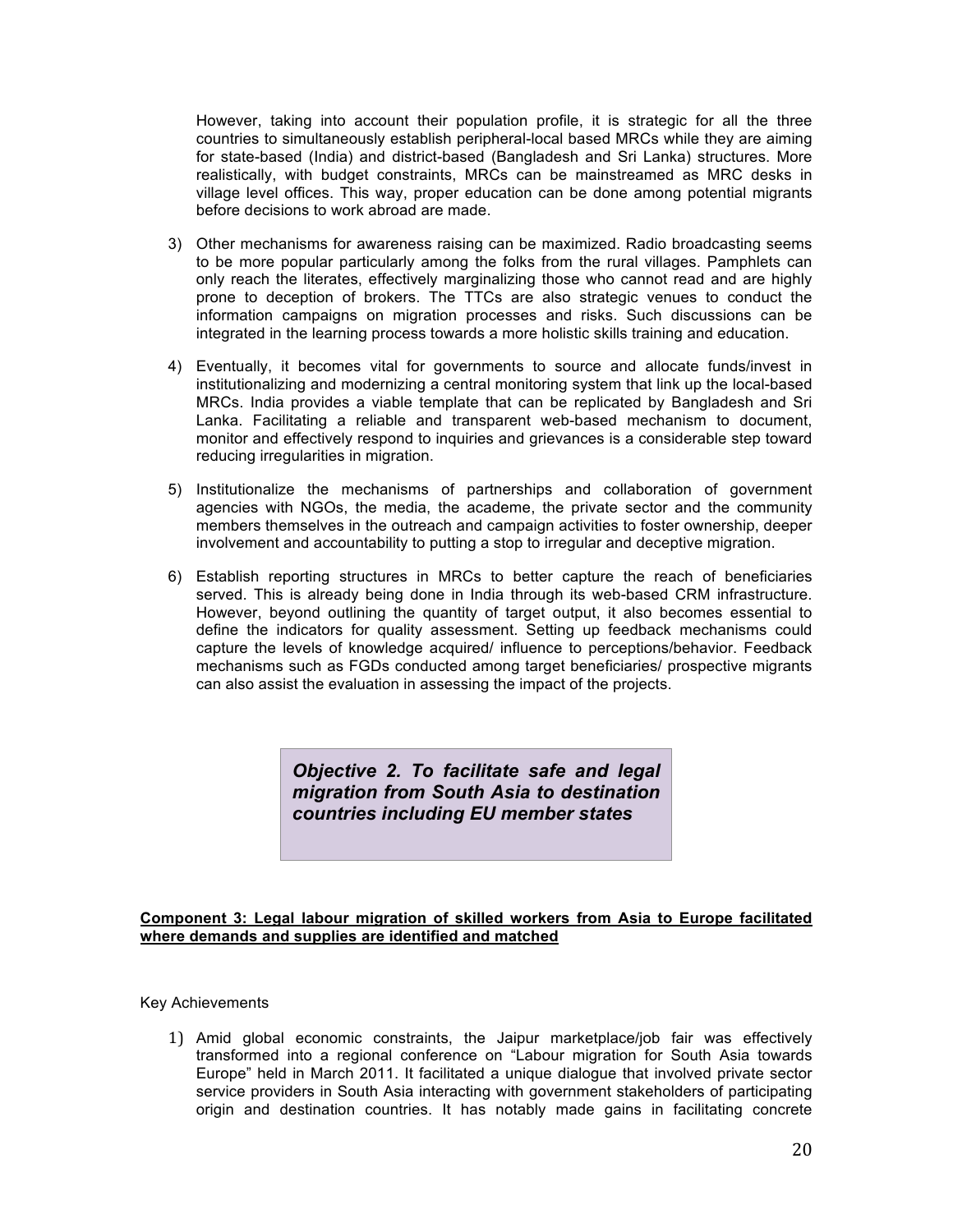agreements toward bilateral cooperation among participating countries. Italy, in particular, proceeded to discuss possibilities of signing bilateral cooperation agreements in the field of labour migration with South Asian participating countries. The project provided the opportunity for Italy to pursue its plan to establish "Labour Coordination Offices" in countries of origin as part of its strategy to manage labour migration.

- 2) Private sector outreach activities were held in Europe. Brochures and leaflets on available skills and overseas employment processes (1,000 copies) in Bangladesh are disseminated in target EU countries and distributed to private and public recruitment agencies and representatives of the private industry organizations/employers. The leaflet for India was also shared electronically. The leaflet on Sri Lankan skills has been approved by the government for distribution. Italy has distributed Bangladeshi and Indian brochures to 30 prospective employers and recruitment agencies, while Denmark has directly distributed 80 leaflets to stakeholders with 70 more available for distribution in various meetings and other activities.
- 3) The Market Research Unit (MRU) has been established and now fully operational in Bangladesh. The MRU has since produced a series of desk and online studies to analyze the labour market of potential destination countries, which can absorb the labour supply of Bangladesh. Countries studied include Sudan, New Zealand, Romania and Italy. A comparative study on female migration to Ireland, Hong Kong and Singapore was also conducted. A research assistant was contracted by the programme to take the lead in managing the MRU and eventually transfer the research skills to the government staff.
- 4) The study on the supply and demand for Sri Lankan migrant workers to the EU has been completed and will be shared among relevant stakeholders.

#### Key Challenges

- 1) The implications of the global financial crisis significantly influenced the policy directions particularly among target European nations, which affected the planned regional job fair. The crisis placed limitations in securing job openings and inviting EU employers and recruiters to the regional marketplace/job fair and in facilitating pilot placements.
- 2) This was also affected by the changing demands of the European market towards a higher skilled market vis-à-vis the more traditional low skilled outbound labour migrants from South Asia.
- 3) International political conditions affected immigration policies in Europe.
	- A stakeholders meeting in Italy designed to inform employers of relevant skills and potential labour markets of South Asian countries had to be cancelled due to the North African crisis (Tunisia, Egypt and Libya) which demanded stringent immigration policies related to unexpected flows of migrants and refugees from North Africa.

#### Key Recommendations

- 1) Emphasis can be made in providing avenues for consultation among stakeholders from both regions, bringing them together in designing the programme components. This can level off expectations and highlight mutual incentives to foster deeper ownership, accountability and commitment amid changing economic and political conditions.
- 2) Stakeholders from Europe would emphasize the need for a cost-benefit analysis of migrant labour placement as well as best practices of foreign labour recruitment to refer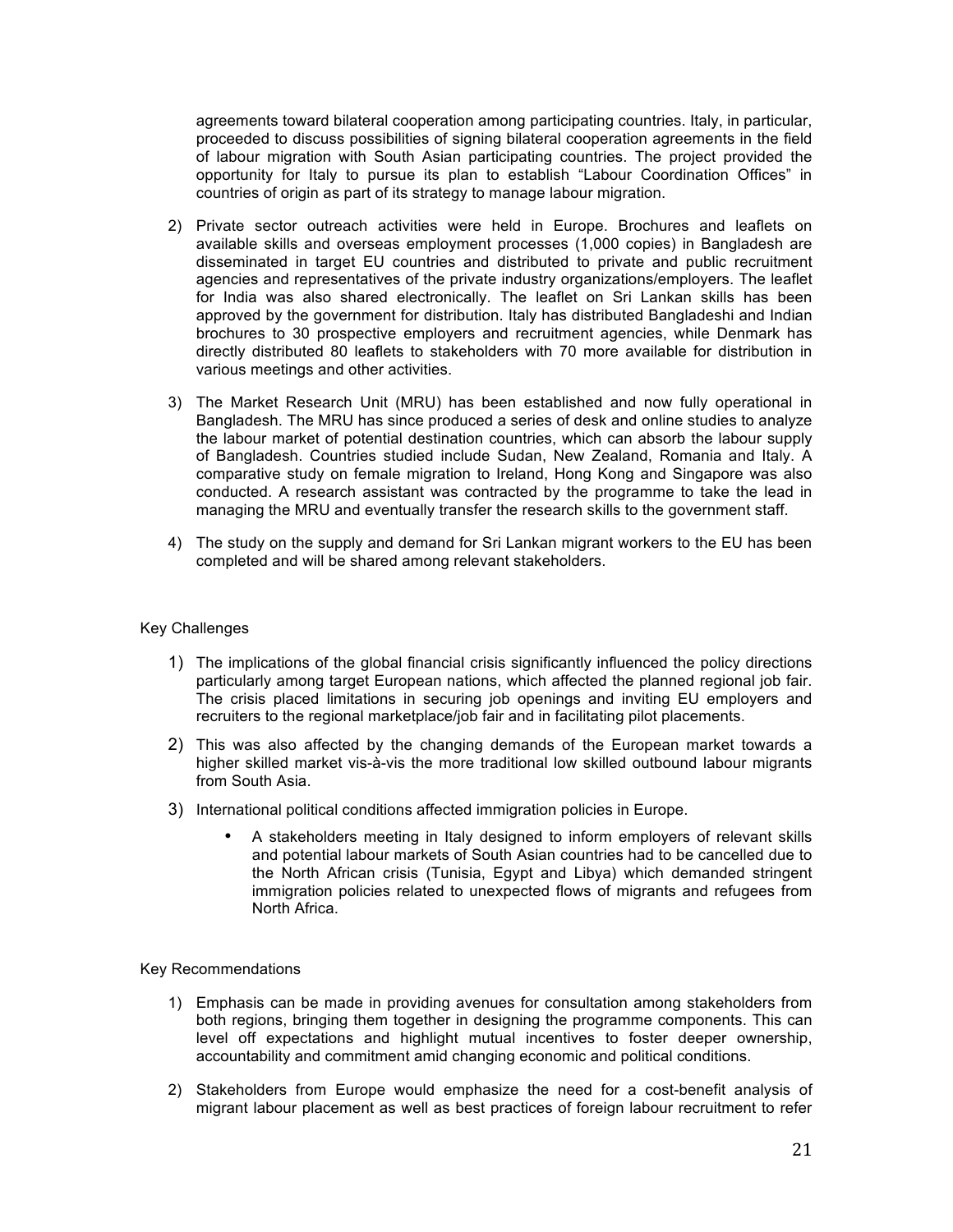from, beyond being informed of available skills in the countries of origin. This is a valid request in consideration of the widespread misperception about the burden of labour migration. Studies and analyses, including labour market assessments constitute as concrete evidence that can help facilitate understanding among EU stakeholders of the benefits of foreign labour recruitment, to the industry and the national and regional economy.

- 3) While the MRU is a good concept as a potential counterpart of MRCs and government technical training centers to inform the government of the skills requirements of various destination countries, this however requires substantial budget and research expertise. Labour market assessment is a critical task best done by established research institutions or research consulting firms. Again, India's strategy of contracting out its EU labour market analysis<sup>8</sup> to an established private research consultancy firm (a separate IOM collaboration with the Government of India through the Indian Council of Overseas Employment under the Ministry of Overseas Indian Affairs) is far more viable. It is certainly a strategic direction for the governments to institutionalize state-run research centres/think tanks focused on migration related data and statistics and managed by experts in the field. This, however, requires a long and expensive process of institutionalization and credibility build up. If Bangladesh and Sri Lanka seek to invest in effectively training and placing its labour market, they have to do so via credible and reliable research to inform their policies.
- 4) Such labour market assessments of target destination countries would have to be fully integrated with the migration profiles/ analysis of labour supply done within South Asian countries. This facilitates a comprehensive analysis vis-à-vis the country's national development objectives.
- 5) Providing labour attaches with relevant training on the labour market situation of their countries of origin and assignment can best assist the promotion and facilitation of labour placement and network building.
- 6) South Asian countries would have to be pro-active in establishing bilateral agreements with the EU member states, including building direct relationships/partnerships with various non-government EU stakeholders such as the industries, recruitment agencies and universities/training centers.
- 7) The technical training centres in South Asian countries would have to be closely guided by analysis of labour market assessment to inform them of relevant skills and accreditation requirements that should be made available. Training centers can also gain from direct partnerships with foreign industries to facilitate job-matching and standards accreditation. The training centres can also work in close collaboration with MRCs to facilitate information raising on the potentials and risks of labour migration, as integrated in the learning process.

<sup>&</sup>lt;sup>8</sup> Labour Market Assessment in six European countries (France, Denmark, the Czech Republic, Sweden, Romania, and Poland) done by KPMG under its public sector consulting. The partnership is pursuing a second stage of assessment adding new EU member states.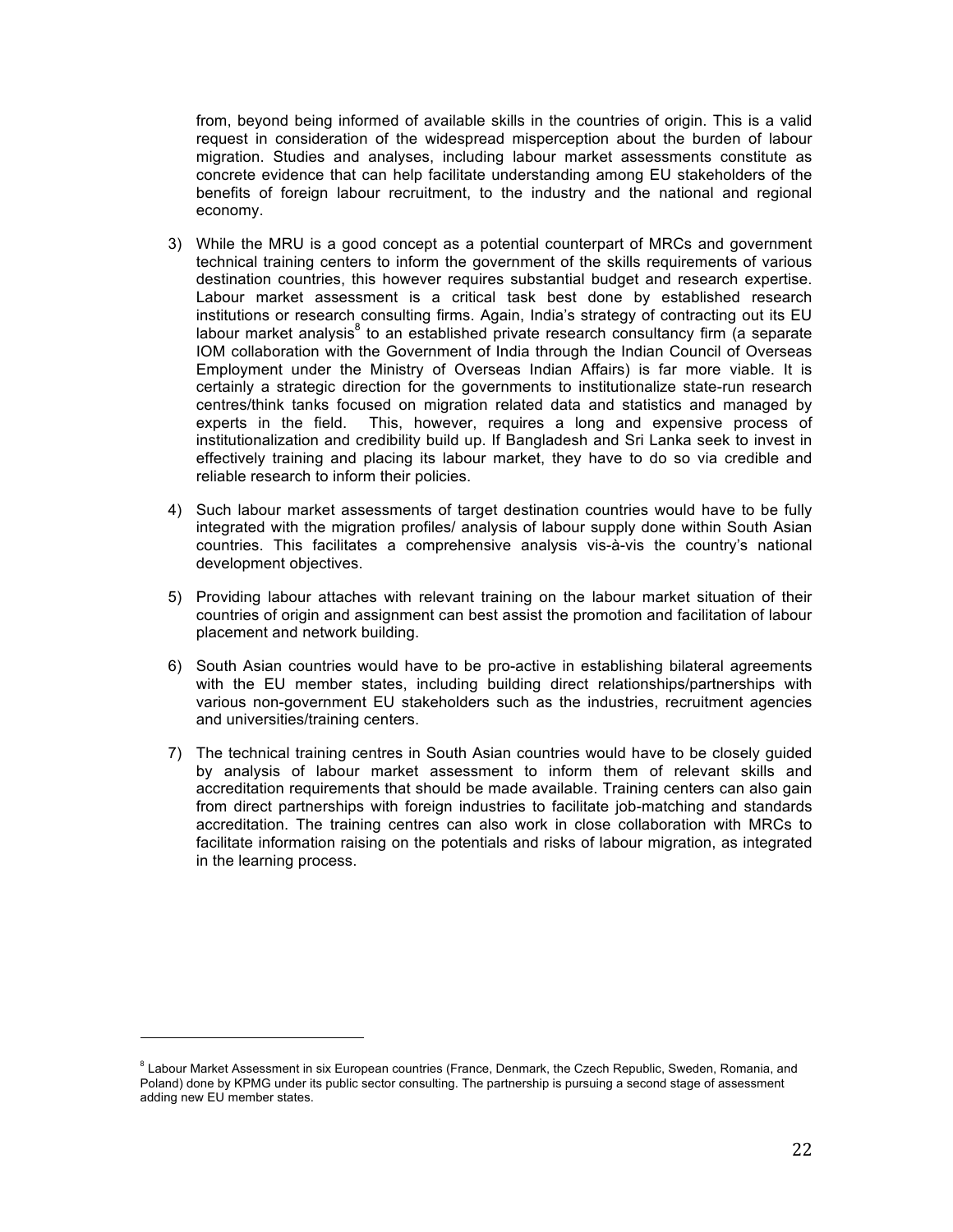*Objective 3. To foster regional dialogue and cooperation among South Asian and European governments on the management of labour migration and its development impact.* 

#### **Component 4: Knowledge and dialogue enhanced among EU States and Colombo Process member countries on the theme of labour migration and its development impact**

#### Key Achievements

- 1) The two major policy dialogues prove to be remarkable successes. These events facilitated information sharing, network and relationship building and discussions toward more viable bilateral cooperation among participating countries.
	- The second Asia-EU Dialogue on Labour Migration held in February 2011 proved a huge step forward toward promoting a concrete inter-regional migration policy framework for cooperation. This is evident with the drafting and adoption of the Joint Recommendations that outlined mutual agreements and policy steps for sustained partnership between the two regions in improving migration management. This document also contributed to the discussions in the  $4<sup>th</sup>$ Colombo Process Ministerial Consultations held in April 2011. Partner countries have expressed the benefits gained and their commitment to pursue such dialogue. Bilateral agreements were also facilitated; one notable is the Italian Ministry of Labour's pro-active discussions with a number of Asian countries on their draft bilateral agreements.
	- As supported by the programme, Bangladesh took over the rotational chairmanship of the Regional Consultative Process on labour migration instrumental in organizing and coordinating the  $4<sup>th</sup>$  Ministerial Colombo Process after a six-year gap (since the Colombo Process held in Bali in 2005). The consultation provided an opportunity to reinvigorate dialogue with Colombo Process member states plus relevant destination countries and observers,  $9$  by reviewing past activities, taking stock of the current situation regarding the implementation of primary objectives of setting up such a process and charting future directions. This has resulted in a greatly enhanced framework for cooperation towards effectively responding to the challenges of labour mobility in the context of today's globalized society.<sup>1</sup>

<sup>10</sup> Dhaka Consultation 2011, Colombo Process at

http://www.colomboprocess.org/index.php?option=com\_content&view=article&id=45&Itemid=26

<sup>&</sup>lt;sup>9</sup> There were 71 representatives from participating member states of Afghanistan, Bangladesh, China, India, Indonesia, Nepal, Pakistan, Philippines, Sri Lanka, Thailand and Vietnam. There were also 17 representatives from destination countries as observers including Australia, Italy, South Korea, Switzerland, UAE and USA along with representatives from different international organizations. See complete list at http://www.colomboprocess.org/images/docs/dc2011/list%20of%20participants.pdf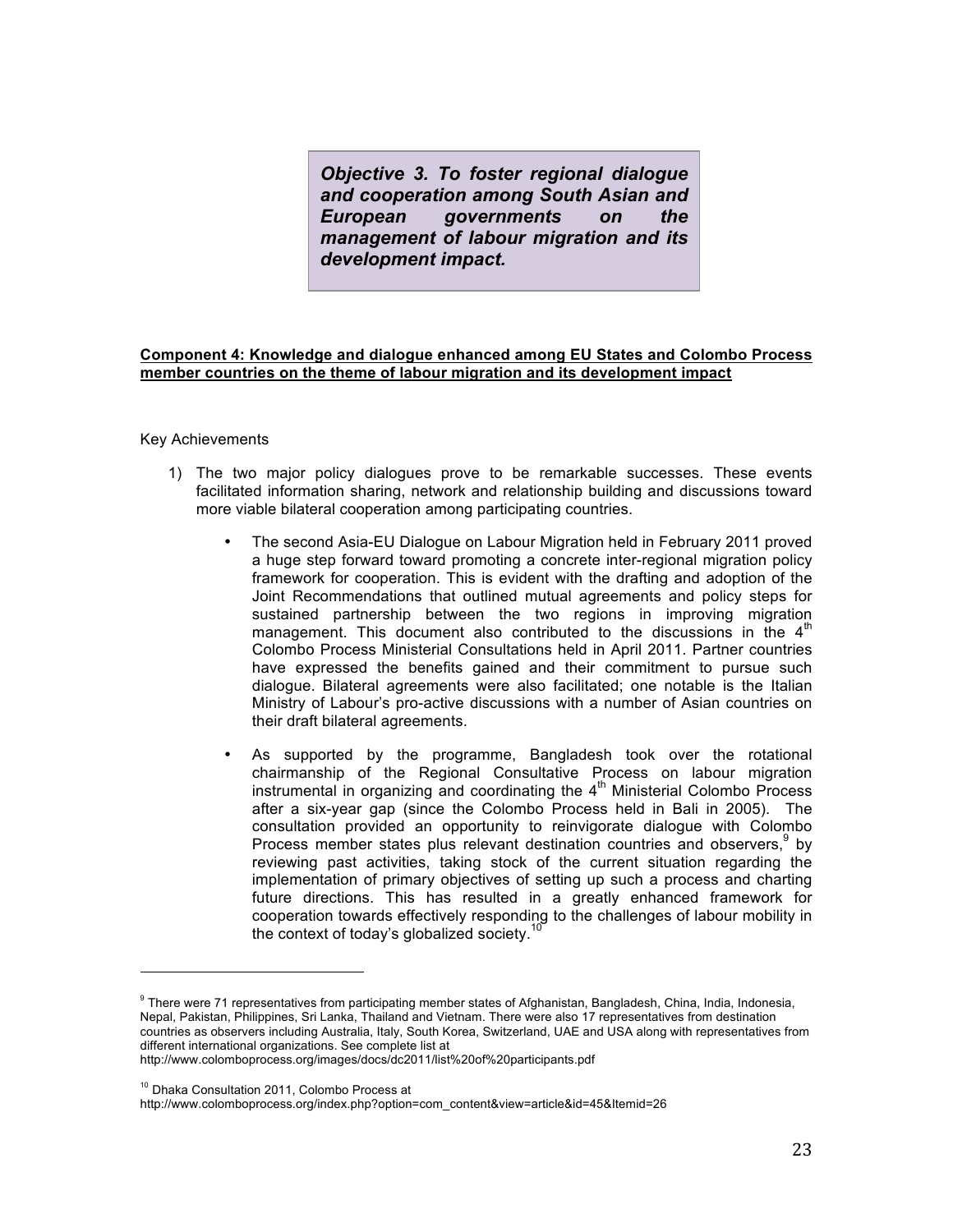- 2) Studies on migration trends in South Asia have been conducted to build data and knowledge base useful to inform policy making and policy dialogues
	- Migration profiles of each of the three South Asian countries have been produced (quantitative and qualitative) to analyze outmigration statistics as well as the skills profile of potential migrants/ labour supply in the countries. These studies were contracted out to external consultants.
	- An Asia-EU circular migration study with a focus on Indian professionals has also been carried out by the International Migration and Diaspora Studies (IMDS) Project of Jawaharlal Nehru University

#### Key Challenges

- 1) There have been delays in finalizing the Migration Profiles due to significant revisions and edits needed of the documents. In the case of Sri Lanka, only one migration profile could be produced due to the challenges in finding an appropriate consultant that is endorsed by the government. While the studies prove useful to inform the governments in future policy-making, they could not be maximized for the two major policy dialogues held.
- 2) There are constraints in standardizing the quality of research outputs across the three countries in consideration of variability in data availability, accuracy and recency/datedness, and in research capacity.

#### Key Recommendations

- 1) A close follow-up on the Joint Recommendations produced from the Asia-EU dialogue can be pursued in the next dialogue, if not during the transition, to ensure continuity of collaboration toward achieving concrete policy measures and plans of action. As the dialogues are strengthened through the years, the objective should transcend beyond facilitating discussions toward producing concrete policy measures and legal frameworks and signing agreements that will institutionalize regional cooperation.
- 2) Simultaneous regional policy harmonization, particularly in the EU, can well contribute to building a standard regional strategy to guide inter-regional cooperation.
- 3) It can be stressed that while the migration profiles were to be submitted within the programme time frame, they are best produced at the middle stage, if only so their use among target stakeholders in their policy decisions and policy dialogues are ensured.
- 4) The conduct of studies would have to be standardized. Tapping respected institutions with experts in the field and recognized by the government (such as the case of IMDS-JNU in India) would be ideal. Outputs would then have to be reviewed by a team of experts from IOM.
- 5) Ultimately, these studies would have to be officially accredited if not managed by the governments and integrated to all other relevant studies produced. As earlier noted, the migration profiles that include labour market assessments of the country's labour supply should be analyzed alongside labour market assessments of target destination countries, and not treated separately. This facilitates a comprehensive analysis vis-à-vis the country's national development objectives.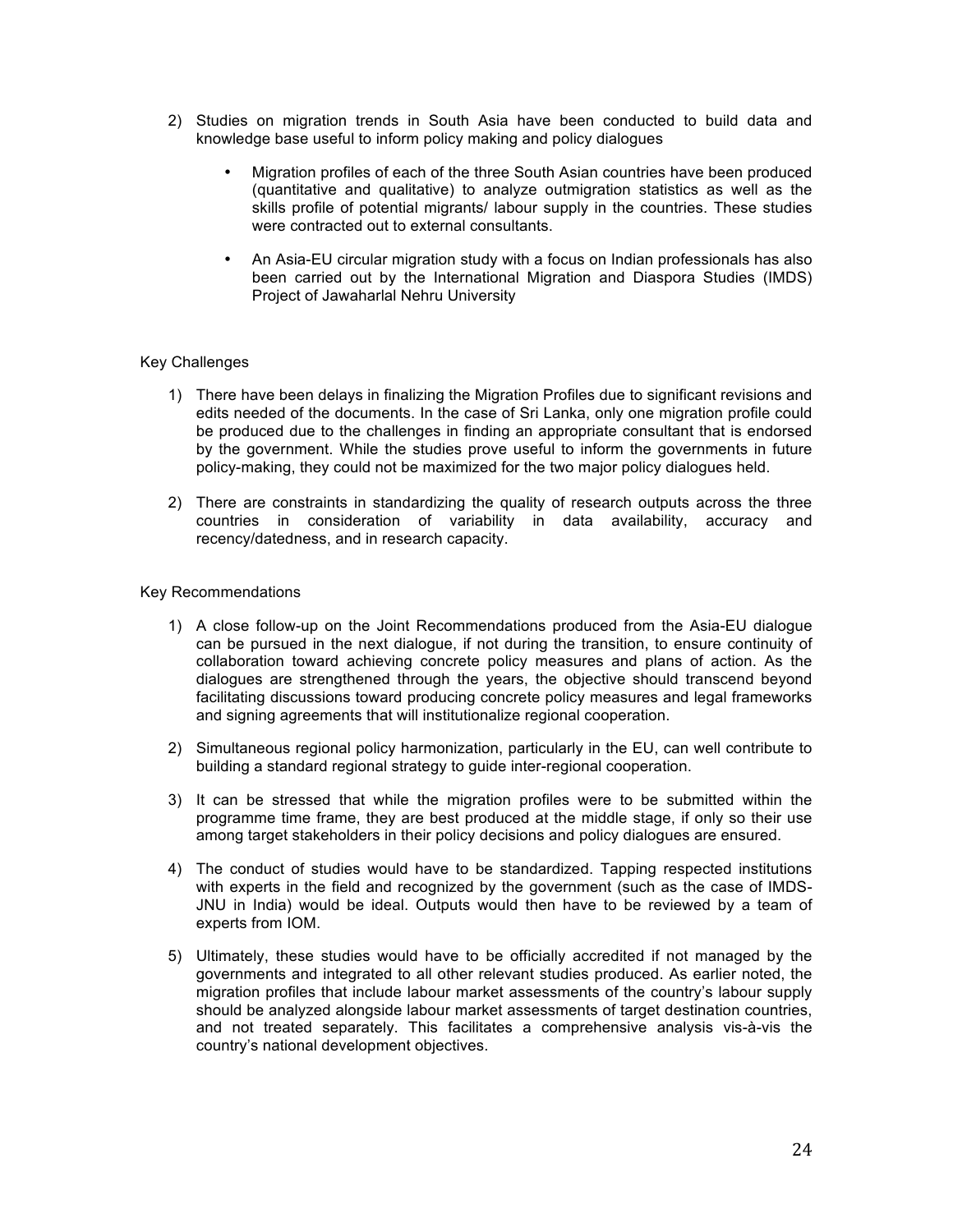# **4.2.2 Efficiency and Cost Effectiveness of Projects**

#### Key Strengths

- 1) Coordination of tasks and responsibilities among project stakeholders constitutes one of the key strengths of the programme management and implementation team. This is evident in the team's ability to deliver simultaneous projects, taking into account the breadth of the programme scope and the volume of work across the participating countries. IOM staff involved displayed resilience and adaptability to deliver amid pressure and strict deadlines. The good working relations they have maintained with government partners and other stakeholders prove evident, with stakeholders acknowledging the efficiency and reliability of IOM team in project service delivery and institutional strengthening.
- 2) A clear logical framework guides the project implementation, as well as work and budget schedule were used for management and monitoring. The regional programme management closely monitors the project implementation of national counterparts through progress reports reviewed every month, along with a mid-term accomplishment report. The programme has also gone through EC internal evaluation with highly satisfactory results.
- 3) Project components confronted with constraints due to unanticipated economic and political conditions, particularly the global financial crisis affecting the EU member states' policy priorities, were immediately acted upon and adjusted within means. Amid global economic difficulties, the Jaipur marketplace/job fair was effectively transformed into a regional conference on "Labour migration for South Asia towards Europe." It has notably made gains in facilitating concrete agreements toward bilateral cooperation among participating countries. Other project components were also enhanced in lieu of the constrained components, such as bolstering the information campaigns in the EU and the establishment of more MRCs in Bangladesh.
- 4) Programme management demonstrates prudence in project spending, closely matching expenditures with planned budget allocations as well as incurring savings. There is minimal spending in administrative costs (with substantial savings as of June 2011) and more on direct costs of the action (Please see figures 1 and 2 below). There is also evident transparency and accountability in resource management.

The whole programme costs EUR 1,106,541, with the European Commission contributing EUR 885, 233 (80%). Below is a comparative chart of the final approved budget allocations and the expenditure allocations as of end of June 2011, with a total expenditure of EUR 856, 374.<sup>11</sup>

 $11$  Approximate expenditure for July is EUR 60,000 together with the co-funding. This could not be included in the evaluation due to pending co-funding details for confirmation. Total programme expenditure by end of August is expected to reach EUR 1 million.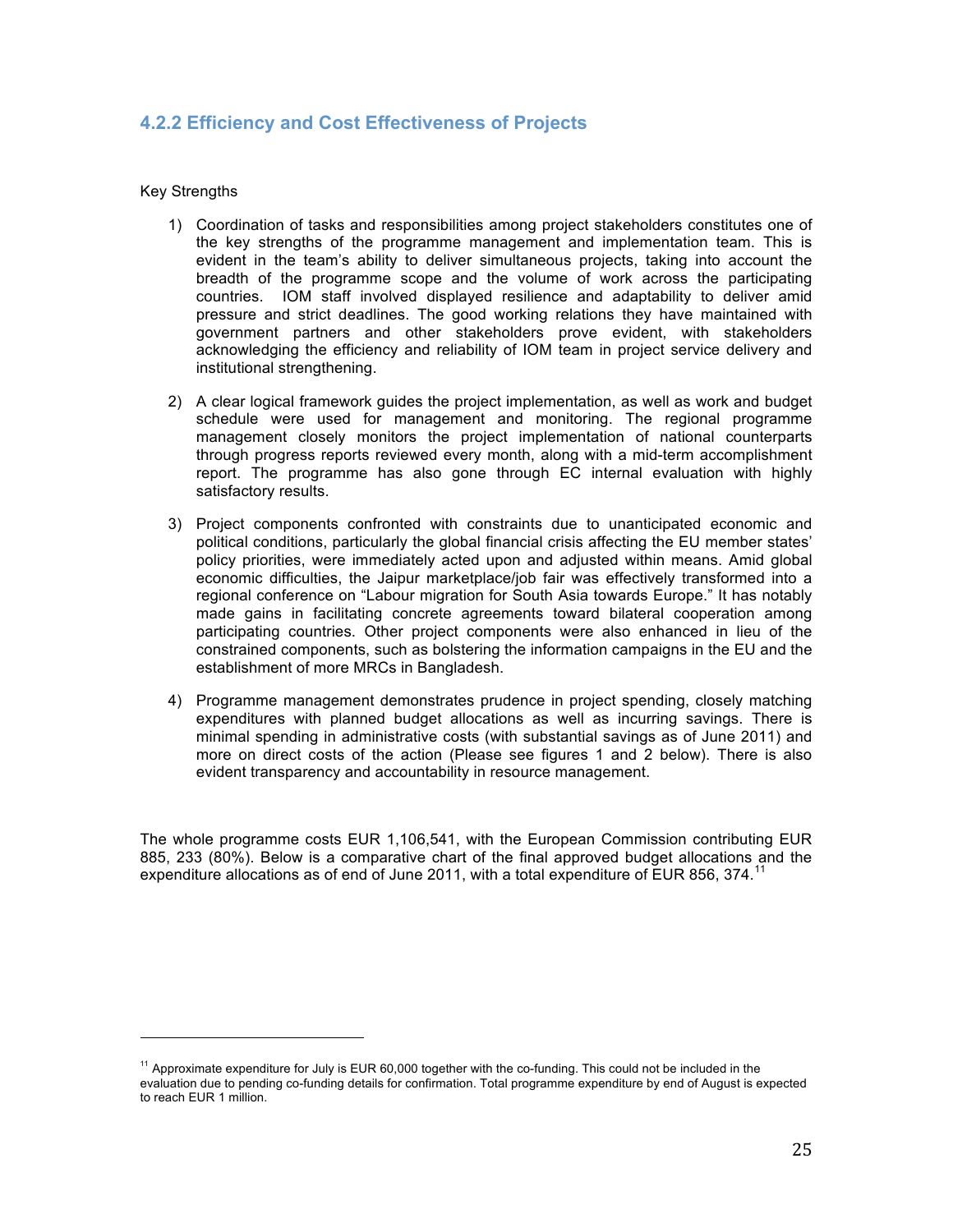







Gleaning from Figures 1 and 2, expenditures stay close to the planned budget allocations. It has to be noted that the human resource component also includes Daily Subsistence Allowance (DSA) for all key stakeholders involved in the project apart from the salaries of staff.

Key Challenges

- 1) While savings are incurred in all project components, there was minimal spending on critical investment areas.
	- It can be seen that in all expenditure components, savings were incurred. Remarkably, savings are also relatively high in administrative spending. However, while savings is a good thing, not spending on key investment areas such as research and capacity building is not very strategic. The biggest savings are gained in "Other costs, services" with 51 per cent as of June 2011 (See Figures 3 and 4 below). This category includes critical areas of research,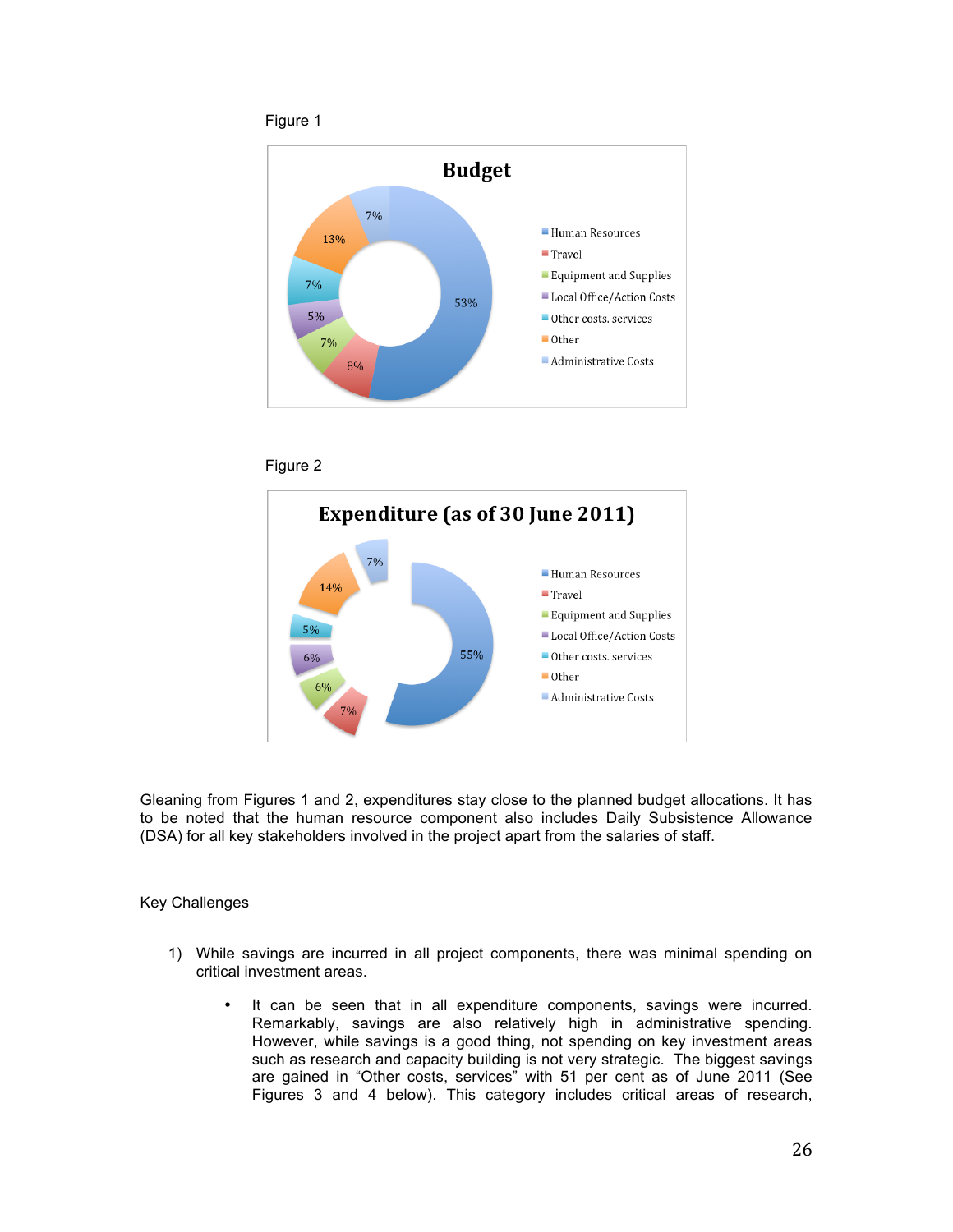publications, costs of conferences and seminars, auditing, evaluation, translation and visibility actions. Research and publications as well as capacity building of stakeholders are core project components that are expected to contribute enduring impact to institutional strengthening. It cannot be overemphasized that research in particular, is an area where critical investments have to be made, if only to ensure quality and reliability, as it directly informs strategic policy decisions of governments.









- 2) There were noted delays in certain project delivery/implementation.
	- As previously mentioned, there have been delays in finalizing the Migration Profiles due to significant revisions and edits needed of the documents. In the case of Sri Lanka, only one migration profile could be produced due to the challenges in finding an appropriate consultant that is endorsed by the government. While the studies are still useful to inform the governments in future policy development, they could not be maximized for the two major policy dialogues held.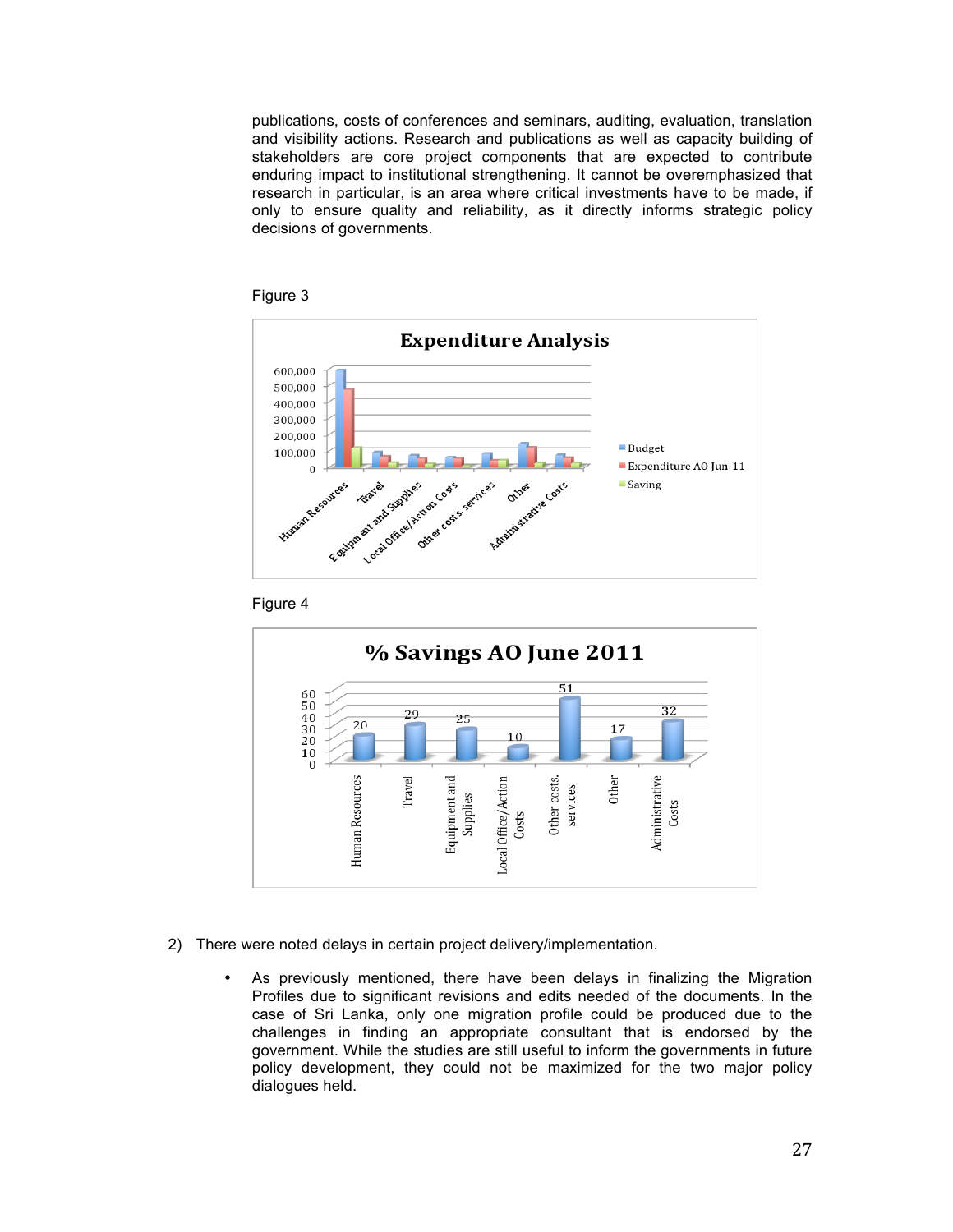- Denmark would note that the non-participation of Danish industries in the Jaipur marketplace/job fair was mainly due to the changing dates of the conference. Industries needed several months of preparation to attend an overseas job fair for a self-cost. The late availability of information materials also constrained the advertising of the event in general and as well as the skills profile in countries of origin in particular. Moreover, the adjustments made to change the primary target groups supported for the conference also discouraged participation among the private sector participants.
- The changing political climate in Sri Lanka and its series of bureaucratic restructuring affected project delivery particularly the setting up of the central MRC and the production of information materials. These were however resolved and have been pro-actively taken on by the government.
- Project delivery is closely dependent upon the actions and responses of partner governments and other key stakeholders. Limitations in bureaucratic performance and delays in policy decisions directly impact project implementation. These were however already anticipated in the risk analysis.
- 3) While the feedback of stakeholders and project implementers are integrated in the monitoring reports, there are no mechanisms to evaluate the feedback of target beneficiaries/ potential migrants. This limits the evaluation of the impact of project outputs in terms of the change in perspectives/behavior or levels of learning acquired.

#### Key Recommendations

- 1) To minimize the risk of unstable/changing policy decisions, avenues for consultation among stakeholders from both regions, bringing them together in designing the programme components, can foster deeper ownership, accountability and commitment amid changing economic and political conditions.
- 2) A greater degree of flexibility in modifying and updating programme objectives and project components at the outset of implementation is essential amid foreseen changes in economic and political contexts due to the economic downturn.
- 3) Anticipating the challenges in governance particularly among South Asia countries, delays can be managed by carefully choosing credible and reliable institutions (e.g. in research) to engage with.
- 4) As previously mentioned, setting up feedback mechanisms could capture the levels of knowledge acquired/ influence to perceptions/behavior. Feedback mechanisms such as FGDs conducted among target beneficiaries/ prospective migrants can also assist the evaluation in assessing the impact of the projects.
- 5) It is imperative to substantially invest in research. If governments and stakeholders are serious about pursuing appropriate policy strategies, due priority has to be accorded to research quality, accuracy and reliability. As for publication, printed materials prove necessary for distribution in South Asia. However, for more developed countries in the EU, electronic campaigns prove more effective and cost efficient.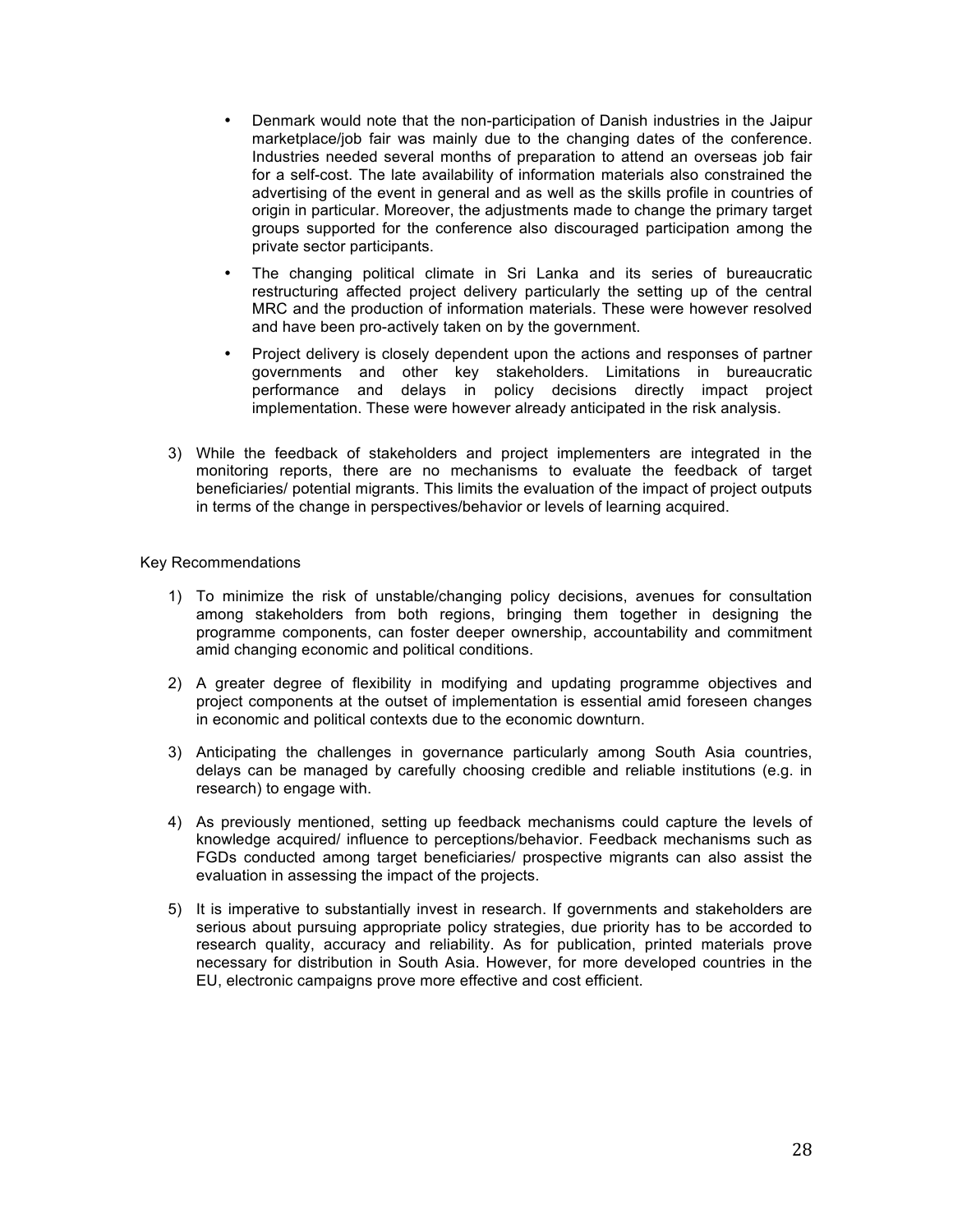# **4.3 Impact and Sustainability**

# **4.3.1 Impact**

#### Key Achievements

Given the unstable global economic context and varying national political landscapes upon which the programme has been operated, it achieved significant milestones in meeting its objective of strengthening national and inter-regional efforts to address irregular migration from South Asia to the EU.

- 1) The progamme has enhanced the capacity of partner government institutions for migration management, particularly in South Asia.
	- It has made gains in institutional capacity building with key stakeholders strategically involved in programme implementation, trained and sensitized to the multi-dimensional issue of migration. This has resulted in a shift in attitude/position among officials from denial toward a broad acknowledgement and a sense of urgency to act on the critical problem of irregular migration and its impact on development. Government leaders display appreciation and fully acknowledge the programme's contributions to strengthening their institutional capacity and express willingness to cooperate and engage in further collaboration.
- 2) A framework for collaboration, partnership and coordination in migration governance was established.
	- Informed and inspired by the programme initiatives, the Ministry of Expatriates' Welfare and Overseas Employment (MoEWOE) formed in 2010 the country's Vigilance Task Force (VTF) – composed of all relevant agencies tasked to monitor recruitment of labour migrants. The trainings by IOM provided through the programme, was instrumental in setting up the mechanisms for coordination, in framing the task force' scope of work, and in developing action plans for the short, medium and long term. Members were also equipped with relevant skills and techniques. The training support also facilitated exchange, sharing of ideas, capacity enhancement and an increased recognition among officials of the need for systematic coordination of responsibilities and jurisdictions.
	- A vertical coordination within relevant ministries was also facilitated through the capacity building and outreach initiatives undertaken at lower levels of government. Through the meetings and workshops, lower level concerns were communicated to inform national level policy decisions. Plans for systematic decentralization and coordination of programmes down to the grassroots now constitute a priority agenda in the three target countries in South Asia.
	- The programme has also strengthened multi-sectoral cooperation wherein government agencies fully engage with the private sector, non-government organizations, the academe and the media in various projects and initiatives to promote safe and legal migration.
- 3) It has created opportunities for policy dialogue, network-building, inter-regional cooperation and bilateral agreements among target countries.
	- The second Asia-EU Dialogue on Labour Migration held in February 2011 proved a huge step forward toward promoting a concrete inter-regional migration policy framework for cooperation. This is evident with the drafting of the Joint Recommendations that outlined mutual agreements and policy steps for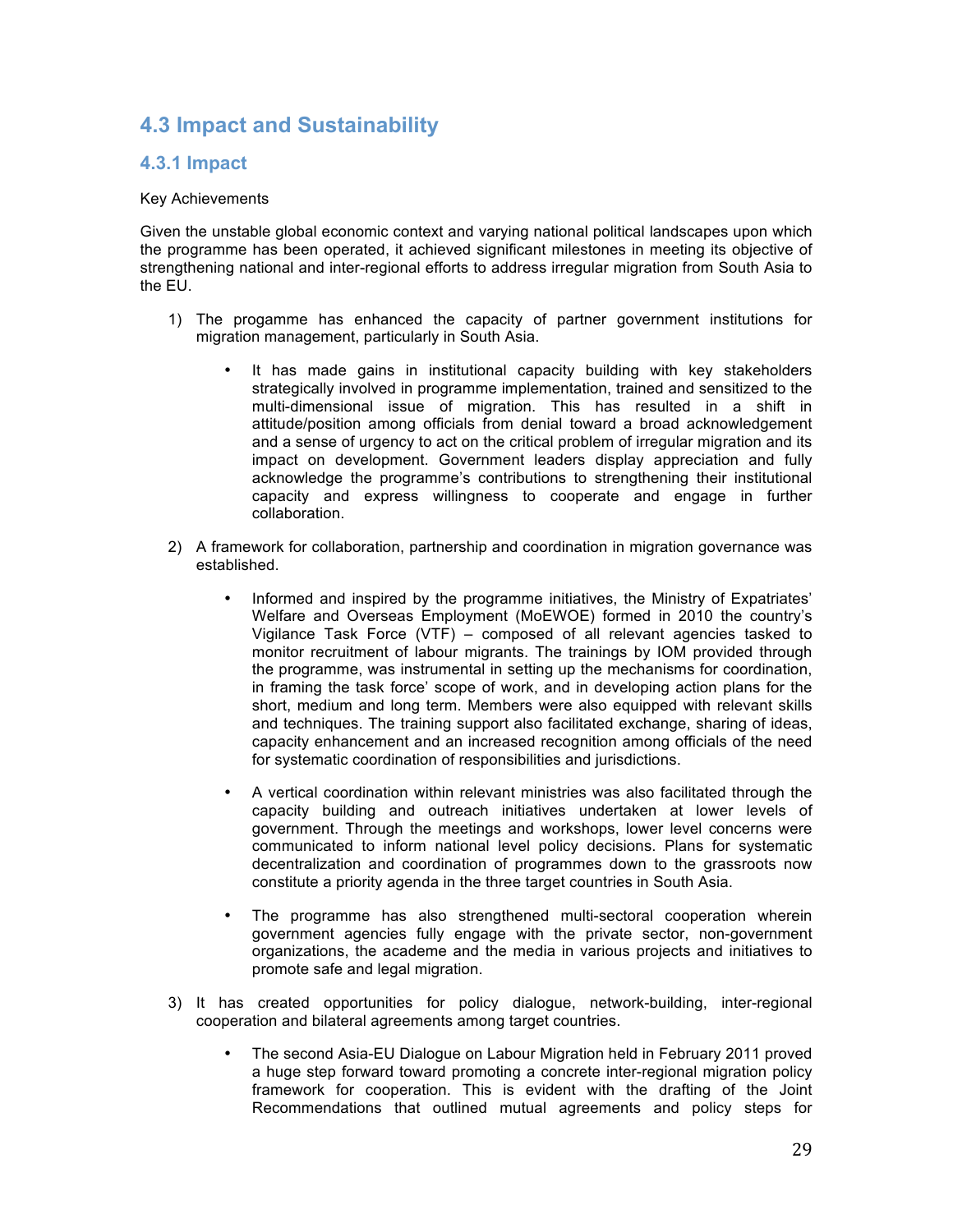sustained partnership between the two regions in improving migration management.

- Support to the  $4<sup>th</sup>$  Colombo Process Ministerial Consultations has strengthened ties of South Asian countries with other Colombo process members as well as their relationships with their counterparts from the EU.
- Amid constraints, the Jaipur marketplace/job fair was effectively transformed into a regional conference on "Labour migration for South Asia towards Europe" held in March 2011. It facilitated a unique dialogue that involved private sector service providers in South Asia interacting with government stakeholders of participating origin and destination countries. It has notably made gains in facilitating concrete agreements toward bilateral cooperation among participating countries.

#### Key Challenges

- 1) The lack of feedback mechanisms among target beneficiaries limits venues to fully assess the impact of the project components, such as the information campaign materials and the MRC services, in terms of behavior/perception change and knowledge acquired by target beneficiaries.
- 2) Irregular migration is itself extremely difficult to measure. Moreover, given the lack of baseline data and information (e.g. comparative data on reporting/monitoring of arrests/confiscation of licenses of recruitment agencies prior to the start of the programme and end-of programme data, etc.), there are limitations in measuring key outcomes and impact.

#### Key Recommendations

- 1) Key investments, attention and close follow-up are needed toward modernizing and upgrading the structures for recruitment service monitoring as well as the MRCs. A critical step forward is for these structures to be institutionalized and fully embedded in the budget structure. This can ensure the allocation/designation of full-time staff who can render full service to the offices and in the case of recruitment monitoring, for a more viable system managed by independent, well-equipped and trained private contractors.
- 2) There is a clear need to further decentralize the services (i.e. MRCs) in order that they become more accessible to the people, especially from the far-flung villages. Taking into account their population profile, it is strategic for all the three countries to establish peripheral-local based MRCs.
- 3) Beyond outlining the quantity of target output, it also becomes essential to define the indicators for quality assessment. Setting up feedback mechanisms could capture the levels of knowledge acquired/ influence to perceptions/behavior.
- 4) Investments need to be made in producing an integrated and comprehensive migration research. This facilitates an inclusive national development analysis that can ensure the programme initiatives directly contribute to social and economic development.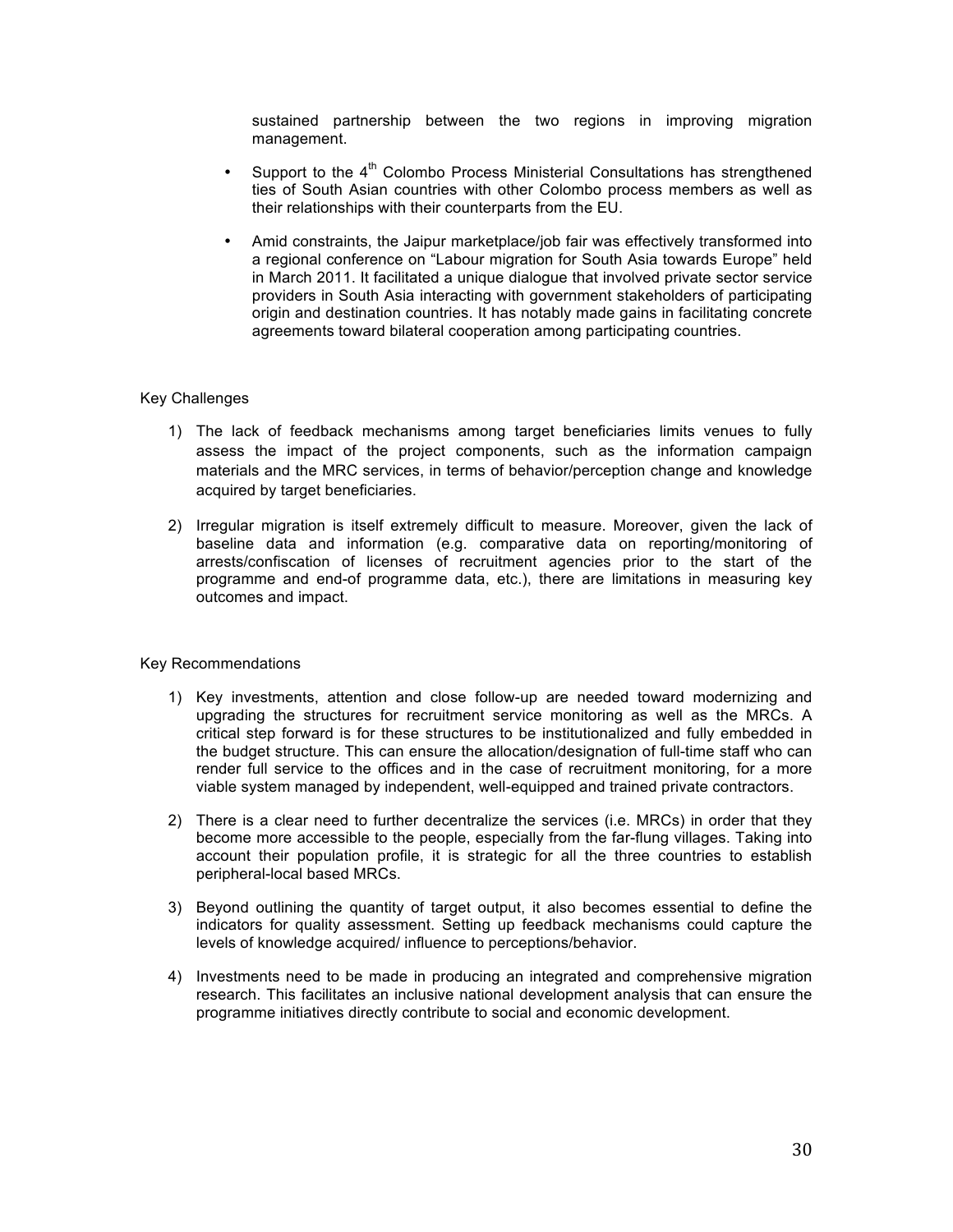# **4.3.2 Sustainability**

Key Achievements

- 1) The programme proved successful in setting up enduring structures and mechanisms, notably the MRCs, research and database, toward a viable framework for regulation and overall management of migration process. The political will and commitment of officials are manifested in their policy mandates to replicate and institutionalize the project initiatives so these are mainstreamed and embedded in government programmes and budget. While Sri Lanka and Bangladesh are yet to legislate such commitment, India has already released a policy mandate to implement its plans.
- 2) The various training and institutional capacity building among key stakeholders in the government, civil society, the media and even among recruitment agencies were key investments that have transferred knowledge and technical know how of processes and systems and ensure sustainability of programme initiatives.
- 3) The partnerships, networks and relationships built through the policy dialogues including the key bilateral agreements made are remarkable programme impacts that prove to endure in the longer-term.

#### Key Challenges

- 1) As previously noted, structures established remain ad hoc in operation and require strategic funding support/budget allocation and institutionalization. The lack of budget remains a serious constraint in much poorer South Asian countries such as Bangladesh and Sri Lanka.
- 2) On the part of South Asian countries are realities of unstable political landscapes and limitations in governance capacity. Institutional mechanisms remain vulnerable to political dynamics (i.e. collusion, co-optation and corruption) and private sector influence and thus the sustainability of programme outcomes remains subject to policy continuity and the government's political will and levels of accountability.

#### Key Recommendations

- 1) Investments have to be made in more enduring soft structures such as training/capacity enhancement, education, research and analysis and network building. Most critical particularly for South Asian countries would be to facilitate opportunities to build direct bilateral relations with EU member states, to establish concrete cooperation agreements and policy measures that can directly assist and facilitate the absorption and systematic integration of their labour market to the EU.
- 2) Simultaneously, a close follow-up on the Joint Recommendations produced from the Asia-EU dialogue can be pursued in the next dialogue, if not during the transition, to ensure continuity of collaboration toward achieving concrete policy measures and plans of action that will institutionalize regional and multi-lateral cooperation.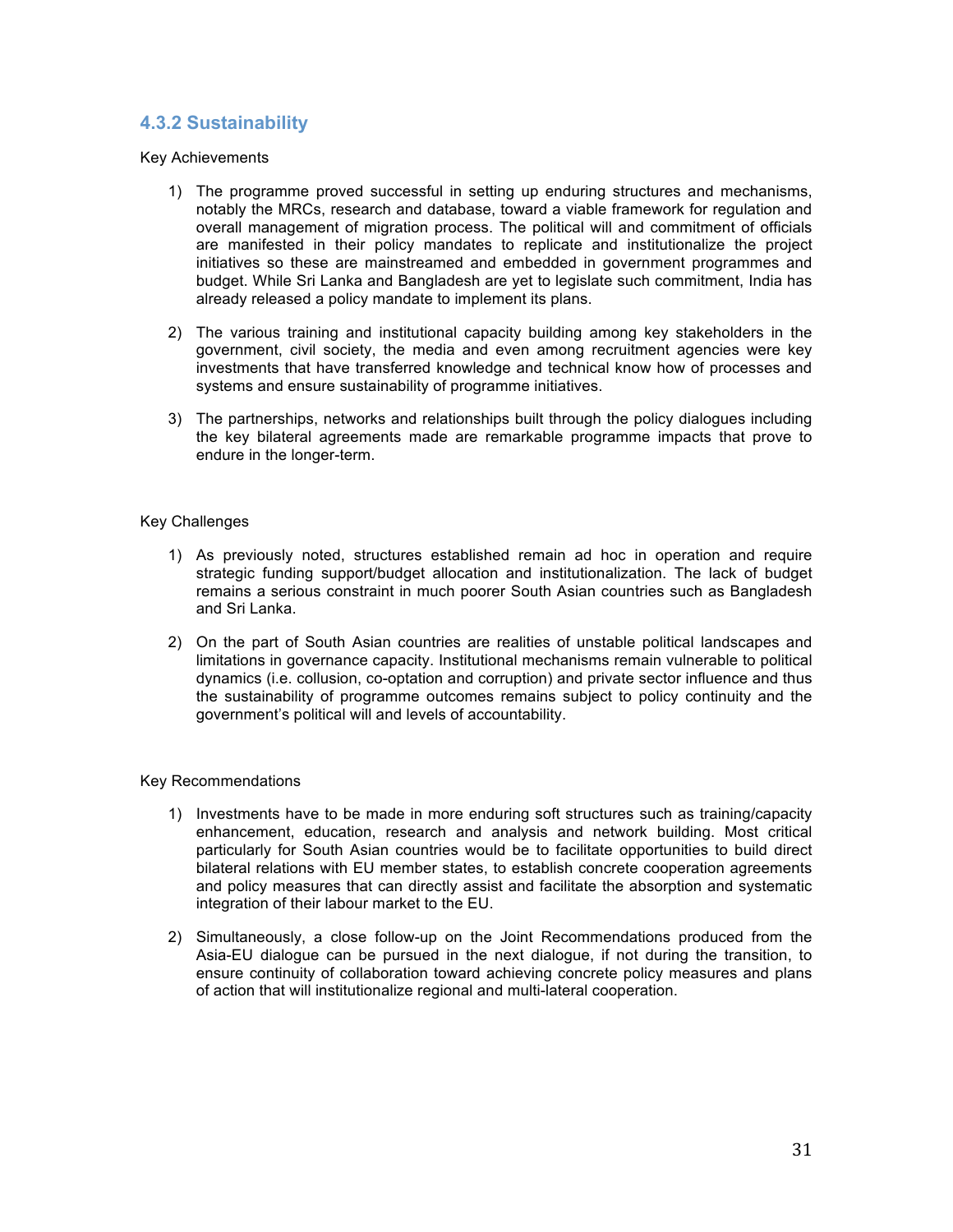# **5 Conclusion and Recommendations**

Political and economic constraints notwithstanding, the capacity enhancement, institutional strengthening, network building, partnerships and the wealth of research and information gained from the programme constitute important interventions that have enduring impact on South Asia's migration governance. Reflecting on the potential of the projects in saving thousands of lives at risk, as well as the potential contributions the huge labour surplus from Asia, if appropriately upskilled and facilitated, can bring in to both Asia's and the EU's economy, the urgency to invest in migration management programmes cannot be overemphasized.

Moreover, in light of the programme results, it is evident that the extent of participation and inputs of the EU counterparts are critical in achieving the objective to facilitate safe and legal migration. In the context of the growing global interdependence among labour markets, the phenomenon of transnationalism and changing patterns of mobility<sup>12</sup>, as well as the changing labour market profile of the EU and the growing competition for skilled labour<sup>13</sup>, the EU member states are increasingly faced with the imperative to reassess their framework for cooperation in migration management.

It then becomes crucial for the EC to build on what it has already invested in this programme and expand such initiatives carried through a longer-term programme that allows a reasonable period for substantial changes to manifest. It can build on the key strengths, structures and relationships built by IOM with key stakeholders in migration management. Taking off from the groundwork set up by the programme, there is high viability for reaping far more significant returns.

• A key direction to enhancing migration management and discouraging irregular migration, is strengthening the framework for facilitated labour migration towards a systematic integration<sup>14</sup> of labour migrants in destination countries. If the EU is to reap maximum gains from the inevitability of labour migration, it has to invest in the potential of increased productivity, social revitalization and economic competitiveness through social cohesion and integration programmes that support an expanded base of workforce, skills, talents, taxpayers, consumers and entrepreneurs in society. It has been a long-standing framework of the EC that migrants benefit from comparable living and working conditions to those of nationals.<sup>15</sup> It becomes urgent to pursue such framework. Policies responsive of the rights of migrants not only benefit individual migrants, but are in a broader sense in the longer-term social and economic interests of governments and citizens in receiving countries<sup>16</sup>. This programme would require a close collaboration between South Asia and

 $15$  ibid, p.22

<sup>&</sup>lt;sup>12</sup> Penninx R. et. al. (2008: 3-4) Migration and Integration in Europe: The State of Research, ESRC Centre on Migration, Policy and Society (COMPAS), University of Oxford available at www.norface.org/files/migration-COMPAS-report.pdf

<sup>&</sup>lt;sup>13</sup> Bosswick, W. and Heckmann, F. (2006: 20) Integration of Migrants: Contribution of Local and Regional Authorities, European Foundation for the Improvement of Living and Working Conditions available at www.eurofound.europa.eu/pubdocs/2006/22/en/1/ef0622en.pdf

<sup>&</sup>lt;sup>14</sup> Structural integration means the "acquisition of rights and the access to position and status in the core institutions of the host society: the economy and labour market, education and qualification systems, the housing system, welfare state institutions (including the health system), and full political citizenship. Participation in such 'core' institutions determines a person's socioeconomic status and the opportunities and resources available to them, in a modern market society" in Bosswick W. and Heckmann, F. (2006: 9) available at: www.eurofound.europa.eu/pubdocs/2006/22/en/1/ef0622en.pdf

<sup>&</sup>lt;sup>16</sup> International Council on Human Rights Policy (2010: 7) Irregular Migration, Migrant Smuggling and Human Rights: Towards Coherence. Geneva, Switzerland available at: http://www.ichrp.org/files/reports/56/122\_report\_en.pdf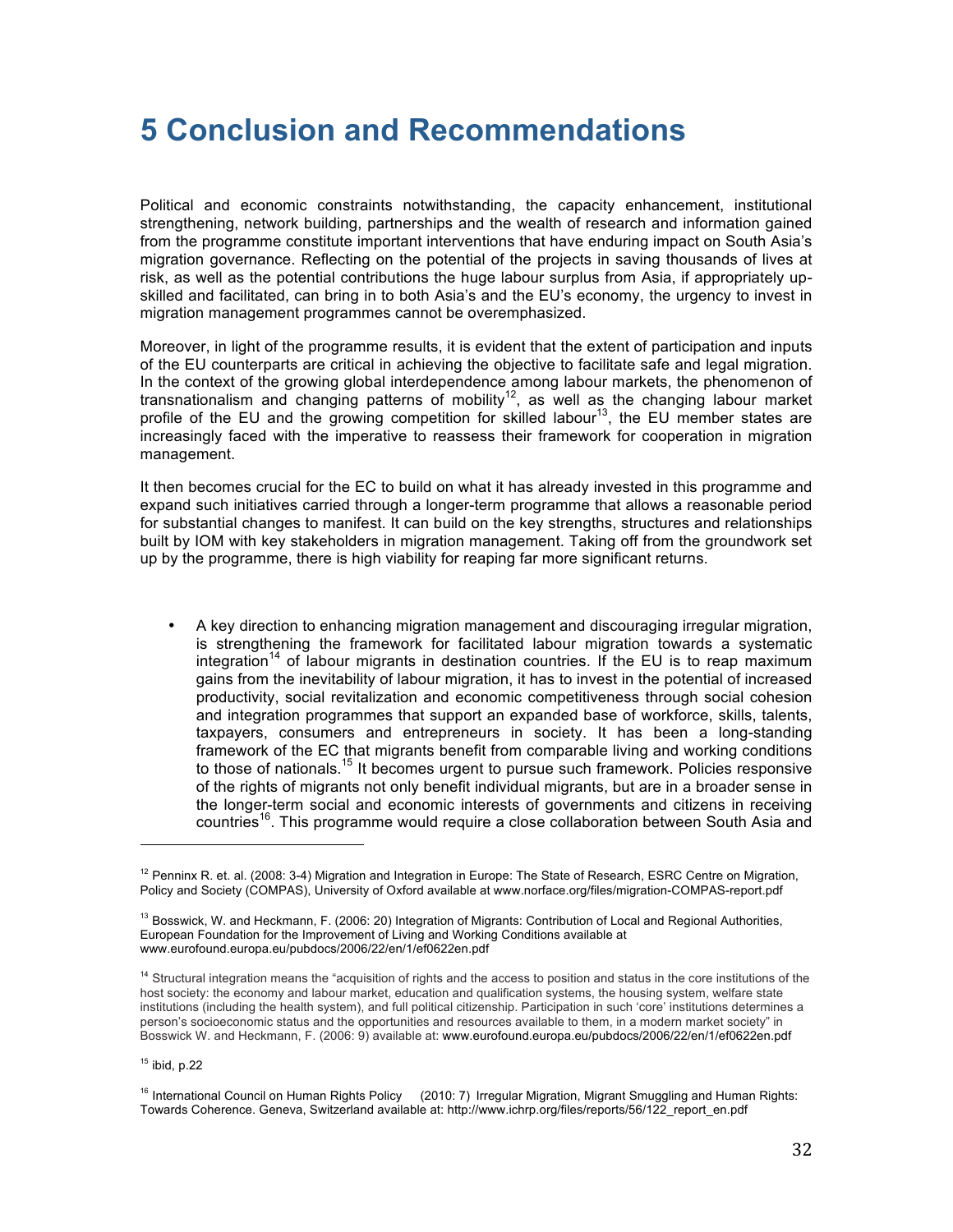other relevant source countries and the EU, potentially taking off with relevant education and skills training in source countries.<sup>17</sup>

• Investing in substantive country-specific and regional labour market assessments/analyses in both Asia and the EU, as well as comprehensive cost-benefit analyses of labour migration and migrant integration, can allow source and destination countries to make informed decisions and calibrate appropriate strategies (e.g. relevant skills training; labour matching/facilitation) to best maximize the potentials of skilled migrant labour force. Such analyses can facilitate clarity of incentives, cooperation and policy harmonization within the EU. Ultimately, it promotes genuine partnerships with the third countries amid a broad acceptance of the growing need for diversification of labour markets to support the national, regional and global economy.

#### For IOM:

- Emphasis can be made in providing avenues for consultation among stakeholders from both regions, bringing them together in designing the programme components. This can level off expectations and highlight mutual incentives to foster deeper ownership, accountability and commitment amid changing economic and political conditions.
- It is essential to mainstream and calibrate programme initiatives according to the target countries' national development strategies ensuring all project interventions to stay relevant for the longer term. Conducting a comprehensive analysis of national development strategies in close collaboration with stakeholders can serve as a strong basis for conceptualizing the programme initiatives and can also help identify the needs and specific service gaps, beyond using the outcomes of regional policy dialogues.
- National development policy and programmes can be strategically informed by a comprehensive migration research, including an analysis of the target country's existing migration policies. It is imperative to invest significantly in this area. The various research outputs produced through the programme can be integrated towards a comprehensive migration-related data and analysis. For one, country-specific migration profiles that include labour market assessments of the source country's labour supply should be analyzed alongside labour market assessments of target destination countries, and not treated separately. These data would then have to be officially acknowledged by the government toward institutionalizing a migration research centre/databank accredited if not managed by governments and experts in the field.
- The push/pull theories of labour migration explain that such movement is a by-product of relative disparities of opportunities and/or real wages (Rudolph 2009: 14). With the evident popularity of bilateral arrangements between South Asian countries and EU member states in managing labour migration, intra-regional (i.e. among South Asian countries) forums would have to be strengthened within the framework of the Colombo Process, to facilitate sharing of strategies that can leverage the bargaining power of labour-sending countries from Asia with their EU counterparts.

 $17$  According to the aggregate report on Qualitative Eurobarometer (2011: 7-8), 1) legal status; 2) understanding of the local language; and 3) employment are foremost in the minds of both the general public and migrants, attributes that feature highly in importance in integration available at:

http://ec.europa.eu/public\_opinion/archives/quali/ql\_5969\_migrant\_en.pdf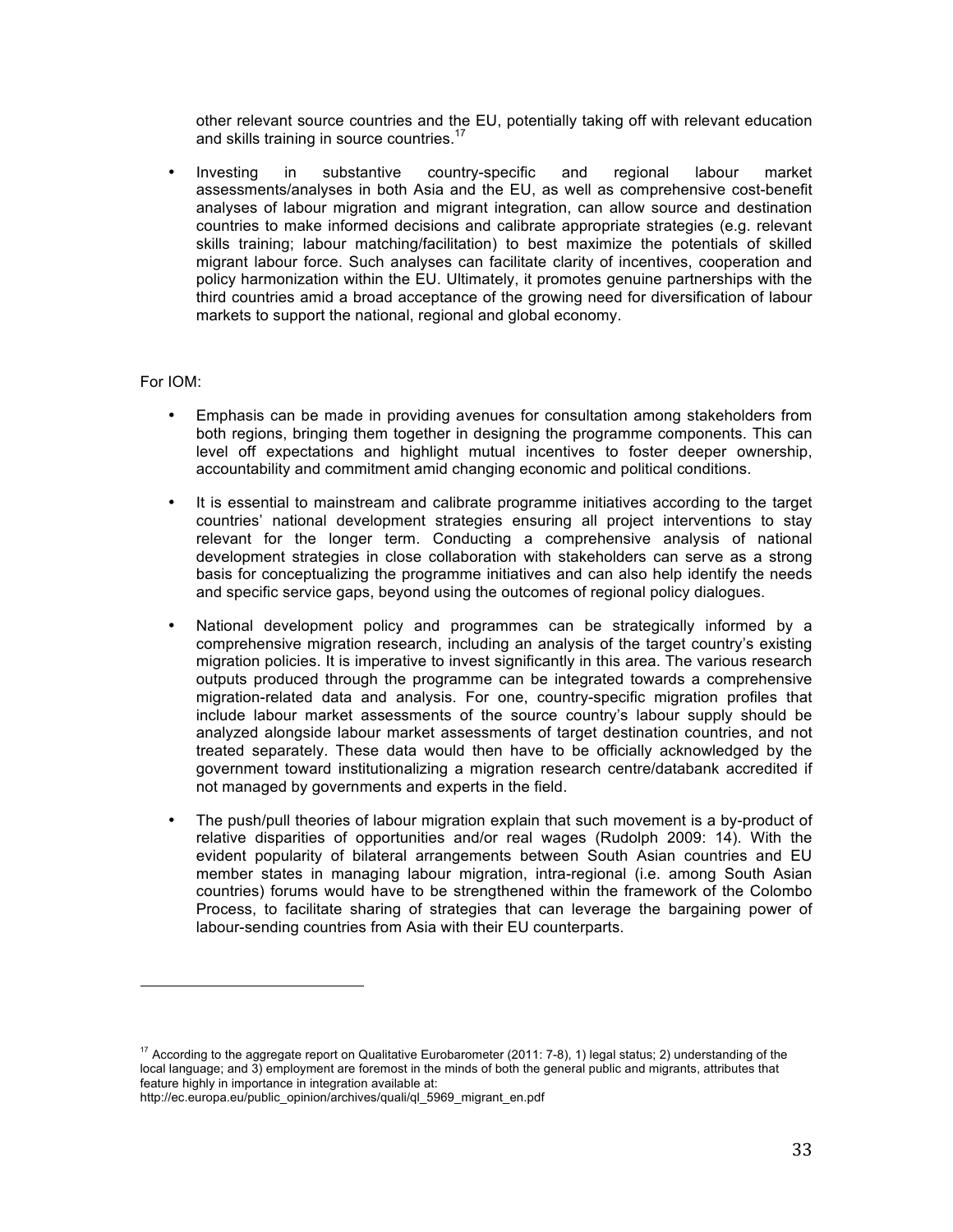# **References**

Bangladesh Enterprise Institute 2011 Migration Profile for Bangladesh 2011 (Draft)

Bosswick, W. and Heckmann, F. 2006 Integration of Migrants: Contribution of Local and Regional Authorities, European Foundation for the Improvement of Living and Working Conditions available at www.eurofound.europa.eu/pubdocs/2006/22/en/1/ef0622en.pdf

Central Intelligence Agency 2011 The World Fact Book – Poverty Incidence available at: https://www.cia.gov/library/publications/the-world-factbook/index.html

Charpin A. and Aiolfi, L. 2011 Evaluation of the Concrete Results Obtained Through Projects Financed Under AENEAS and Thematic Programme for Migration and Asylum, Final Report, Letter of Contract Number 2010/254838

Clandestino. Undocumented Migration: Counting the Uncountable – Data and Trends across Europe. http://irregular-migration.hwwi.net.

Colombo Process Website at: http://www.colomboprocess.org

Commission Framework Contract/EuropeAid Specific Terms of Reference: Evaluation of Concrete Results Obtained Through Projects Financed Under AENEAS and the Thematic Programme for Migration and Asylum

Focus Migration 2008 Irregular Migration in Europe – Doubts about the Effectiveness of Control Strategies, Policy Brief No. 9, March available at: http://focusmigration.hwwi.de/typo3\_upload/groups/3/focus\_Migration\_Publikationen/Kurzdossiers/PB09- Irregular-Migration.pdf

Hayes, U. M. 2009 Informed Migration Project: Regional Dialogue and Programme on Facilitating Managed and Legal Migration Between Asia and the European Union, External Evaluation.

International Council on Human Rights Policy 2010 Irregular Migration, Migrant Smuggling and Human Rights: Towards Coherence. Geneva, Switzerland available at: http://www.ichrp.org/files/reports/56/122\_report\_en.pdf

International Organization for Migration 2006 IOM evaluation Guidelines

\_\_\_\_\_\_\_\_\_\_\_\_\_\_\_\_ 2008 World Migration: Managing Labour Migration in the Evolving Global Economy. Geneva: IOM

Karshan Technologies Private Ltd. 2011 Gap Analysis Report and Software Requirement Specification for Grievance Redressal System

Kaufmann, D., Kraay A. and Mastruzzi, M. 2010 Worldwide Governance Indicators, The World Bank available at: http://info.worldbank.org/governance/wgi/sc\_country.asp

Khadria, B. et. al. 2011 India Migration Profile (Final Draft), International Migration and Diaspora Studies (IMDS) Project

Penninx, R., Sencer D. and Van Hear N. 2008 Migration and Integration in Europe: The State of Research, ESRC Centre on Migration, Policy and Society (COMPAS), University of Oxford available at www.norface.org/files/**migration**-COMPAS-report.pd

Rajput, A. K. 2010 Towards a Comprehensive Recruitment Monitoring Policy in Bangladesh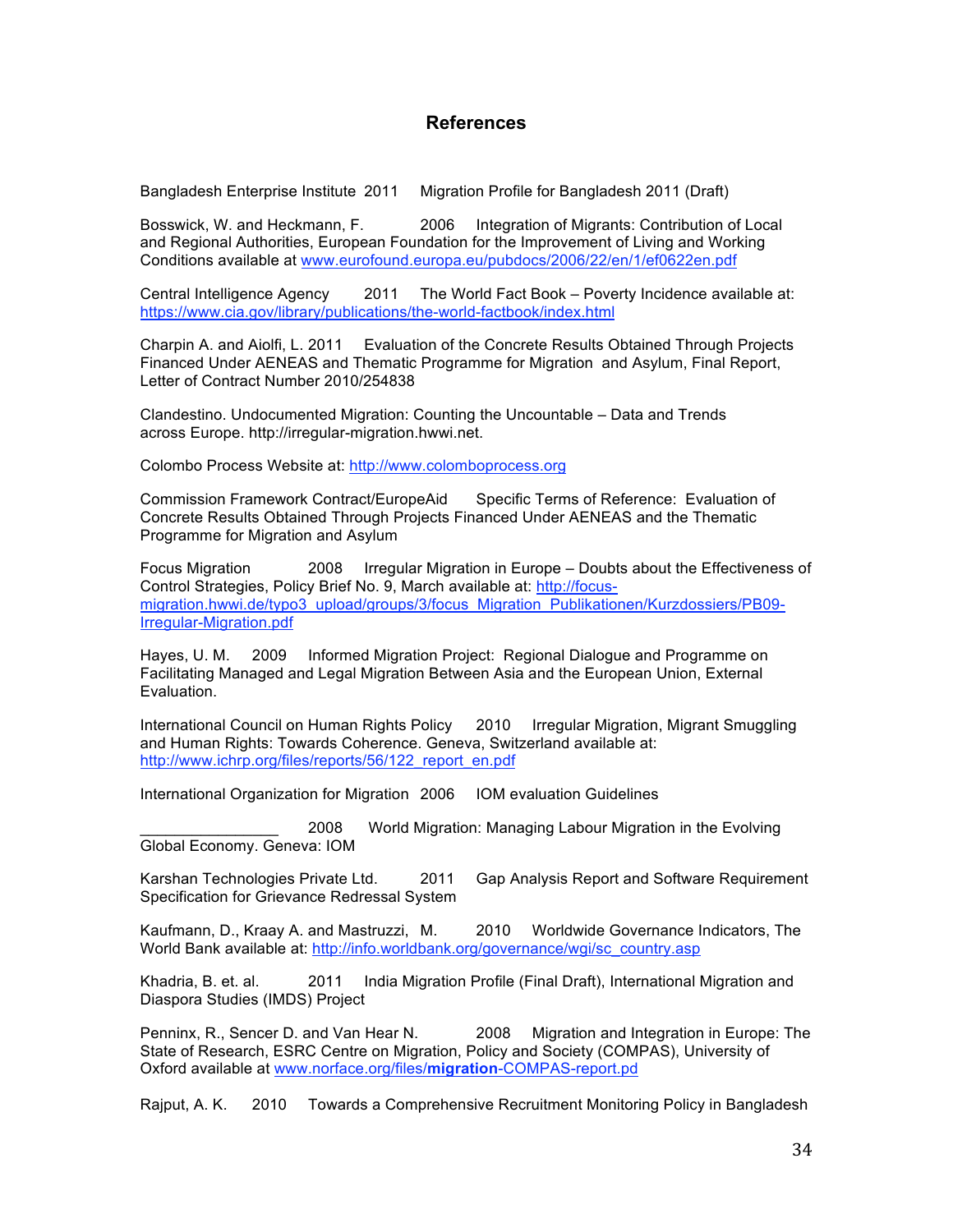2010 Monitoring Foreign Recruitment: Best Practices from the Philippines Serving the Interest of South Asian Foreign Recruitment Monitoring (Draft)

Rudolph, C. 2009 The rise of interstate cooperation on international migration, available at http://www.allacademic.com/meta/ p310399\_index.html>

Shanmuganantha, S. 2011 Sri Lanka Migration Profile (First Draft)

Smith, M. 2010 Towards Effective Foreign Employment Recruitment Monitoring in Sri Lanka (Draft)

TNS Qual+ Qualitative Eurobarometer 2011 Migrant Integration: Aggregate Report available at http://ec.europa.eu/public\_opinion/archives/quali/ql\_5969\_migrant\_en.pdf

Transparency International 2010 Corruption Perceptions Index 2010 available at: http://www.transparency.org/policy\_research/surveys\_indices/cpi/2010/results

UNDP (United Nations Development Program). Human Development Report, Overcoming Barriers: Human Mobility and Development. New York: UNDP, 2009.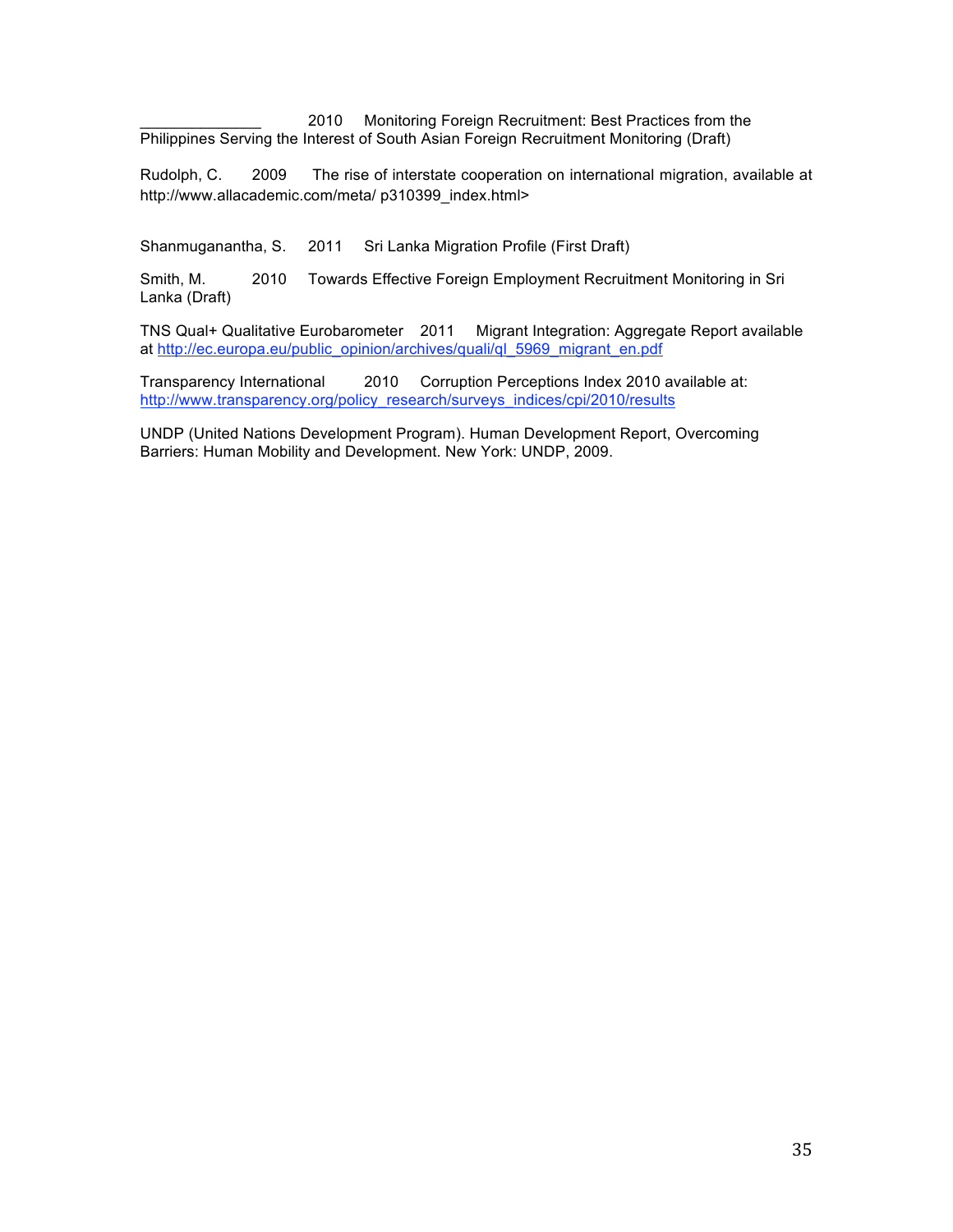#### **Annex 1**

#### **Evaluation Framework and Questions**

#### **(Adapted from IOM and EU Thematic Specific Terms of Reference)**

**A. On Relevance** (The appropriateness of the programme's objectives and design to the real problems, needs and priorities of its target countries. The extent to which the objectives of the development intervention are consistent with beneficiaries' requirements, country needs, global priorities and partners' and IOM's policies.)

- How the needs have been identified and if the design of the projects was adequate in order to achieve the specific goals of the projects as formulated by the beneficiaries
- The quality of the problem analysis and the project's intervention logic and logical framework matrix, appropriateness of the objectively verifiable indicators of achievement;
- The extent to which stated objectives correctly address the identified problems and social needs, clarity and internal consistency of the stated objectives;
- The extent to which the nature of the problems originally identified have changed;
- The extent to which objectives have been updated in order to adapt to changes in the context;
- The stakeholder participation in the identification, design and management/implementation of the projects, the level of local ownership, absorption and implementation capacity;
- The realism in the choice and quantity of inputs (financial, human and administrative resources);
- The analysis of assumptions and risks;
- The appropriateness of the recommended monitoring and evaluation arrangements.

#### Specific Questions

- 1. What is the prevailing global economic and political context upon which target labor sending and labor receiving countries thrive? (i.e. analysis of globalization, economic and financial scenario; labor market demands and needs, migrant needs and migration situation, poverty situation in developing countries, etc). Are such realities considered in the project design?
- 2. What are the development aspirations, strategies, cooperation objectives, needs and priorities of South Asian partner governments as well as members of the Colombo process? What are their varying levels of development? Does the project respond to/ is it consistent with such policy priorities?
- 3. What are the development strategies, cooperation objectives, policy priorities and needs of the EU on labour migration? Does the project support such cooperation strategies and priorities?
- 4. What are the needs of target beneficiaries? Does the project design, purpose and overall objectives respond to such needs?
- 5. Is this project not duplicated elsewhere? Were there similar interventions conducted by other agencies/organizations? Does IOM coordinate with such organizations?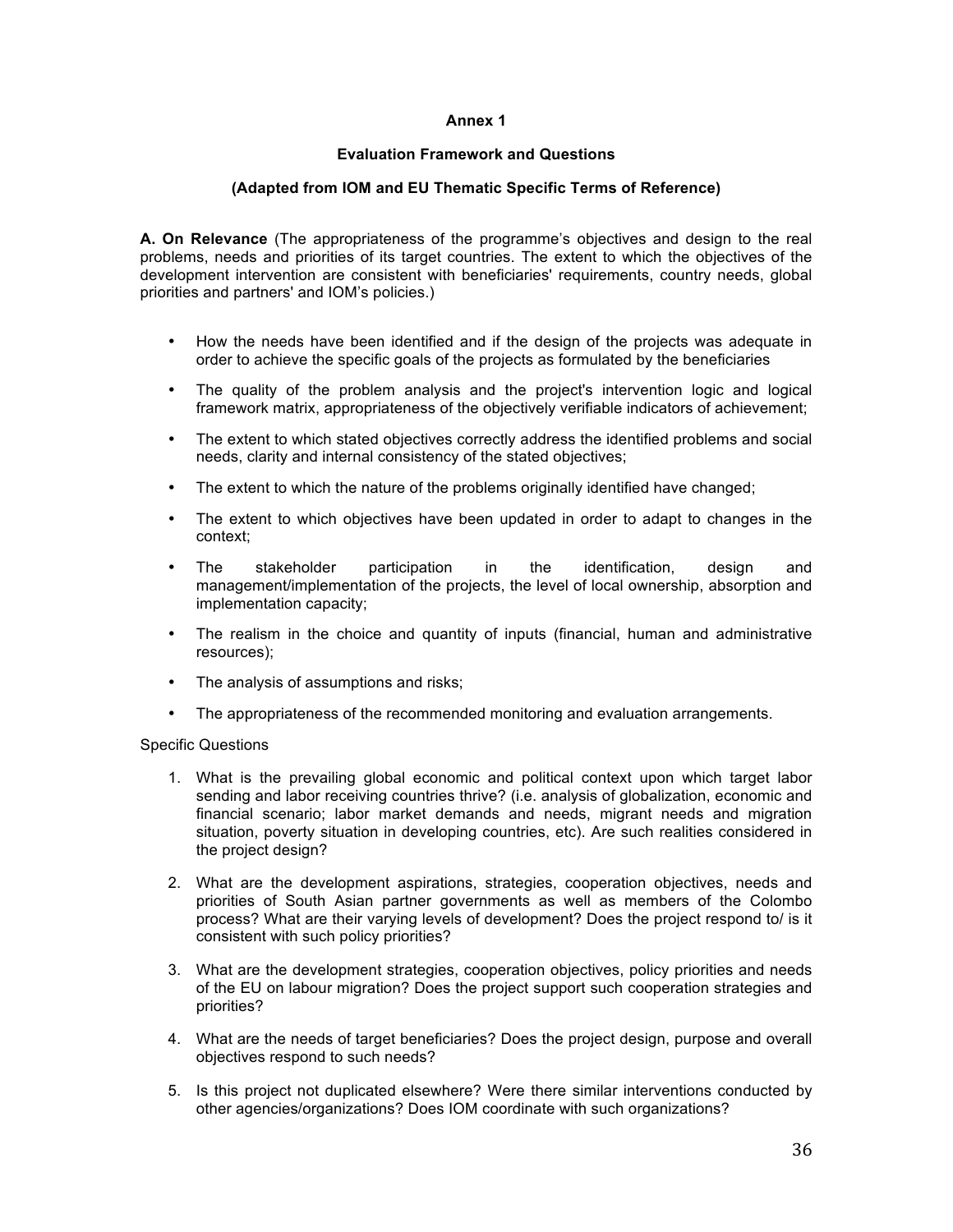- 6. Are consultations among participating partners conducted to help conceptualize the project design?
- 7. Are coordination, management and financing arrangements clearly defined?
- 8. Bearing in mind the political objectives, priorities and strategies of the EU in the thematic area, and the fact that the projects are implemented by different types of implementers and involve a wide range of stakeholders with different needs and priorities, to what extent did the projects address the needs and problems which are prevalent in specific regions?

**B. On Overall Programme Management and Performance** (Effectiveness of Project Implementation and Efficiency in Coordination, Fund Allocation and Expenditure Disbursement)

#### **1. Achievement of purpose (Effectiveness)**

The effectiveness criterion, concerns how far the project's results were attained, and the project's specific objective(s) achieved, or are expected to be achieved.

- The degree to which the purposes/objectives of the projects have been achieved. Did the results meet the projects' purposes? Whether the planned benefits have been delivered and received, as perceived by all key stakeholders (including women and men and specific vulnerable groups);
- Whether intended beneficiaries participated in the intervention;
- If the assumptions and risk assessments at results level turned out to be inadequate or invalid, or unforeseen external factors intervened, how flexibly management has adapted to ensure that the results would still achieve the purpose; and how well has it been supported in this by key stakeholders including Government, IOM (regional office and locally), etc.;
- Whether the balance of responsibilities between the various stakeholders was appropriate, which accompanying measures have been taken by the partner authorities;
- Whether any shortcomings were due to a failure to take account of cross-cutting or overarching issues such as gender, environment and poverty during implementation.
- To what extent has the external environment (political and economic) affected the achievements of the projects objectives? Are there common denominators?

#### Specific Questions

*Objective 1. To reduce irregular migration from South Asia to destination countries including EU Member States;* 

1. To what extent capacity building initiatives and specifically tailored training supported by the programme have helped in building expertise and practical know how in the management of labour migration? How, and in which specific operational areas are these newly acquired capacities utilized at present?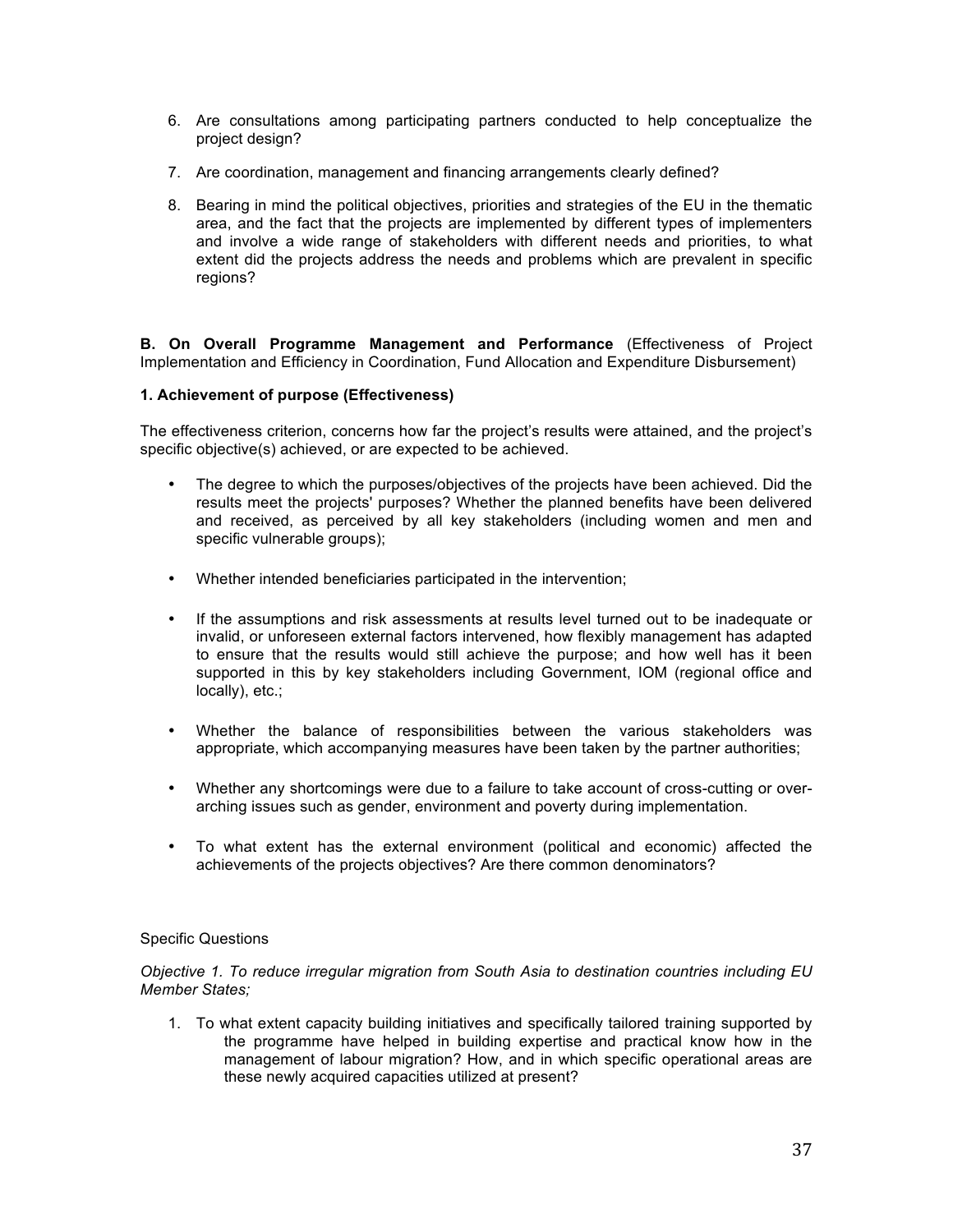- 2. Which new tools were developed or introduced by the projects to better manage international labour migration?
- *3.* To what extent pre-departure information/vocational training modules are adjusted based on foreign labour market assessments and requirements and/or to smoothly integrate into the labour market and society of the country of destination? Are these assessments used or made available? Are the studies conducted (i.e. of the Market Research Unit) useful to bridge the gaps in the professional profiles of migrant workers and allow them to make full use of their skills?
- *4.* To what extent awareness campaigns, information dissemination, flyers, videos, other media communication, have been efficient and effective when they are not done with a specific focus resulting from a feasibility study?

*Objective 2. To facilitate safe and legal migration from South Asia to destination countries including EU Member States*

*5.* Have authorities or employers in destination countries came to propose agreements or contractual conditions that take into consideration migrant workers' rights as result of the programme? To what extent employers seeking for foreign labour and would-be migrants seeking for jobs abroad have been facilitated, to find the appropriate candidates/vacancies? Which constraints emerge in this specific area of intervention?

*Objective 3. To foster regional dialogue and cooperation among South Asian and European governments on the management of labour migration and its development impact.* 

#### *General questions*

1. What were the implementation strategies and mechanisms put in place as well as activities conducted for the project? Were they able to achieve expected outcomes/results? What is the quality of the outcome? Were standard criteria/indicators of success met?

2. What were the counterpart responsibilities provided by project partners in terms of human resource/logistical input, among others?

3. What are the various opportunities and factors that contributed to the strength of the project implementation?

4. What are the various constraints (political, economic, legal, institutional, etc) that prevent the achievement of results? What are the problems the implementers have faced, for instance in policy development and dialogue, especially for regional projects?

#### **2. Sound management and value for money (Efficiency)**

The efficiency criterion concerns how well the various activities transformed the available resources into the intended results (sometimes referred to as outputs), in terms of quantity, quality and timeliness. Comparison should be made against what was planned.

• The quality of day-to-day management, for example in:

a. operational work planning and implementation (input delivery, activity management and delivery of outputs),and management of the budget (including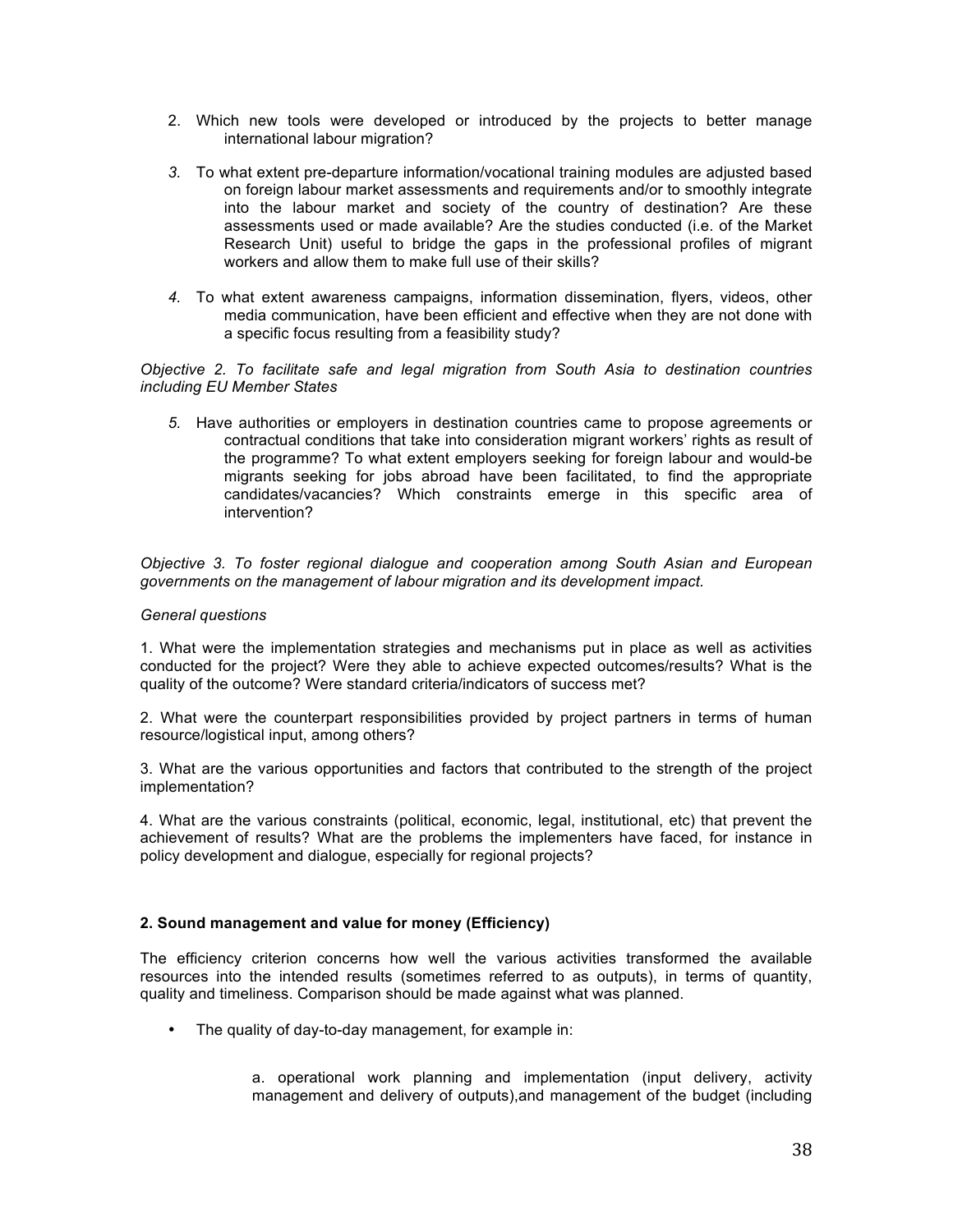cost control and whether an inadequate budget was a factor);

b. management of personnel, information, property, etc,

c. whether management of risk has been adequate, i.e. whether flexibility has been demonstrated in response to changes in circumstances;

d. relations/coordination with local authorities, institutions, beneficiaries, other donors;

e. the quality of information management and reporting, and the extent to which key stakeholders have been kept adequately informed of programme activities (including beneficiaries/target groups);

f. respect for deadlines;

- Extent to which the costs of the project have been justified by the benefits (costeffectiveness) whether or not expressed in monetary terms in comparison with similar projects or known alternative approaches, taking account of contextual differences and eliminating market distortions;
- Contributions from local institutions and government in partner countries (e.g. offices, experts, reports, tax exemption, as set out in the Log Frame resource schedule), target beneficiaries and other local parties: have they been provided as planned?
- Quality of monitoring and evaluation: its existence (or not), accuracy and flexibility, and the use made of it; adequacy of baseline information;
- Did any unplanned outputs arise from the activities so far?
- Policy support and the responsibility of the beneficiary institutions, how far the relevant national, sectoral and budgetary policies and priorities are affecting the project positively or adversely; and the level of support from governmental, public, business and civil society organizations.

#### Specific Questions

1. Is the log frame or similar tool used as a management and monitoring tool? If not, why not?

2. Is an activity schedule (or work plan) and resource schedule available and used by the project management and other relevant parties? Were the activities implemented as scheduled? What were causes of delays if any? How were they rectified?

3. Were there changing external/policy conditions/unanticipated events in the duration of the project? How did the project cope/adapt to such changes to ensure delivery of results/benefits?

4. How well are resources (funds, expertise, time) used to undertake activities? Are project resources managed in a transparent and accountable manner?

5. Were the objectives achieved at a minimal cost? Were there savings? Were budget allocations expended as planned? Are funds committed and spent in line with the implementation time scale? If not, what were the reasons? What expenditure does the bulk of the funds spent on?

6. Do the inter-institutional structures (e.g. steering committees) monitoring systems, allow efficient project implementation? Was there a regular monitoring and evaluation of the progress of project implementation? How often? Who conducts the evaluation? What are the feedback mechanisms? Were corrective measures taken?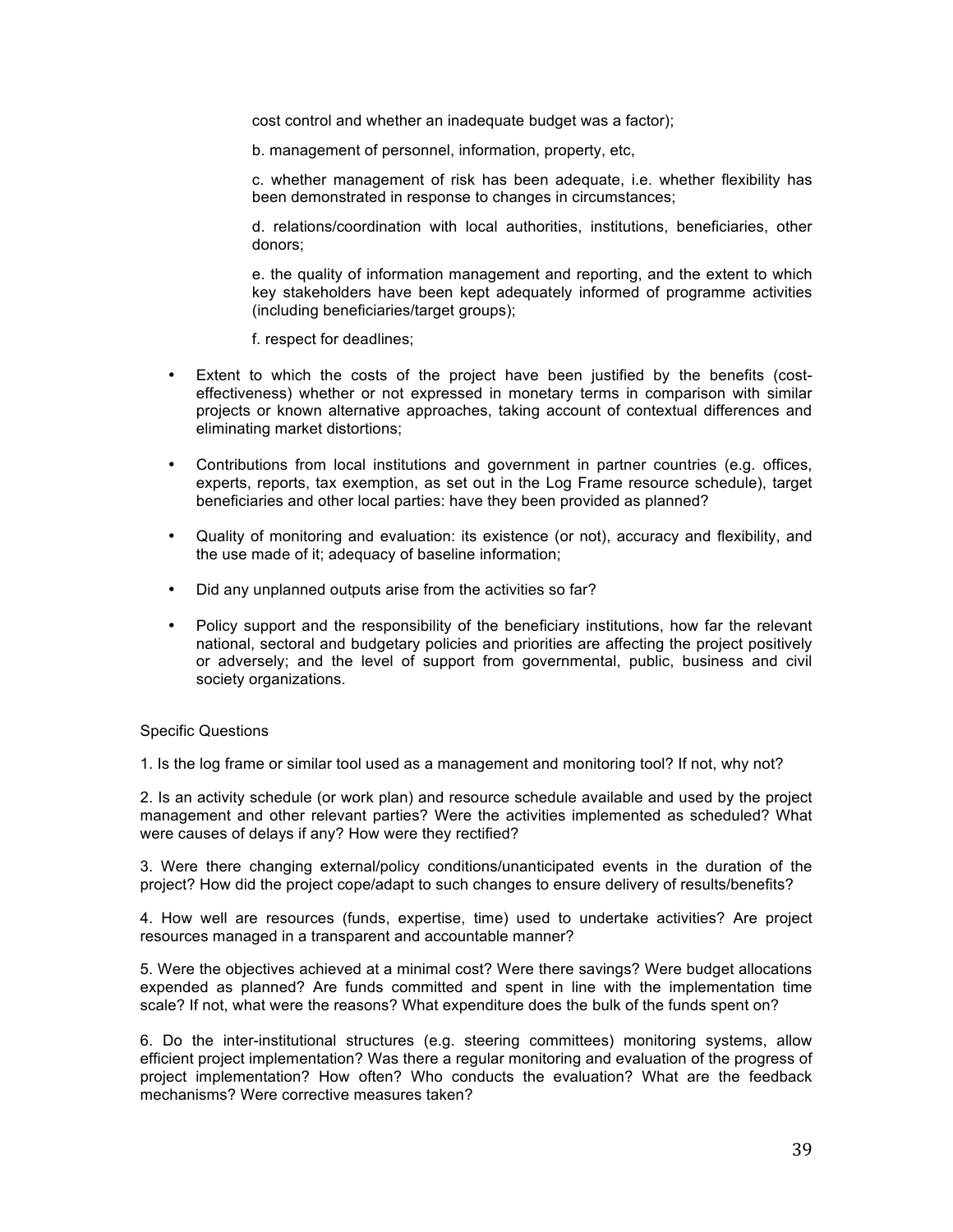7. Was the communication between responsible actors in the partner country, the EC Delegation and the project management satisfactory? Was there smooth coordination of tasks and responsibilities among project stakeholders? Have all partners been able to provide their contributions? If not, what are the constraints?

8. Was field research, data gathering and analysis of migration flows supported by the programme sufficient and delivered on time to enable progress in policy design, policy dialogue and policy development?

**C. On Impact and Sustainability** (Overall contribution to benefitting target populations and the broader society, and the continuation of such benefits produced by the project after the period of external support has ended)

#### **1. Achievement of wider effects (Impact)**

The term impact denotes the relationship between the project's specific and overall objectives.

- Extent to which the objectives of the project have been achieved as intended in particular the project planned overall objective.
- Whether the effects of the project:
	- a) have been facilitated/constrained by external factors;

b) have produced any unintended or unexpected impacts, and if so how have these affected the overall impact;

c) have been facilitated/constrained by project management, by co-ordination arrangements, by the participation of relevant stakeholders;

d) have contributed to economic and social development; in other terms, which are the social consequences and the development impact of the analysed projects;

e) have made a difference in terms of cross-cutting issues like respect of human rights in general and migrants rights in particular, gender equality, environment, good governance, conflict prevention etc;

- What difference (positive or negative) has the programme made in practice?
- In capacity building projects, whether behavioural patterns have changed in the beneficiary organisations or groups at various levels; and how far the changed institutional arrangements and characteristics have produced the planned improvements (e.g. in communications, productivity, ability to generate actions which lead to economic and social development);

#### Specific Questions

- 1. What are the key achievements of the project? Has it enhanced capacity of government service providers?
- 2. Has the programme informed the policy making and legislation of the government? Has it resulted in any changes to any labour migration policies? Did it facilitate reflection concerning related policy areas among concerned authorities (i.e. regulation/training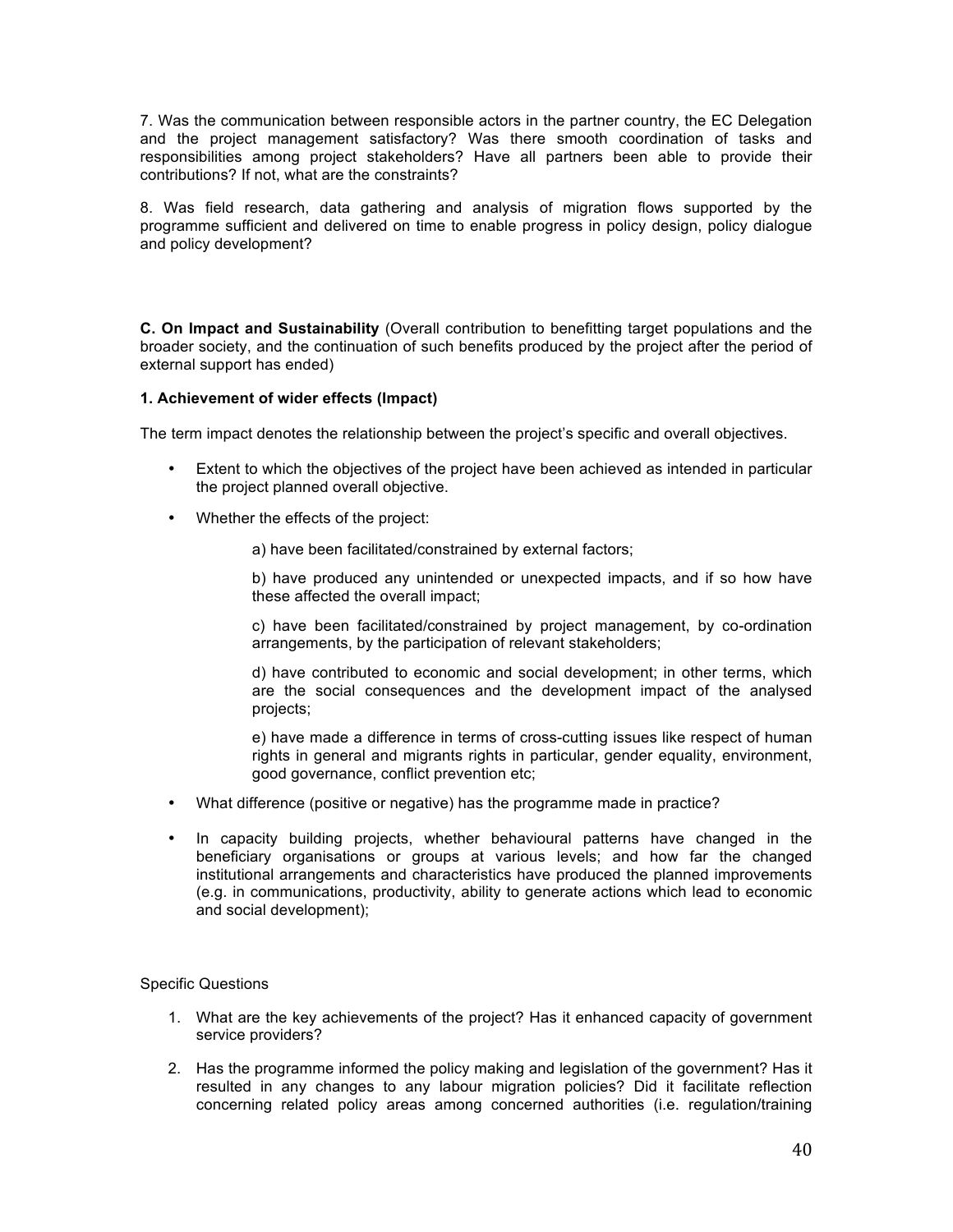policy)? Has any bilateral agreement been signed between EU member states and South Asian countries as a result of the programme? If no progress has been witnessed, what are/were the main obstacles?

- 3. Does the project support institutional strengthening and local ownership?
- 4. Have policy dialogue and coordination among relevant stakeholders increased in the domain of legal labour migration as a result of the programme? At what level?
- 5. Have the policy dialogues resulted to establishment of multilateral/regional policies between South Asian countries and the EU and concrete policy measures toward protection and integration of migrants?
- 6. To what extent do migrants demonstrate as a result of the programme, increased knowledge of their labour rights and understanding of labour-related administrative procedures and key stakeholders? To what extent are would-be emigrants in third countries better informed, as a result of the programme, on the possibilities of legal migration, on labour needs in Europe and on the risks inherent to illegal immigration? And how were these migrants better equipped to enable them pursue legal channels of migration?
- 7. To what extent the program had any influence on reducing illegal employments and channels in countries of destination, or, any influence in creating new legal labour possibilities in these countries? What are the lessons learned?

#### **2. Sustainability of achieved results**

The sustainability criterion relates to whether the positive outcomes and benefits of the project are likely to last once external support is discontinued or ended.

- Institutional capacity, e.g. of the Government and counterpart institutions; the extent to which the project is rooted in local institutional structures; whether the institution appears likely to be capable of continuing the flow of benefits after the project ends (is it well-led, with adequate and trained staff, sufficient budget and equipment?); whether counterparts have been properly prepared for taking over, technically, financially and managerially;
- The adequacy of the project budget for its purpose particularly phasing out prospects
- Financial sustainability, e.g. whether the products or services being provided are affordable for the intended beneficiaries and are likely to remain so after funding will end; whether enough funds are available to cover all costs (including recurrent costs), and continued to do so after funding will end;
- Technical (technology) issues, e.g. whether (i) the technology, knowledge, process or service introduced or provided fits in with existing needs, culture, traditions, skills or knowledge; (ii) alternative technologies are being considered, where possible; and (iii) the degree in which the beneficiaries have been able to adapt to and maintain the technology acquired without further assistance.

#### Specific Questions

1. Has the programme transferred knowledge and technical know-how to local stakeholders and partners? Has it empowered community organizations and potential migrants and their families?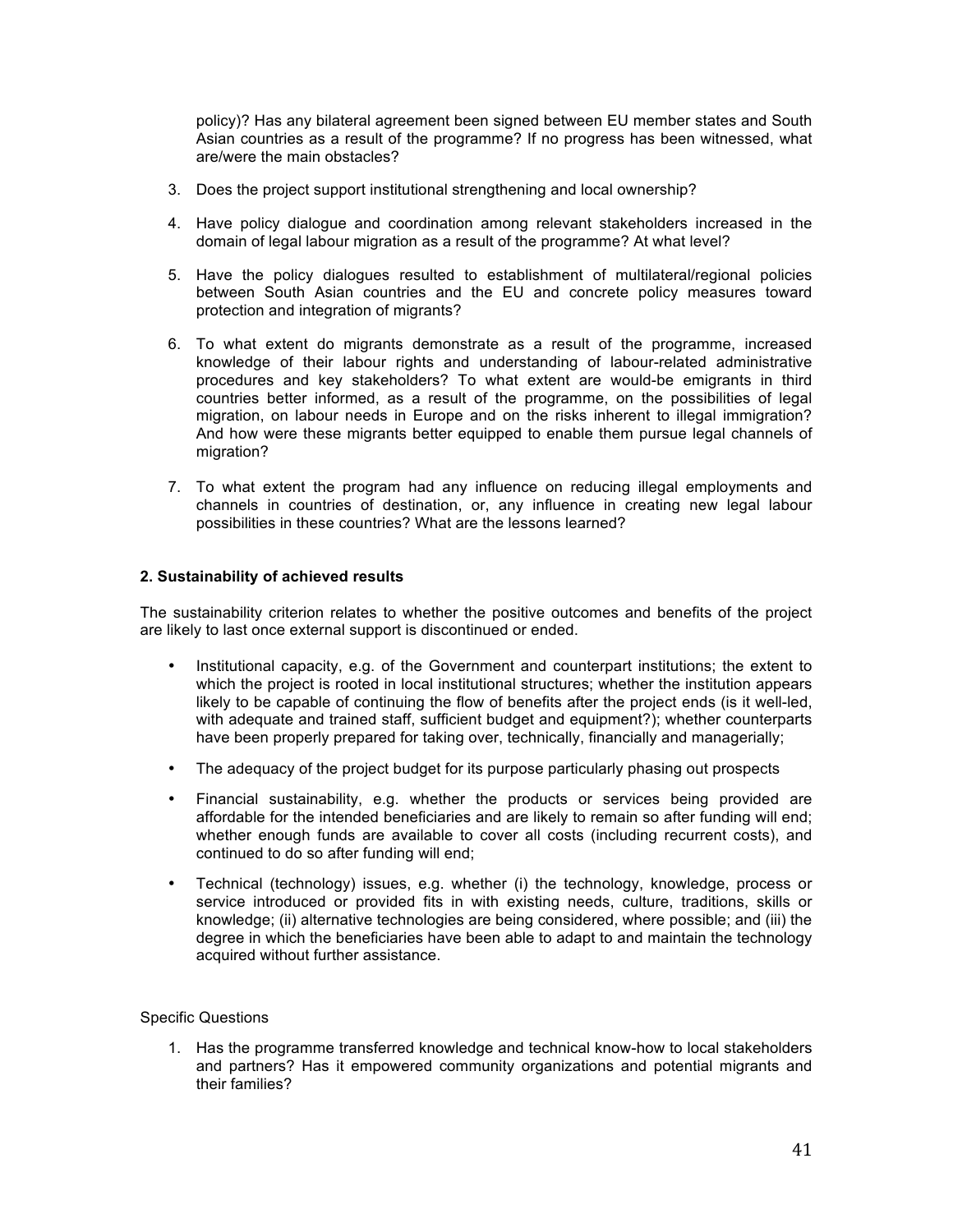- 2. Has it institutionalized the operations of MRCs and MRUs and facilitated replication of best practices?
- 3. Has similar initiatives been integrated in government programs and structures with budget allocations?
- 4. Is there a phase out/hand over strategy? Is the sustainability strategy (handing over strategy to partners) fully understood by the partners?
- 5. Did the projects generate a strong sense of ownership at the level of national institutions involved in the management of labour migration? If not, why?
- 6. Have the projects created new partnerships and synergies between institutions at either the national or international level? If so, which ones? Are these partnerships and synergies likely to be sustained in the longer term in order to consolidate results, followup any plans or activities and pursue common objectives?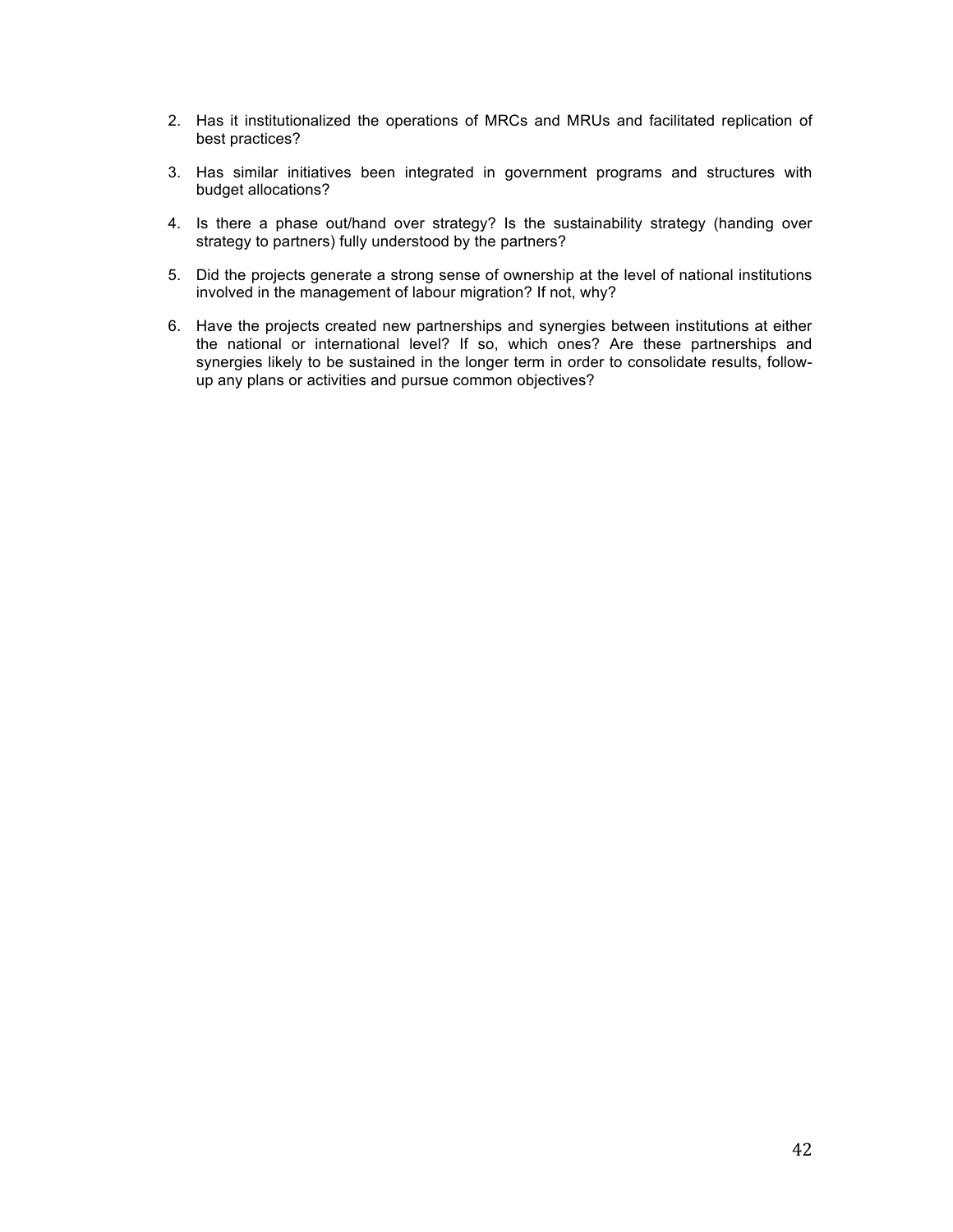#### **Annex 2**

### **List of Respondents and Field Visits**

#### **Bangladesh, 31 July- 2 August 2011**

- *Attendance to Comilla MRC-MRU Workshop*
- *Visit to Comilla MRC, DEMO and TTC*
- *Visit to Kafe Mukti*
- *Observation at BMET Pre-Departure Orientation Training*
- *Visit to UN Women WMRC*

#### *Interviews*

- 1. Engr. Md. Aynul Haque, Acting Principal, Comilla District Technical Training Center
- 2. Md. Ahidul Islam, Assistant Director, Comilla District Employment and Manpower Office
- 3. Dr. Zafar Ahmed Khan, Secretary, Ministry of Expatriates' Welfare and Overseas Employment (MoEWOE)
- 4. Mr. Md. Ashadul Islam, Joint Secretary, Employment, Policy and Research, Ministry of Expatriates' Welfare and Overseas Employment (MoEWOE)
- 5. Mr. Md.Nurul Islam, Director, Training Standard and Planning, Bureau of Manpower Employment and Training (BMET)
- 6. Ms. Mafruha Sultana, Additional Director General, Bureau of Manpower Employment and Training (BMET)
- 7. Mr. Md. Zahirul Islam, General Manager/Deputy Secretary, Bangladesh Overseas Employment and Services, Ltd. (BOESL)
- 8. Mr. Md. Amirul Islam, Deputy General Manager, Bangladesh Overseas Employment and Services, Ltd. (BOESL)
- 9. Mr. Md. Muktadir Rashid, Staff Correspondent, New Age
- 10. Ms. Rabab Fatima, Regional Representative for South Asia, IOM Dhaka
- 11. Ms. Kristina Mejo, Regional Programme Manager, IOM Dhaka
- 12. Mr. Asif Munier, National Programme Officer, IOM Dhaka
- 13. Ms. Nazia Haider, Project Associate, IOM Dhaka
- 14. Mr. Amitabh Acharjee, Finance and Budget Coordinator, IOM Dhaka

#### **India, 3-4 August 2011**

*Visit to Overseas Workers Resource Center, Ministry of Overseas Indian Affairs* 

#### *Interviews*

- 1. Mr. G. Gurucharan, Chief Executive Officer, Indian Council of Overseas Employment (ICOE)
- 2. Mr. Arup Roy, Senior Program Director, Karshan Technologies
- 3. Prof. Binod Khadria, Project Director, International Migration and Diaspora Studies (IMDS) Project, Jawaharlal Nehru University
- 4. Mr. Vikas Aggarwal, Director, Advisory Services, KPMG
- 5. Mr. Nitin Thakur, Manager, Advisory Services, KPMG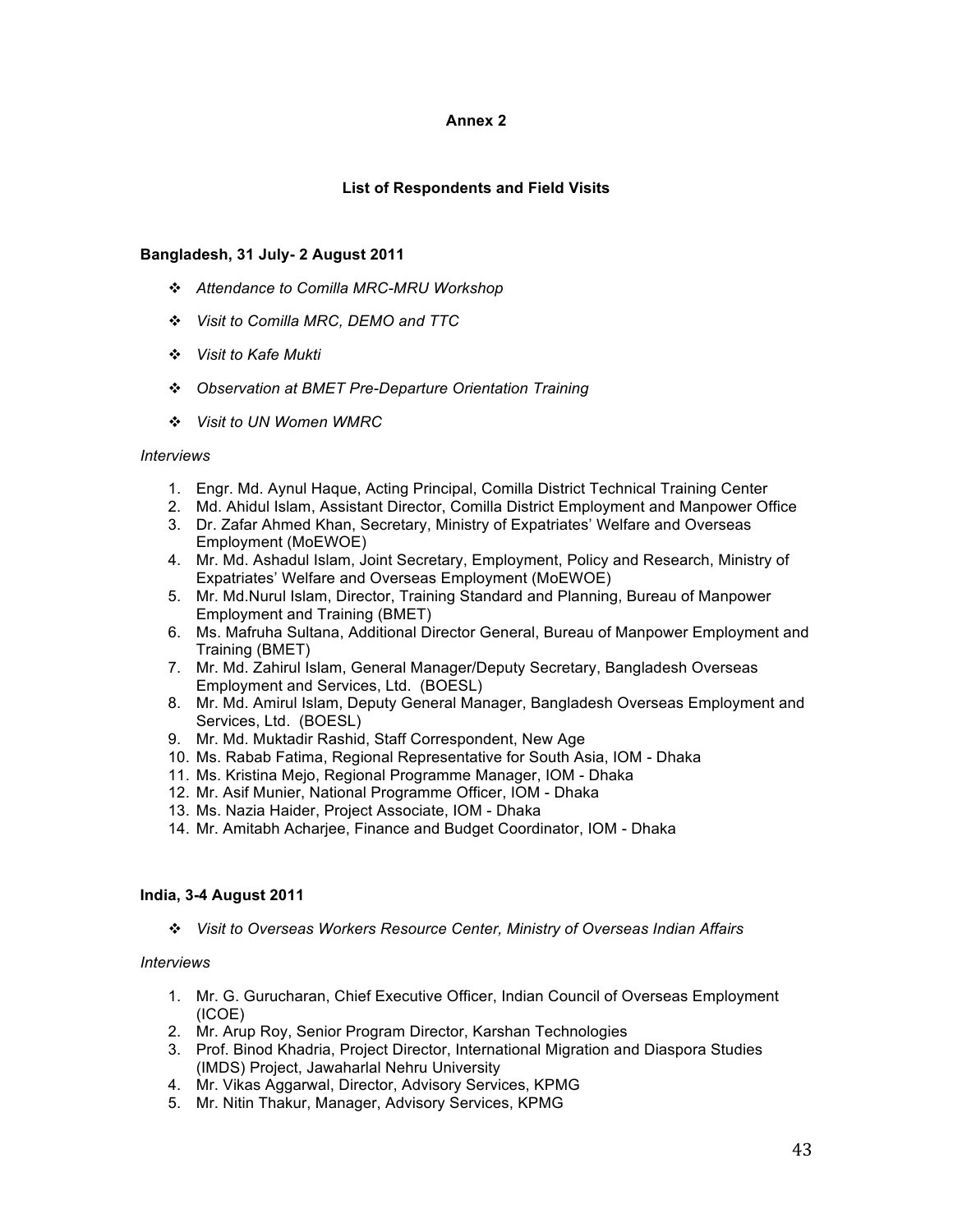- 6. Dr. K. V. Swamy, General Manager, OMCAP, MRC Hyderabad (over the phone)
- 7. Mr. Amit Bhardwaj, IOM New Delhi
- 8. Mr. Nitin Kumar, Project Coordinator, IOM New Delhi

#### **Sri Lanka, 5 August 2011**

#### *Interviews*

- 1. Mr. Fernando, AGM, Training, Sri Lanka Bureau of Foreign Employment (SLBFE)
- 2. Mr. P. P. Weerasekara, Deputy General Manager, Product and Services Development, Sri Lanka Bureau of Foreign Employment (SLBFE)
- 3. Ms. Shanghinie Shanmuganantha, Researcher, Migration Profile
- 4. Mr. Shantha Kulasekara, Head, Migration Management, IOM- Colombo
- 5. Mr. Giuseppe Loprete, Project Development and Donor Liaison Officer, IOM- Colombo
- 6. Mr. Priyantha Kulathunga, Programme Manager, IOM Colombo

#### **Online Discussion/Correspondence**

- 1. Mr. Alex Flavell, Policy Liaison and Project Development Coordinator, IOM-Brussels
- 2. Mr. Ugo Melchionda, Labour Migration Expert, IOM Rome
- 3. Ms. Jenny Svensson, IOM Copenhagen
- 4. Mr. Jan Schroth, IOM Prague
- 5. Ms. Simona Boanca, Project Assistant, IOM Bucharest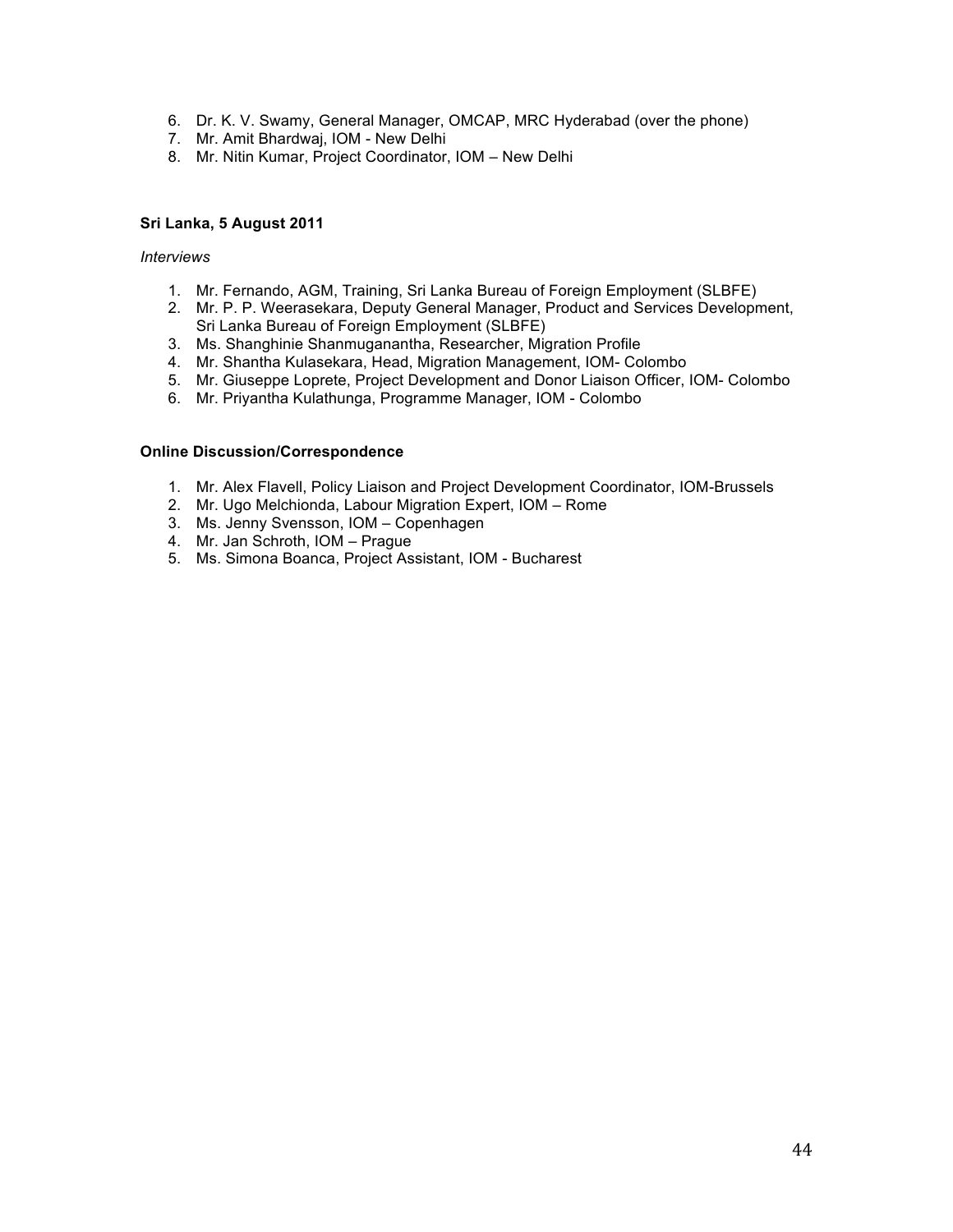**Annex 3**



IOM International Organization for Migration OIM Organisation Internationale pour les Migrations OIM Organización Internacional para las Migraciones

## **EVALUATION:**

## **REGIONAL PROGRAMME AND DIALOGUE ON FACILITATING SAFE AND LEGAL MIGRATION FROM SOUTH ASIA TO EU**

## **Funded by the European Commission under its 2006 THEMATIC Programme**

# **Terms of Reference**

**\_\_\_\_\_\_\_\_\_\_\_\_\_\_\_\_\_\_\_\_\_\_\_\_\_\_\_**

## **1. BACKGROUND**

The International Organization for Migration (IOM) has been implementing a project on safe and legal migration from South Asia to the EU with support from the European Commission. This project, a follow up to the first EC funded programme on promoting safe migration and dialogue, between the two regions, commenced in February 2009 for a period of 31 months. With two revisions and extensions, the project will conclude August 31st.

The project was developed following the successful implementation of the AENEAS funded Regional Dialogue and Programme on Facilitating Managed and Legal Migration Between Asia and the European Union (EU) that took place from 2006 to 2009. The initial project idea was based on the conclusions of the third Colombo Process Ministerial Consultation<sup>18</sup> in Bali (2005). Thus, the second programme has consequently complimented the initiatives taken in the first and has sough to do the following: i) to reduce irregular migration from South Asia to destination countries including EU Member States; ii) to facilitate safe and legal migration from South Asia to destination countries including EU Member States; and iii) to foster regional dialogue and cooperation among South Asian and European governments on the management of labour migration and its development impact. The projects were also developed in light of the growing

 $18$  The Colombo Process is a Regional Consultative Process on labour migration issues, set up by IOM in 2003 upon the request of a number of Asian labour sending countries. The eleven Colombo Process countries (Afghanistan, Bangladesh, China, India, Indonesia, Nepal, Pakistan, Philippines, Vietnam, Thailand, and Sri Lanka,) meet at Ministerial and Senior Official level inter alia to share experiences and concerns, lessons learned and best practices on overseas worker policies and practices. Colombo Process member states have carried out consultation meetings with labourreceiving countries such as the Gulf Cooperation Council member states and the Republic of KoreaFurther information on the Colombo Process is available on the following website: www.colomboprocess.org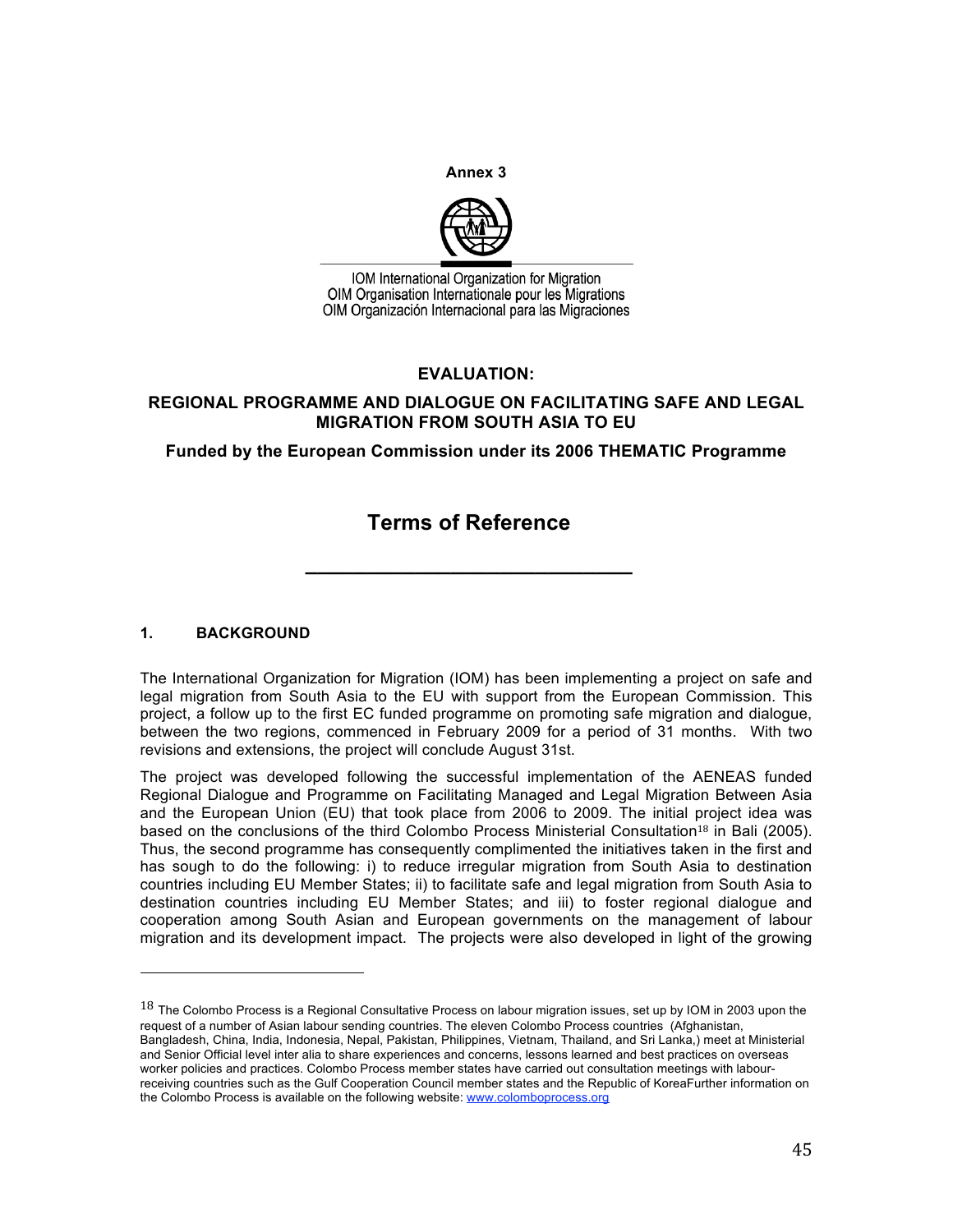rise of irregular migration from South Asia to the EU, as well as EU's policy observations highlighting the implications of EU's declining and ageing population on the EU's economic growth and competitiveness and identifying immigration as a one of the potential means to meet EU's market labour needs and ensure EU's prosperity.

The project covers three countries of origin in South Asia and four countries of destination in Europe. They are: Bangladesh (the project management site), India and Sri Lanka and in Europe: the Czech Republic, Denmark, Italy and Romania. The project also notably included all eleven Colombo Process member states, and the four target countries of Europe (amongst others and key EU officials) at the second Asia EU Dialogue, as well as notably the  $4<sup>th</sup>$  Colombo Process (after a six year gap) hosted by the current chair, Bangladesh.

Under the project, at the country level, information campaigns targeting potential migrants to European countries have been carried out. Information materials such as brochures, flyers, a telefilm on the ills of irregular migration, a film on the promotion of migrants from Bangaldesh, and correct migration procedures in Sri Lanka were carried out. Information materials were disseminated to potential migrants and migrant families, central, provincial and local governments as well as community organizations. Campaign and advocacy meetings were held with representatives of the Government at different levels, civil society and media. Outreach activities included network meetings and migration awareness meetings held in migrant prone communities. The themes of the campaigns were to promote safe and legal migration abroad.

To supplement the campaigns, Migrant Resource Centres (MRCs) were established or upgraded, to provide relevant information on overseas employment opportunities and on immigration and work permits rules and procedures in countries of origin and destinations. The project provided MRC as well as NGO staff orientation on migration process and provided access to different sources of information (virtual and non-virtual). In total, a second MRC was supported by the project (with the third being replicated by State funds and IOM's technical assistance), seven MRCs were established based on existing government structures in Bangladesh, and the first MRC in Sri Lanka was established, with ten more being replicated at already existing regional government offices in efforts to render one stop shops active throughout the countries. Moreover, in India, the central government in October 2010 called on all State governments to establish one MRC in each State given the effectiveness and importance identified in MRCs.

To identify and explore access to newer prospective labour markets abroad, trainings were organized on labour market research and the administration of overseas labour programme. The objective was to promote the establishment or the further development of Market Research Units (MRUs) on overseas employment within the Government structure, such as in the case of Bangladesh.

At the regional level, the project attempted to facilitate a cross regional dialogue between Asia and the European Union, amongst others, by organizing the second Asia EU Dialogue held in Brussels, of which the first was supported by the AENEAS programme. It was attended by 11 Colombo Process countries and over 10 different EU member states, EC and EU representatives to exchange experiences and discuss issues of common interest in the field of labour migration. The project also supported the meeting of the  $4<sup>th</sup>$  Ministerial Consultation of the Colombo Process, which brought together the eleven Member States of the Colombo Process as well as both State and Non state Observers. It was hosted by the  $4<sup>th</sup>$  Chair of the Colombo Process, the Government of Bangladesh, who took chairmanship in December 2009. Lastly, the project also supported a Regional Conference and Market Place for Labour Migration from South Asia towards Europe in Jaipur, India. This conference aimed to: i) Inform participants on the dynamics of labour mobility between South Asia and the EU as well as recent legislative and policy developments; ii) Develop and strengthen the interest and confidence of the EU employers for recruitment of resources from South Asia; iii) Identify priority issues of mutual interest and promote actions which will facilitate fair, humane and economical recruitment of resources from South Asia; and iv) Understand requirements in terms of general skills and policies to facilitate recruitment from South Asia and encourage stakeholders in South Asia to work together to create a conducive environment for such recruitment.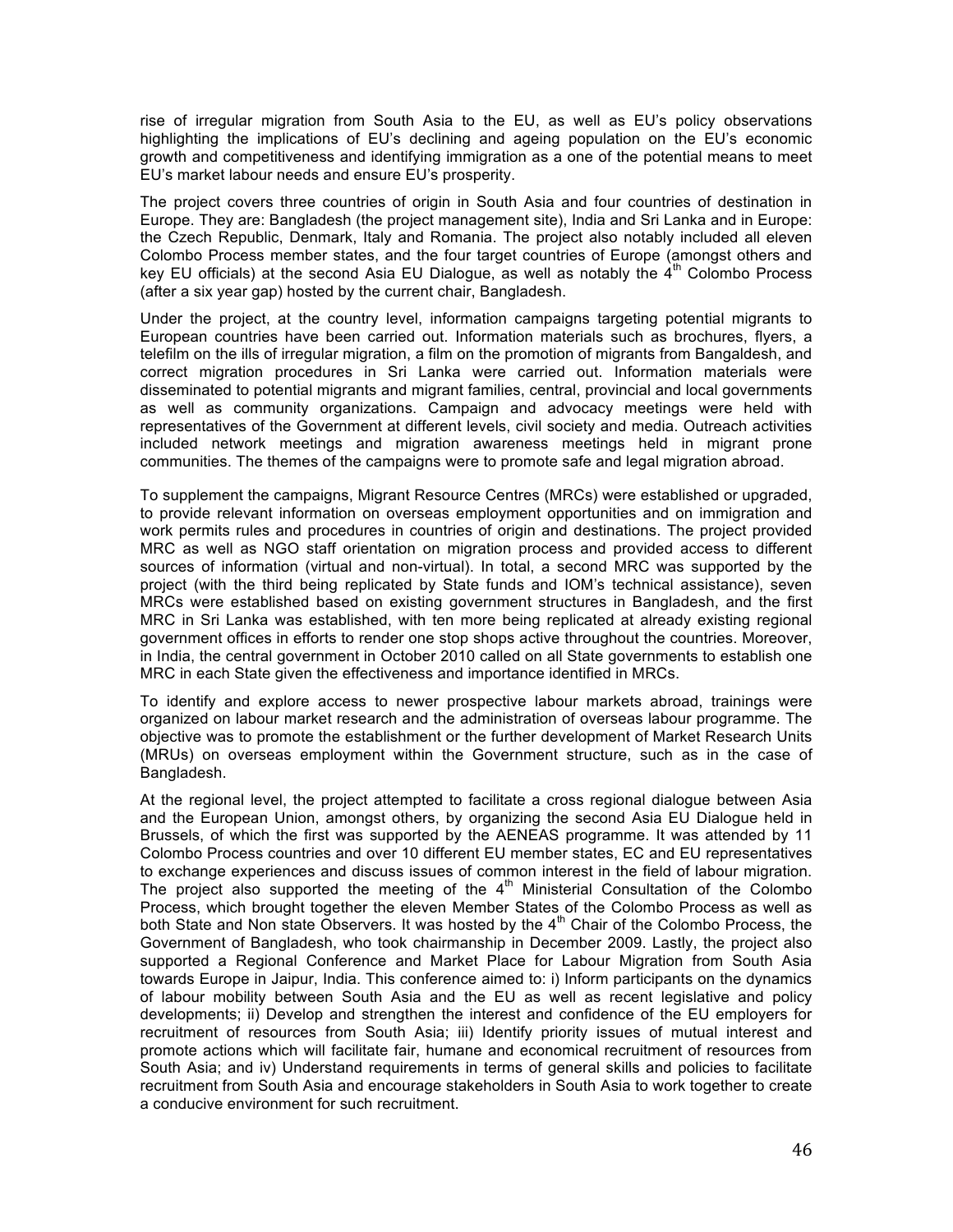Some ministries dealing with overseas employment issues in the implementing countries have served as co-partners in this project. Various departments of the respective Governments have also been involved in providing inputs and approvals for the various information materials produced under the project. They, as well as representatives of migrant worker organizations, NGOs, civil society and the media have taken part in various consultations and were involved in disseminating safe migration related information to the public, particularly targeted migrant communities.

This project, focusing on migration issues related to Europe, supplements other projects promoting safe, legal and humane migration of workers within Asia and the Gulf regions.

#### **2. OBJECTIVES OF THE EVALUATION**

This evaluation exercise will be a final evaluation of a thirty one month project. The project activities and outputs are a combination of concrete but pilot initiatives, as well as policy inputs. The lessons learned and activities carried out in the first AENEAS can consequently be measured as implemented in this current EC Thematic.

The overall objective of the evaluation is to measure the overall performance, achievement and impact of the project in line with its objectives and expected results, taking into account the context and scenario of a still recovering global downturn, of which this project immediately was born after the initial global economic crisis. It will explore the work carried out in and amongst changing demands of the European market towards a higher skilled market vis a vis the more traditional low skilled outbound labour migrants from South Asia. It will also evaluate the relevance of the project to the needs and priorities of the Governments part of the Colombo Process as well as EU MS. The evaluation will also examine IOM's implementation strategy as well as its overall performance in fulfilling the outputs and outcomes described in the project documents.

The primary user of the evaluation would be EC and IOM. Evaluating the impact and results of this project would be beneficial to more concretely prepare for future projects in the realm of promoting safe and legal migration as well as dialogue between South Asia and the European Union, and other relevant destination countries.

The evaluation results and recommendations would also be taken up with the partner Governments for follow up independently, and in the context of new projects. Key representatives of the project stakeholders will be consulted during the evaluation, either directly or over phone/email. The evaluation will also provide information on capacity enhancement and outreach programme in promoting safe migration and insight on further continuation of such activities.

More specifically, the evaluation will:

- Evaluate the relevance of the strategy with respect to IOM approach, the targeted Governments' co-operation objectives, the needs and development of the selected countries
- Evaluate the effectiveness in reaching the objective, project purposes and expected outcomes of the project as defined in the project document;
- Analyse the effectiveness in implementing the various components of the projects and of the mechanisms put in place;
- Evaluate the direct involvement of the EU States of destination, to include the concrete measures/follow up that the receiving countries have in place or should have for further integration of migrants;
- Analyse the efficiency and cost-effectiveness of the project;
- Assess the impact and sustainability of the project;
- Evaluate IOM overall management of the project;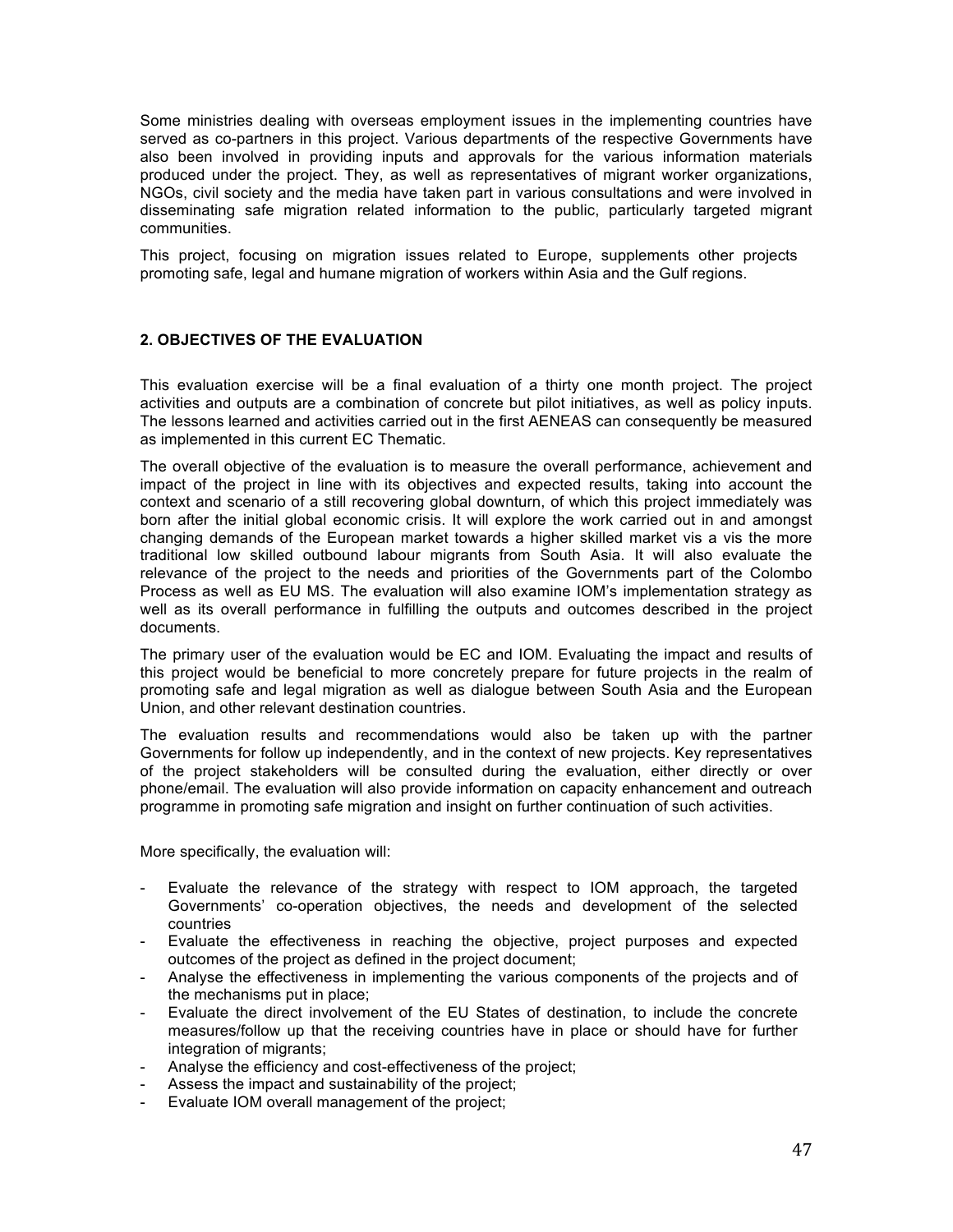Propose any recommendations deemed necessary for increasing the performance and impact of the Thematic initiative;

### **3. METHODOLOGY**

The methodology will consist of an extensive documentation review and a series of interview with the various partners in three core project site countries.

The consultant will develop a comprehensive qualitative analysis and assessment of the programmatic aspect of the programme two stages. The project log-framework will serve as the basis for the assessment. Following review of the existing project related documents, interview with key stakeholders related to projects will be undertaken, either in person or over phone. The consultant is expected to take upon necessary methodologies to produce an in depth report. For that any required interviews, field visits, studies, evaluation of documents is to be performed by the consultant. Guidance from IOM will be provided as and when required. Regarding the analysis of the impact and sustainability, the consultant will fine-tune the methodology in coordination with IOM taking however into account time and resources constraints.

The evaluation will require visits by the consultant to three implementing countries (i.e. Bangladesh, India and Sri Lanka), phone interviews and email exchanges with government, collaborating agencies, and private sector stakeholders/beneficiaries, local level meetings, and review of project related documents and statistical data. Field travel should also include visits to sites of the information campaigns and the institutional structures set up such as the MRCs and the MRU.

The visits to project sites will be carried out as the following;

| $\sim$         | In Bangladesh | -3 full working days  |
|----------------|---------------|-----------------------|
| $\overline{a}$ | In India      | -2 full working days  |
| $\sim$         | In Sri Lanka  | - 2 full working days |

The total duration of the evaluation will be (17days) including:

| Initial briefings and documentation review  | 4 days |
|---------------------------------------------|--------|
| Field visits (Asia)                         | 7 days |
| Other interviews and drafting of the report | 4 days |
| Finalisation of the report and debriefing   | 2 days |

Sources of information will include:

- Project documents and progress reports;
- Interviews with government counterparts (EU and Asia), collaborating agencies, private sector stakeholders (EU and Asia) and (potential) migrants;
- Interviews with involved IOM staff in all of the three target Asian countries and four relevant EU countries;
- Colombo Process website;
- Review any other relevant documentation that could be made available by IOM